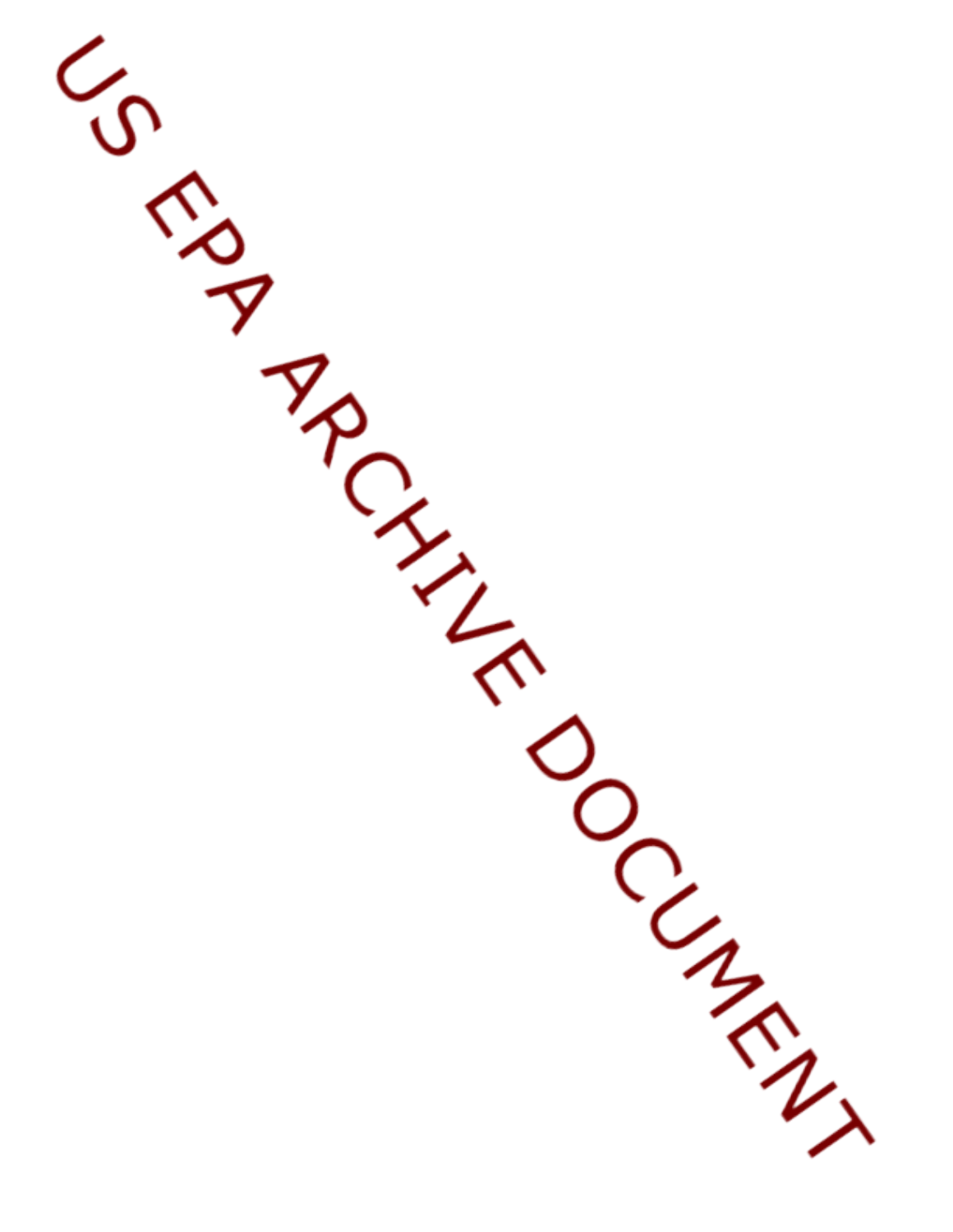

## **Environmental Technology Verification Program** Advanced Monitoring Systems Center

Generic Verification Protocol for Mercury Continuous Emission Monitors at a Full-Scale Waste Incinerator

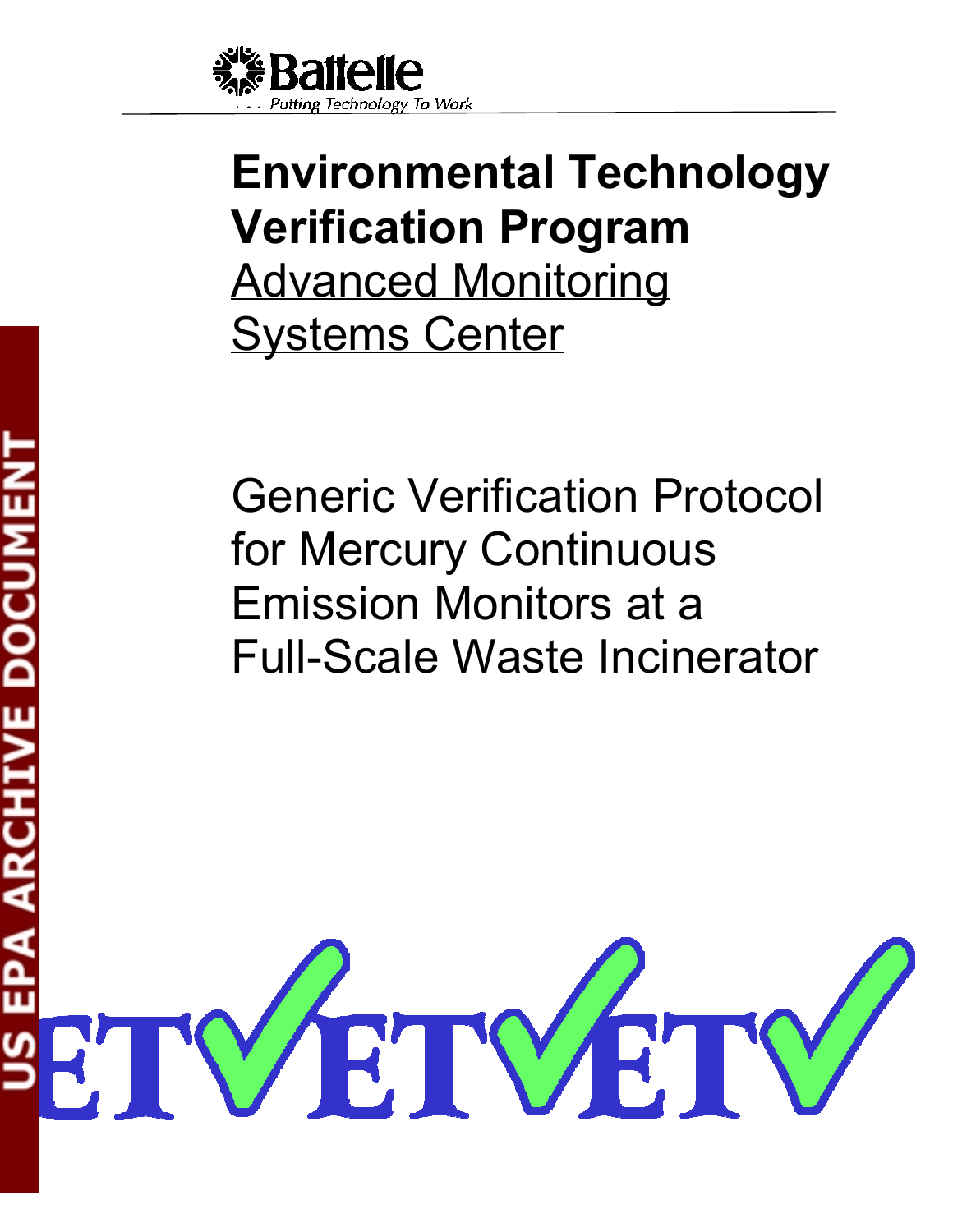### **GENERIC VERIFICATION PROTOCOL**

**FOR** 

### **MERCURY CONTINUOUS EMISSION MONITORS AT A FULL-SCALE WASTE INCINERATOR**

**September 2003** 

**Prepared by** 

**Battelle 505 King Avenue Columbus, OH 43201-2693**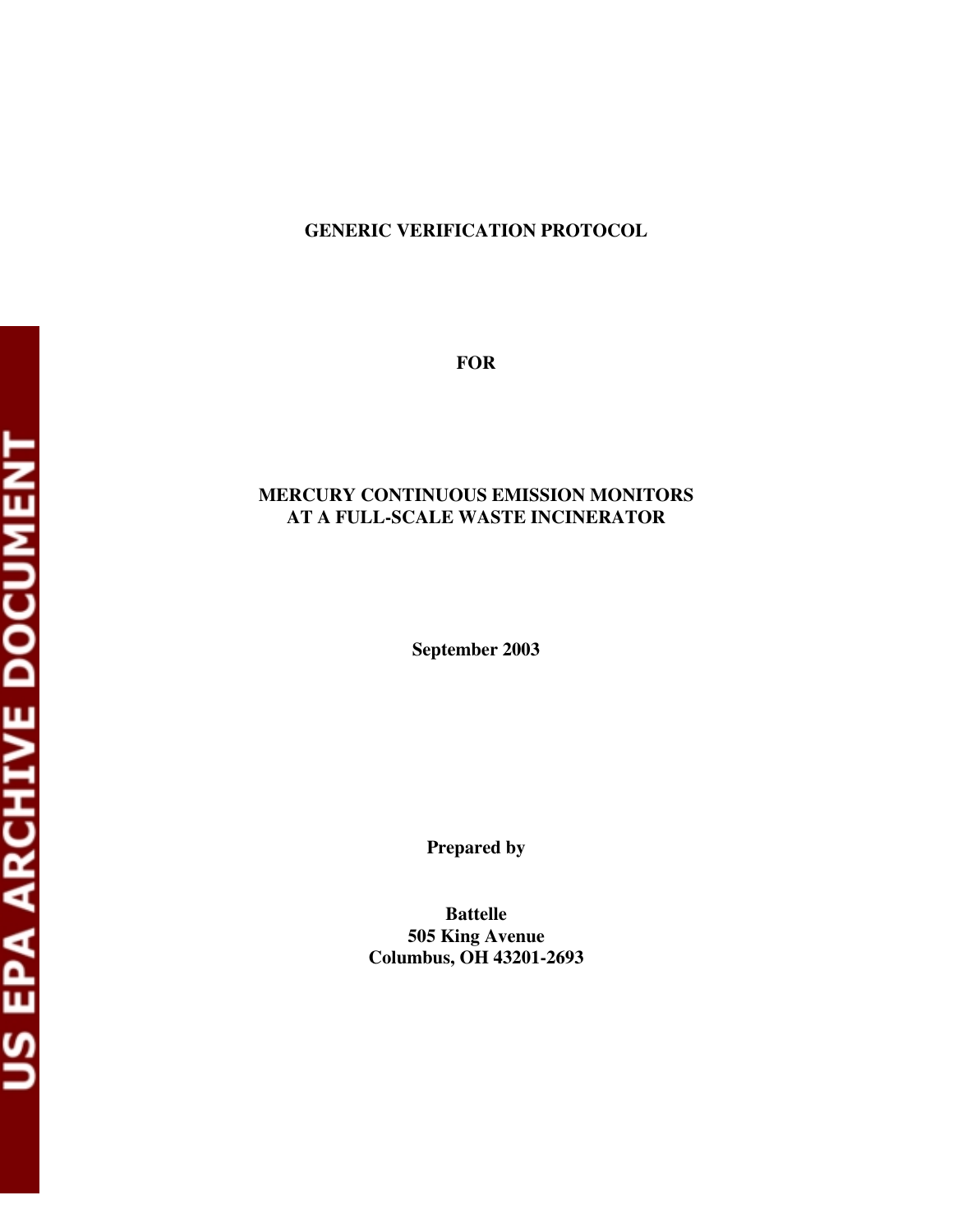### **FOREWORD**

This generic verification protocol is based upon a peer-reviewed specific test/quality assurance (QA) plan entitled "Test/QA Plan for Field Demonstration of Mercury Continuous Emission Monitors at the TSCA Incinerator," Rev. 3 (dated June 19, 2002). The test/QA plan was developed with vendor and stakeholder input by the ETV Advanced Monitoring Systems (AMS) Center. Peer reviewers for the test/QA plan were AMS Center stakeholders Philip Galvin, Will Ollison, and Roy Owens and Jeff Ryan of EPA's National Risk Management Research Laboratory. In preparing this generic verification protocol, specific names of individuals involved, technology vendors and technologies, test dates, and similar details in the test/QA plan were revised to be generic. The experimental design in the protocol is the same as that in the peer-reviewed test/QA plan.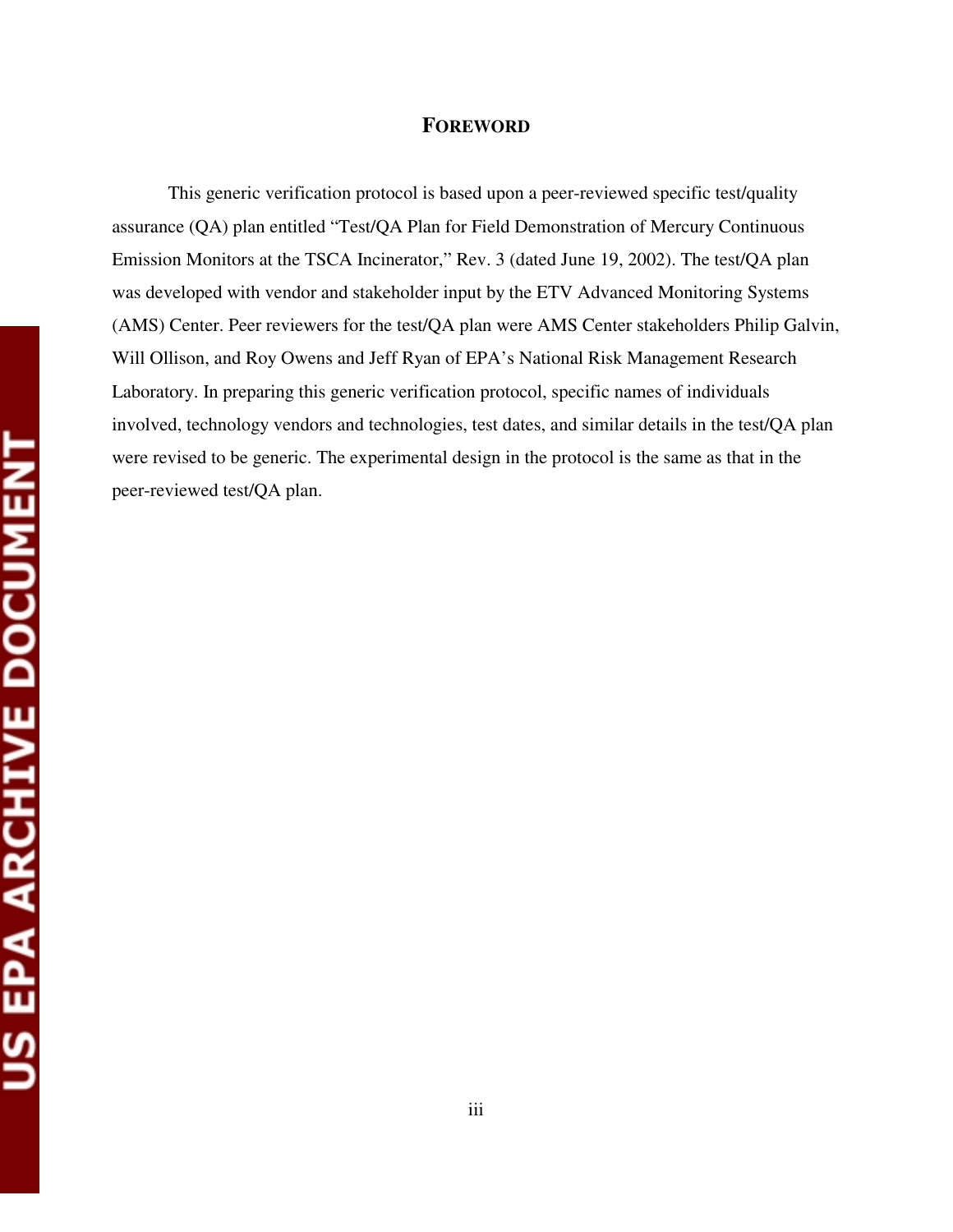### **TABLE OF CONTENTS**

| $\mathbf{1}$   | 1.1<br>1.2<br>1.3<br>1.4 | 1.4.1<br>1.4.2<br>1.4.3<br>1.4.4<br>1.4.5 |
|----------------|--------------------------|-------------------------------------------|
|                |                          |                                           |
|                |                          |                                           |
|                |                          |                                           |
|                |                          |                                           |
|                |                          |                                           |
|                |                          |                                           |
|                |                          |                                           |
|                |                          |                                           |
|                |                          |                                           |
|                |                          |                                           |
| $\overline{2}$ |                          |                                           |
|                | 2.1                      |                                           |
|                | 2.2                      |                                           |
| 3              |                          |                                           |
|                | 3.1                      |                                           |
|                | 3.2                      |                                           |
|                | 3.3                      |                                           |
|                | 3.4                      |                                           |
|                | 3.5                      |                                           |
|                | 3.6                      |                                           |
|                | 3.7                      |                                           |
|                |                          |                                           |
| $\overline{4}$ |                          |                                           |
|                | 4.1                      |                                           |
|                | 4.2                      |                                           |
|                | 4.3                      |                                           |
|                | 4.4                      |                                           |
|                | 4.5                      |                                           |
|                | 4.6                      |                                           |
|                | 4.7                      |                                           |
|                | 4.8                      |                                           |
|                | 4.9                      |                                           |
|                | 4.10                     |                                           |
| 5              |                          |                                           |
|                | 5.1                      |                                           |
|                | 5.2                      |                                           |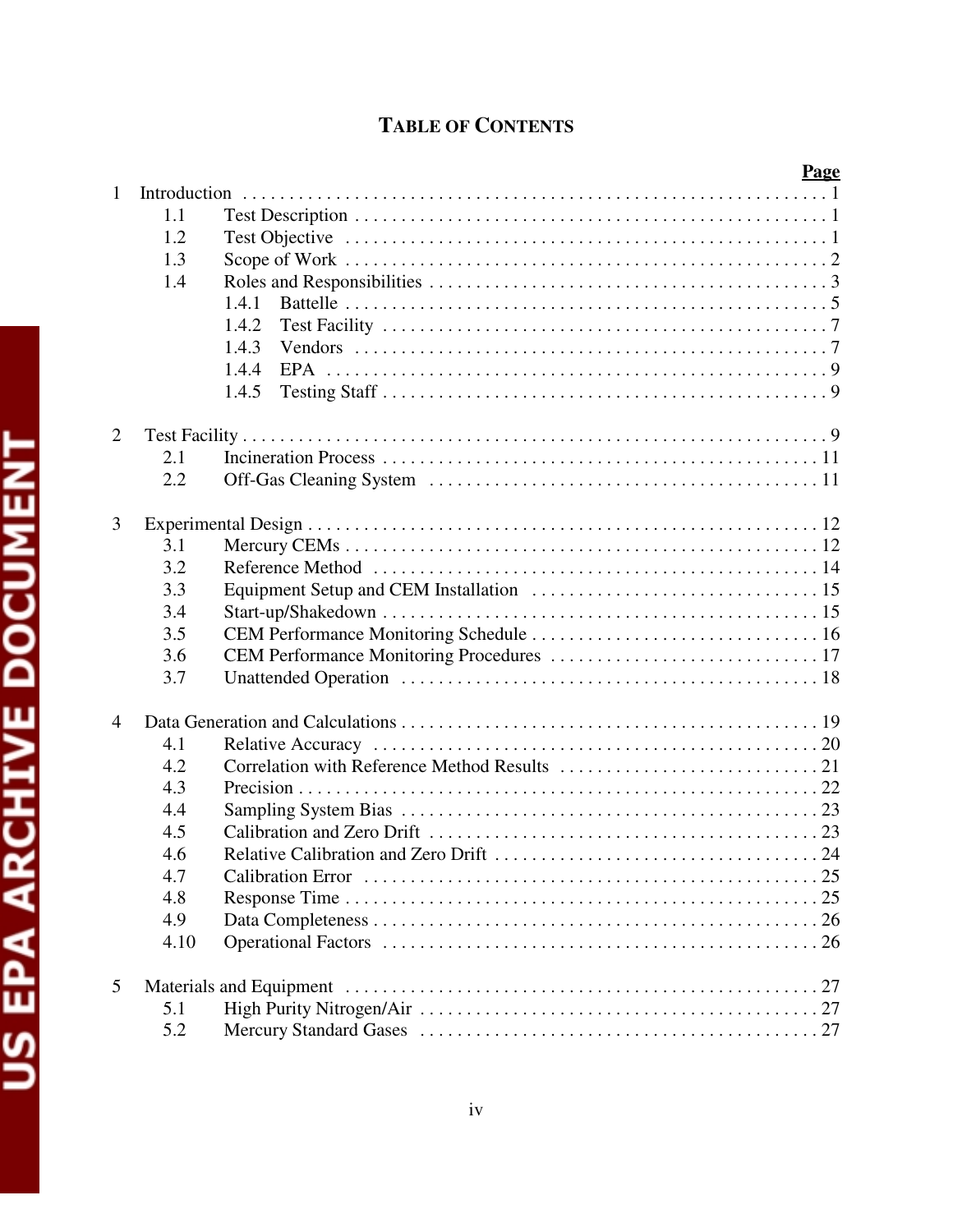### **TABLE OF CONTENTS (CONTINUED)**

|     | 5.3 |                                                                         |  |  |  |  |
|-----|-----|-------------------------------------------------------------------------|--|--|--|--|
|     | 5.4 | Mercury Spiking Standard for Reference Method Performance Evaluation 29 |  |  |  |  |
|     | 5.5 |                                                                         |  |  |  |  |
|     | 5.6 |                                                                         |  |  |  |  |
|     | 5.7 |                                                                         |  |  |  |  |
| 6   |     |                                                                         |  |  |  |  |
|     | 6.1 |                                                                         |  |  |  |  |
|     |     | 6.1.1                                                                   |  |  |  |  |
|     |     | 6.1.2                                                                   |  |  |  |  |
|     |     | 6.1.3                                                                   |  |  |  |  |
|     | 6.2 |                                                                         |  |  |  |  |
|     |     | 6.2.1                                                                   |  |  |  |  |
|     |     | 6.2.2                                                                   |  |  |  |  |
|     |     | 6.2.3                                                                   |  |  |  |  |
|     |     | 6.2.4                                                                   |  |  |  |  |
|     |     | 6.2.5                                                                   |  |  |  |  |
| 7   |     |                                                                         |  |  |  |  |
| 7.1 |     |                                                                         |  |  |  |  |
|     | 7.2 |                                                                         |  |  |  |  |
|     | 7.3 |                                                                         |  |  |  |  |
| 8   |     |                                                                         |  |  |  |  |
| 9   |     |                                                                         |  |  |  |  |

### **List of Figures**

| Figure 2. Schematic of Example Test Facility Incinerator and Off-Gas Cleaning System  10 |
|------------------------------------------------------------------------------------------|

### **List of Tables**

| Table 4. Data Requirements for Mercury CEM Performance Evaluation 20 |  |
|----------------------------------------------------------------------|--|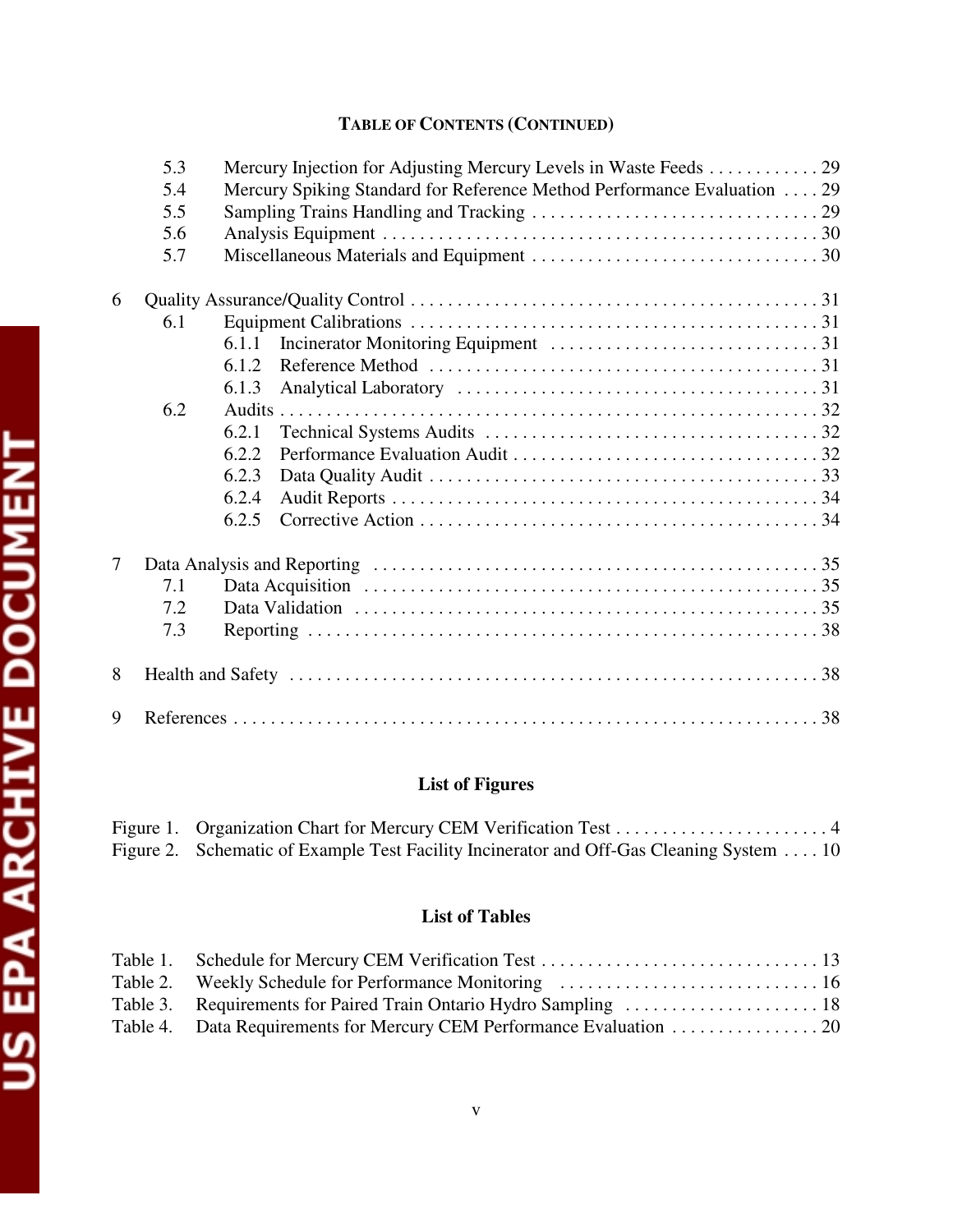### **TABLE OF CONTENTS (CONTINUED)**

| Table 5. Example Table Showing Extent of Down Time and Service Time for CEMS  27 |  |
|----------------------------------------------------------------------------------|--|
|                                                                                  |  |
|                                                                                  |  |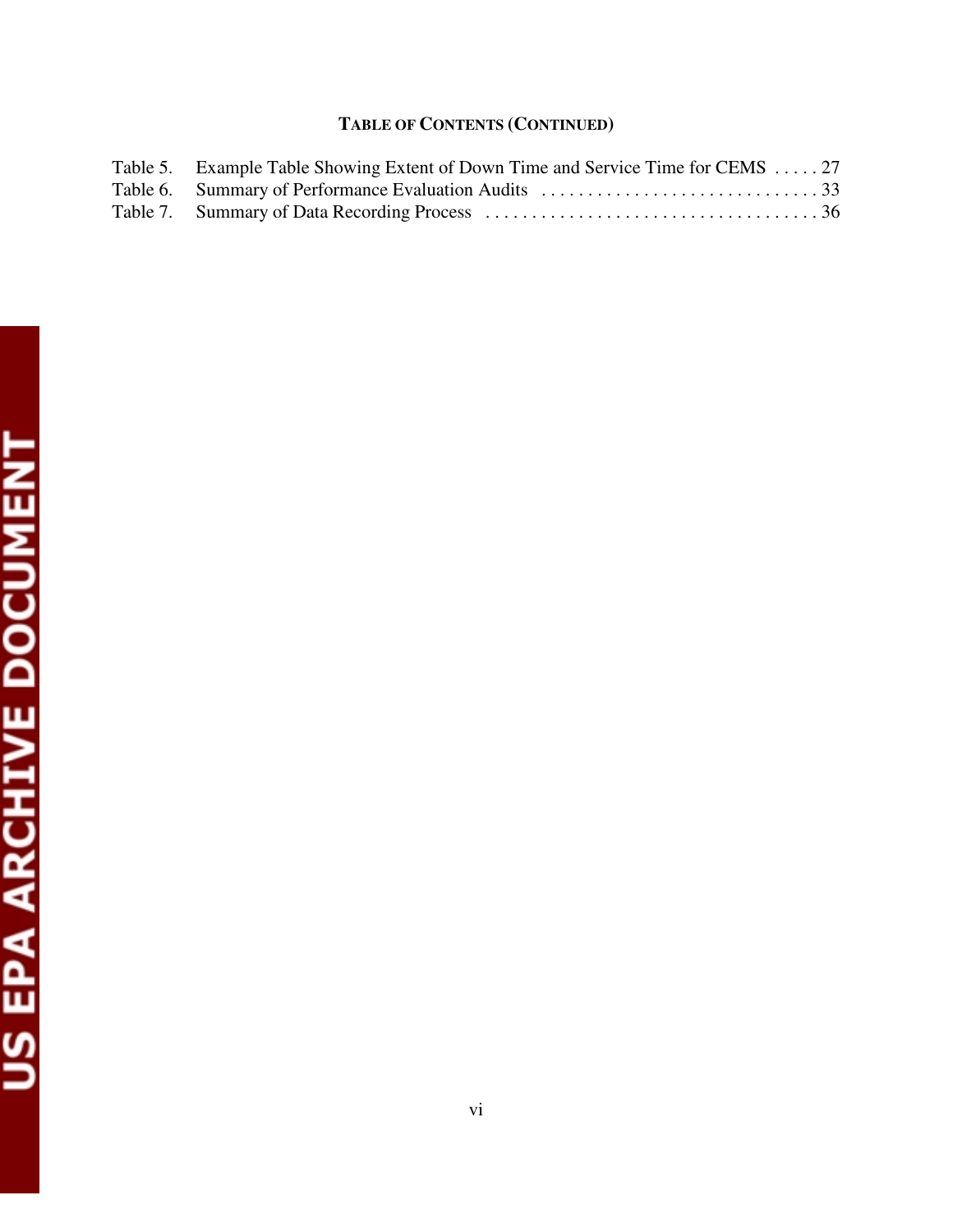### **ACRONYMS**

| $\mu$ g         | microgram                                      |
|-----------------|------------------------------------------------|
| <b>AMS</b>      | <b>Advanced Monitoring Systems</b>             |
| <b>CEM</b>      | continuous emission monitor                    |
| CO              | carbon monoxide                                |
| CO <sub>2</sub> | carbon dioxide                                 |
| dscm            | dry standard cubic meter                       |
| <b>EPA</b>      | <b>Environmental Protection Agency</b>         |
| <b>ETV</b>      | <b>Environmental Technology Verification</b>   |
| $Hg^{\circ}$    | elemental mercury                              |
| $Hg_{ox}$       | oxidized mercury                               |
| $Hg_T$          | total mercury                                  |
| <b>NIST</b>     | National Institute of Standards and Technology |
| O <sub>2</sub>  | oxygen                                         |
| <b>OH</b>       | Ontario Hydro                                  |
| <b>PCB</b>      | polychlorinated biphenyl                       |
| PE              | performance evaluation                         |
| ppb             | parts per billion                              |
| $PS-12$         | Performance Specification 12                   |
| QA              | quality assurance                              |
| QC              | quality control                                |
| QMP             | <b>Quality Management Plan</b>                 |
| <b>RA</b>       | relative accuracy                              |
| <b>RCRA</b>     | <b>Resource Conservation and Recovery Act</b>  |
| <b>RFA/COC</b>  | Request for analysis/chain of custody          |
| <b>RSD</b>      | relative standard deviation                    |
| <b>TSA</b>      | technical systems audit                        |
| <b>TSCAI</b>    | <b>TSCA</b> Incinerator                        |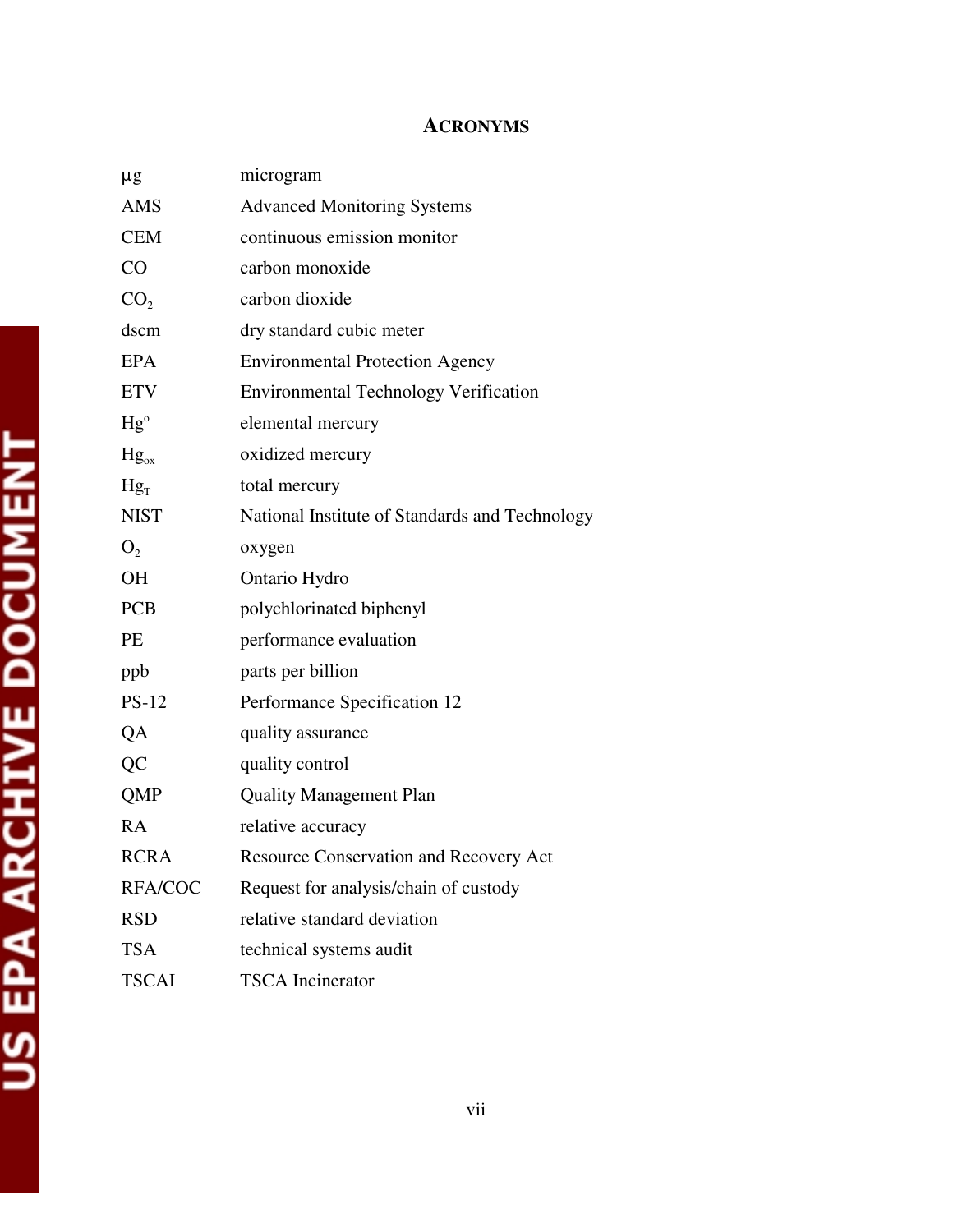### **1 INTRODUCTION**

### **1.1 Test Description**

This protocol provides generic procedures for implementing a verification test and test/quality assurance (QA) plan for continuous emission monitors (CEMs) used to measure gaseous concentrations of mercury from the thermal treatment of waste. Verification tests are conducted under the auspices of the U.S. Environmental Protection Agency's (EPA) Environmental Technology Verification (ETV) program. The purpose of ETV is to provide objective and quality-assured performance data on environmental technologies, so that users, developers, regulators, and consultants have an independent and credible assessment of what they are buying and permitting.

Verification tests of monitoring technologies are coordinated by Battelle, of Columbus, Ohio, which is EPA's verification partner for the ETV Advanced Monitoring Systems (AMS) Center. The scope of the AMS Center covers verification of monitoring methods for contaminants and natural species in air, water, and soil. In performing verification tests, Battelle follows the procedures specified in this protocol and complies with quality requirements in the "Quality Management Plan for the ETV Advanced Monitoring Systems Center"  $(QMP)$ .<sup>(1)</sup>

### **1.2 Test Objective**

The purpose of a verification test generated from this protocol is to provide quantitative verification of the performance of mercury CEMs in a field installation setting while monitoring emissions that were generated from the thermal treatment of actual waste. The test facility may be a full-scale municipal, medical, or specialized mixed waste incinerator. The Toxic Substances Control Act Incinerator (TSCAI) at the East Tennessee Technology Park in Oak Ridge, Tennessee, is used as an example test facility in this generic protocol. The TSCAI holds federal and state permits and agreements to incinerate mixed waste, which consists of low-level radioactive and Resource Conservation and Recovery Act (RCRA) hazardous (mixed) wastes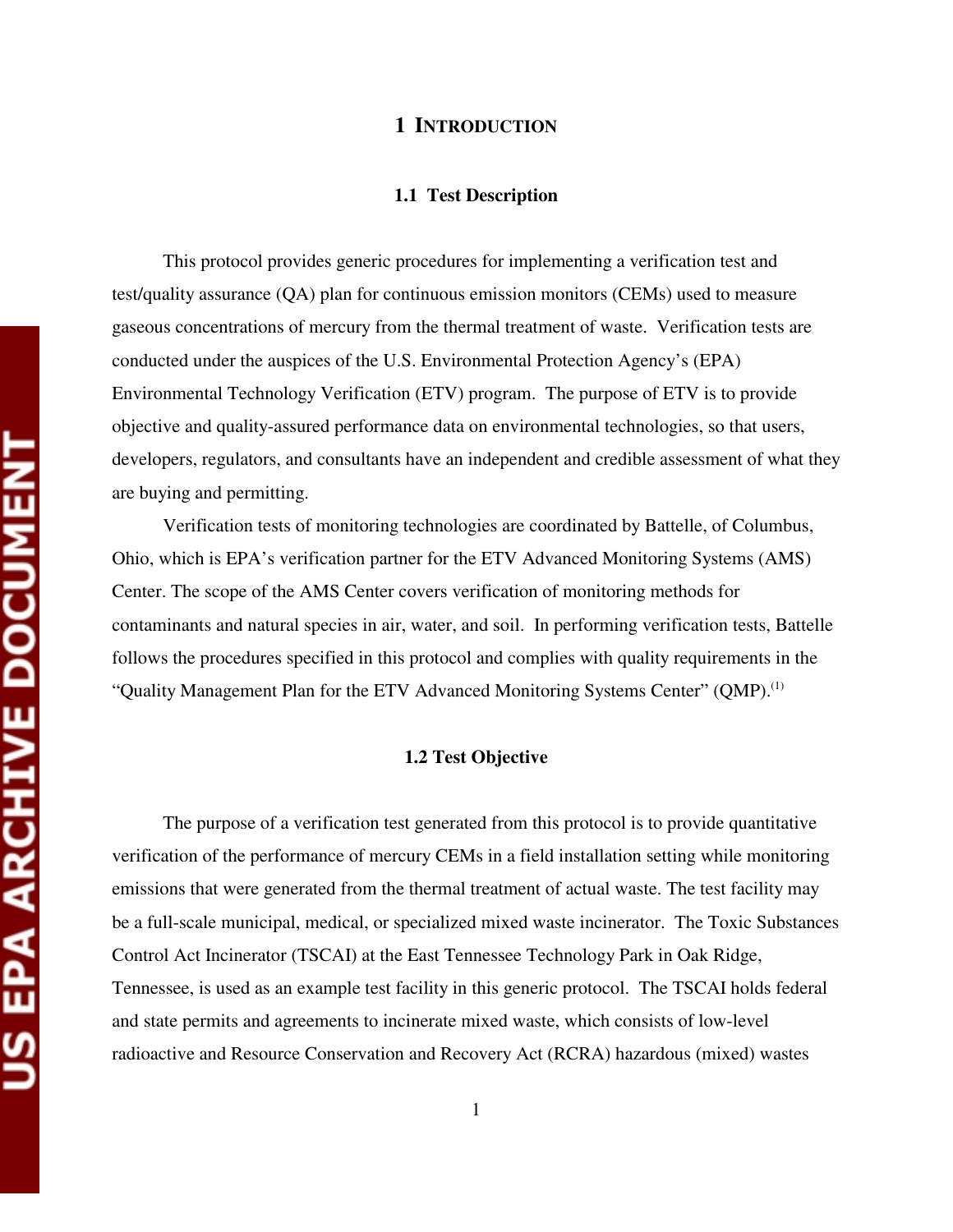contaminated with polychlorinated biphenyls (PCBs). It is the only operational incinerator in the United States that can process PCB-containing hazardous and radioactive waste. The TSCAI currently monitors oxygen  $(O_2)$ , carbon monoxide  $(CO)$ , carbon dioxide  $(CO_2)$ , and radionuclide emissions as required by permit. A developmental system for monitoring metals emissions is also in use.

The mercury CEMs shall be challenged by stack gases generated from the thermal treatment of a variety of actual wastes in a full-scale facility. Depending on the levels of mercury present in the waste, mercury may be injected into the incinerator combustion chambers to adjust the concentration level in the stack for testing purposes. CEM responses shall be compared with reference mercury measurements of total  $(Hg_T)$ , oxidized  $(Hg_{ox})$ , and elemental mercury  $(Hg^{\circ})$ . Mercury standard gases shall be used to challenge the CEMs for calibration purposes, and the stability of the standards themselves shall be evaluated.

### **1.3 Scope of Work**

Since mercury CEMs are a relatively new group of instruments, procedures to assess their performance were not fully established at the time this protocol was written. The EPA had published draft Performance Specification 12 (PS-12) as a proposed description of how to assess the acceptability of newly installed mercury CEMs.<sup>(2)</sup> However, draft PS-12 is patterned after performance specifications for CEMs for other pollutants, such as sulfur dioxide and nitrogen oxides, and, as a result, includes requirements that may be inappropriate or not feasible for mercury CEMs. The ETV program does not set performance criteria, nor draw pass/fail conclusions on the basis of such criteria, but ETV testing is intended to provide information that is relevant to real-world performance needs. Therefore, the performance parameters addressed by a mercury CEM verification test under this protocol are intended to meet the spirit of quantitative and qualitative performance requirements raised in PS-12.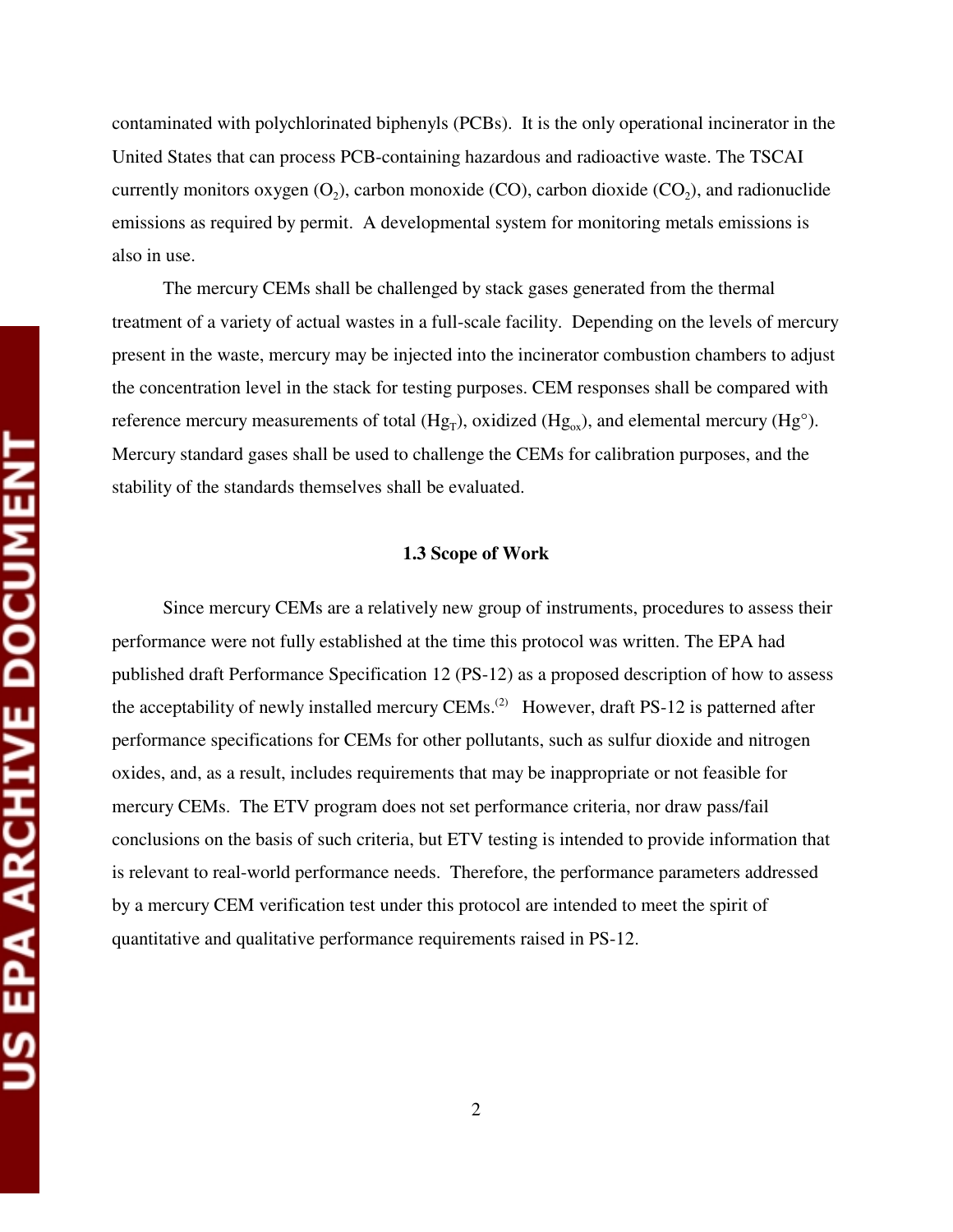The following performance parameters shall be addressed by the verification test:

- Relative accuracy
- Correlation with reference method results
- Precision
- Sampling system bias
- Calibration drift
- Zero drift
- Calibration error
- Response time
- Data completeness
- Operational factors.

Relative accuracy, correlation with the reference method results, and precision (i.e., repeatability at stable test conditions) shall be assessed for Hg<sub>T</sub>; and, if feasible, for Hg<sub>ox</sub> and Hg<sup>o</sup> in the stack gas emissions. Sampling system bias, calibration and zero drift, response time, and calibration error shall be assessed for Hg° only, using commercial compressed gas standards of Hg°. The basis for establishing the quantitative performance of the tested technologies shall be the Ontario Hydro (OH) method<sup>(3)</sup> a standard method of measurement currently recognized as the most suitable procedure for speciation of  $Hg_T$ ,  $Hg_{ox}$ , and  $Hg^{\circ}$  in source emissions.

### **1.4 Roles and Responsibilities**

Verification tests are performed by Battelle in cooperation with EPA and the vendors whose CEMs are being verified. The test procedures may be performed by Battelle, test facility staff, or a qualified subcontractor. An organization chart for the verification test is shown in Figure 1. Vendor representatives should be present during installation of the CEMs to oversee installation and train testing staff in the routine operation and maintenance of the CEMs. It is also recommended that vendors be present during initial and final weeks of CEM performance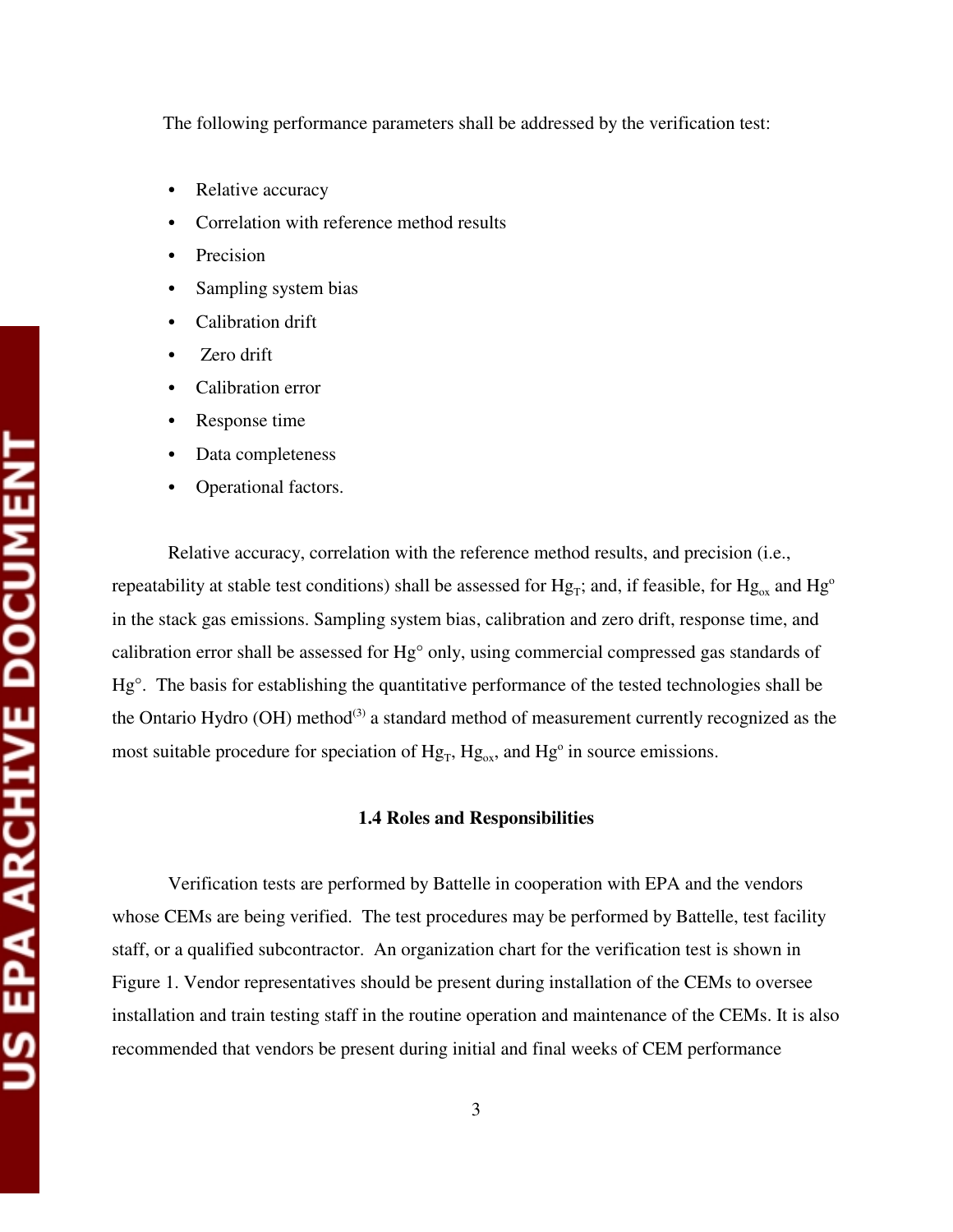

**Figure 1. Organization Chart for Mercury CEM Verification Test**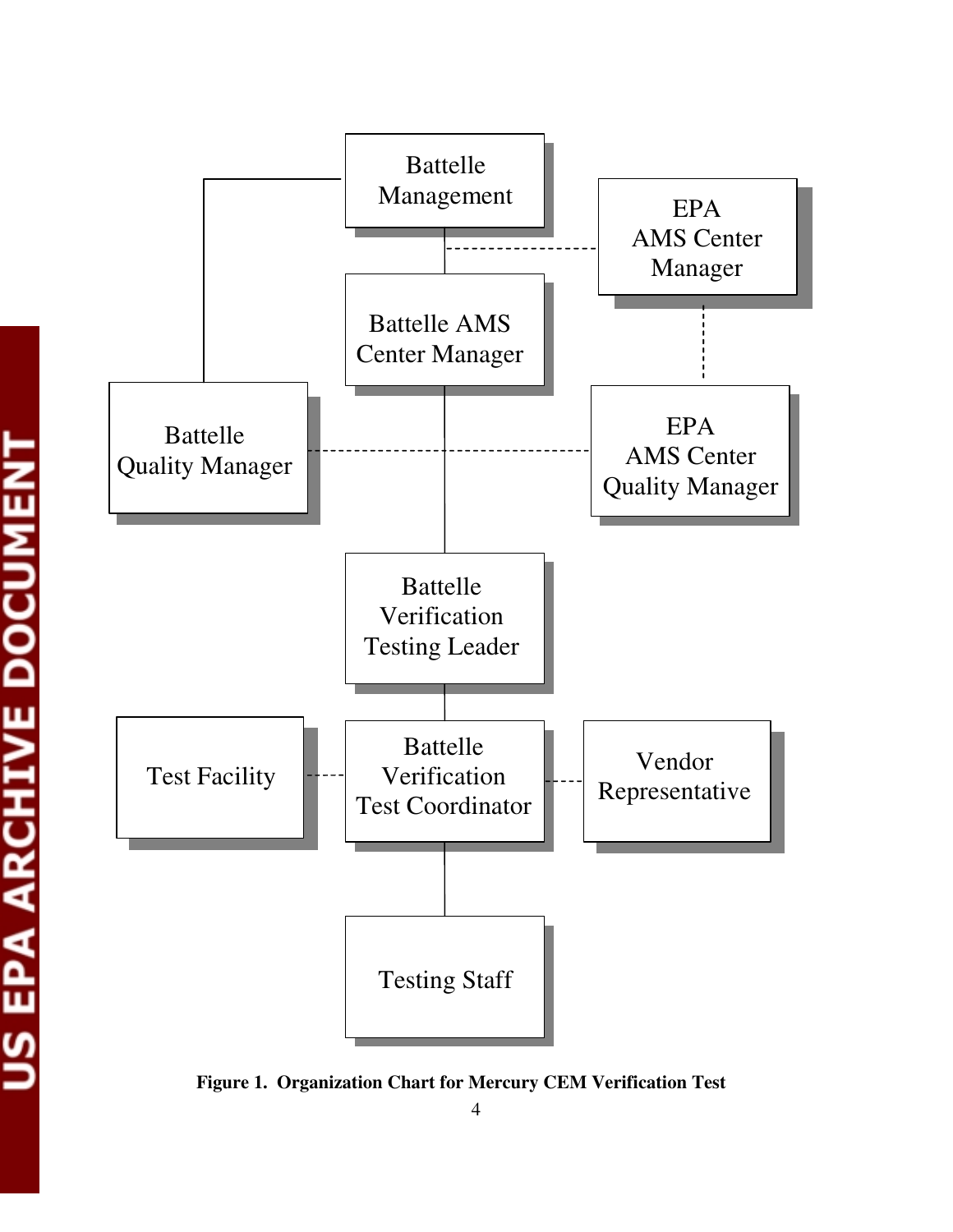monitoring to ensure optimal operation of the CEMs for comparison with reference samples and calibration gas standards. Otherwise, routine daily operation and maintenance of the CEMs, as well as data logging, may be administered by a dedicated on-site technician provided by Battelle, the test facility, or a subcontractor. Throughout this protocol, reference to a test facility's role and responsibilities are representative of any suitably qualified test facility.

Specific responsibilities in each of several areas for verification within ETV are detailed in the following paragraphs.

### **1.4.1 Battelle**

The AMS Center's Verification Test Coordinator has overall responsibility for ensuring that the technical goals, schedule, and budget established for the verification test are met. More specifically, the Verification Test Coordinator shall

- Serve as Battelle's primary point of contact for vendor and test facility representatives
- Coordinate with the test facility to conduct the verification test, including establishing a subcontract as necessary
- Ensure that procedures in this protocol are followed during the verification test
- Prepare draft verification reports and verification statements, revise according to reviewer comments, and be responsible for distribution of final copies
- Coordinate with the test facility, including collection and review of all data provided by the test facility.
- Respond to any issues raised in assessment reports and audits, including instituting corrective action as necessary
- Ensure that vendor confidentiality is maintained.

The Verification Testing Leader for the AMS Center provides technical guidance and oversees the various stages of the verification test. The Verification Testing Leader shall

- Support the Verification Test Coordinator in organizing the test
- Review the draft verification reports and statements.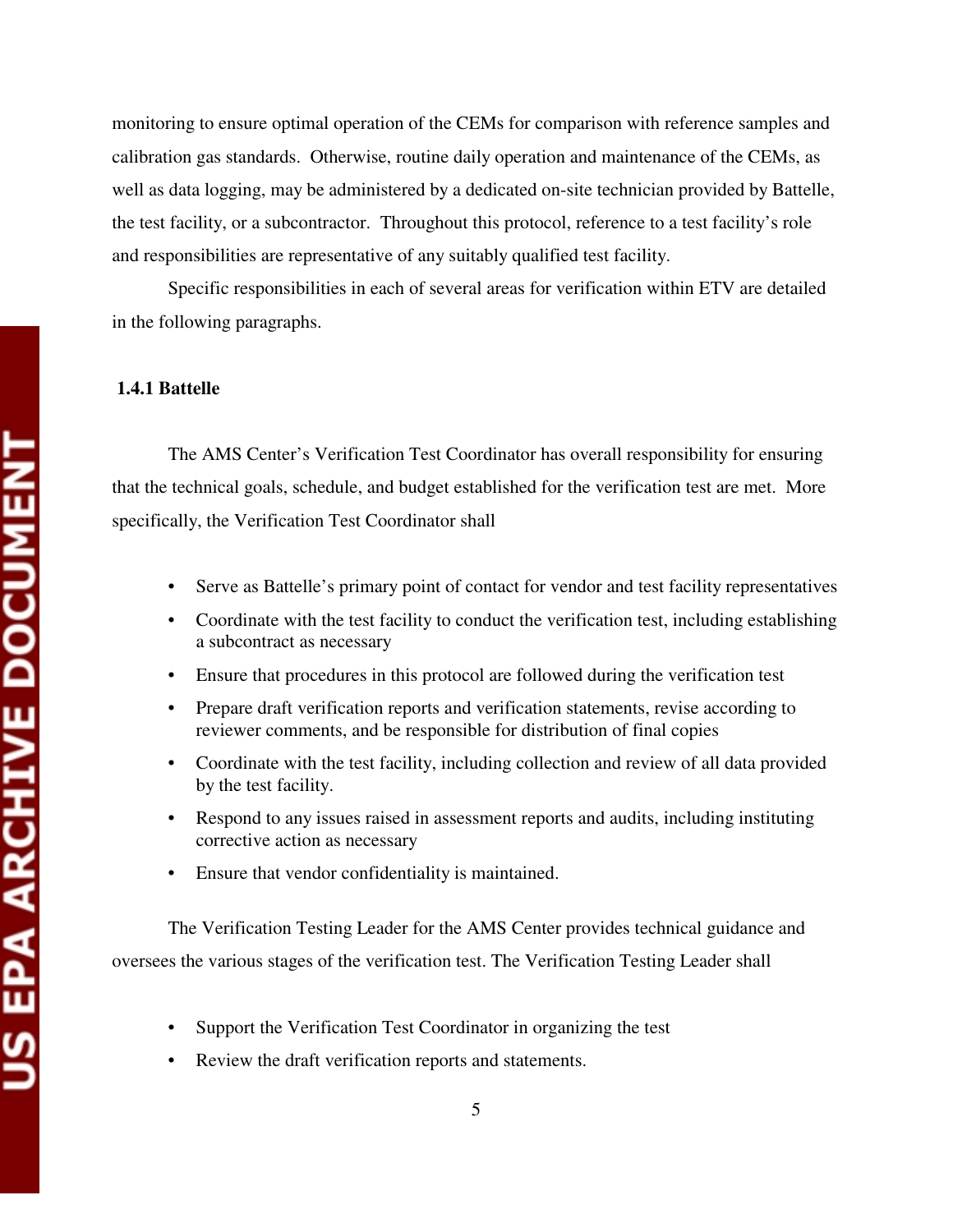### The Battelle AMS Center Manager shall

- Review the draft verification reports and statements
- Ensure that necessary Battelle resources, including staff and facilities, are committed to the verification test
- Ensure that vendor confidentiality is maintained
- Support Verification Test Coordinator in responding to any issues raised in assessment reports and audits
- Maintain communication with the EPA AMS Center Manager and EPA AMS Center Quality Manager.

The Battelle Quality Manager for the verification test shall

- Conduct a technical systems audit (TSA) once during the verification test
- Review results of performance evaluation audit(s) specified in this protocol
- Audit at least  $10\%$  of the verification data
- Prepare and distribute an assessment report for each audit
- Verify implementation of any necessary corrective action
- Issue a stop work order if internal audits indicate that data quality is being compromised; notify Battelle's AMS Center Manager if such an order is issued
- Provide a summary of the audit activities and results for the verification reports
- Review the draft verification reports and statements
- Interface with test facility QA staff
- Ensure that all quality procedures specified in this protocol and in the  $QMP<sup>(1)</sup>$  are followed.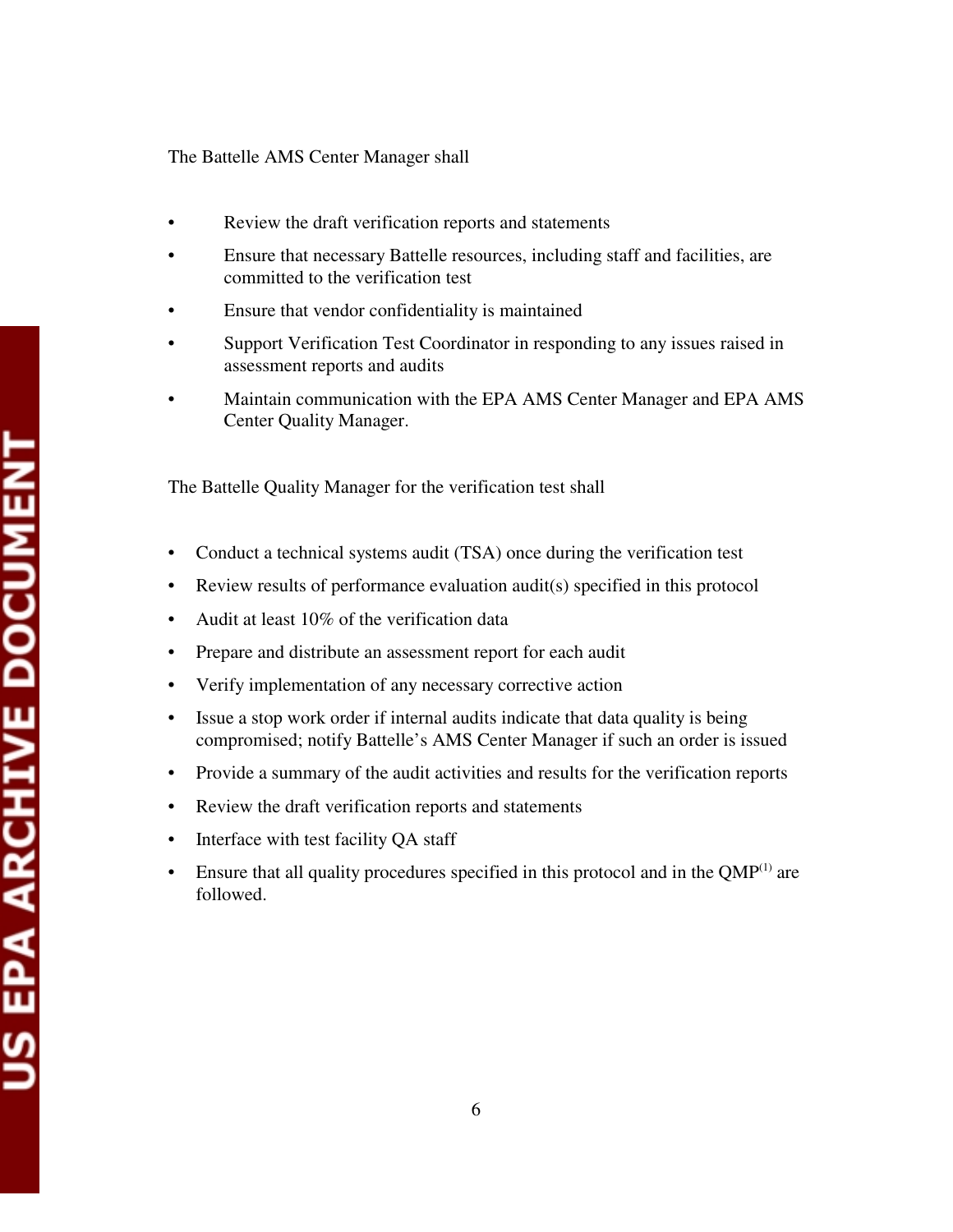The responsibilities of the test facility personnel are to

- Identify a point of contact for the test who will serve as the primary interface with the Verification Test Coordinator
- Coordinate test facility involvement in the verification test in accordance with this protocol
- Ensure that necessary test facility resources are committed to the verification test
- Assemble and oversee trained technical staff to operate the incinerator during the verification test; provide incinerator monitoring equipment
- Ensure that the incinerator is fully functional prior to the times and dates of the verification test and that operating conditions and procedures for the incinerator are recorded during the verification test
- Review and approve all data and records related to incinerator operation
- Provide daily on-site support (e.g., access to telephone or office facilities; basic laboratory supplies) to vendor, EPA, and Battelle representatives as needed
- Review the draft verification report and statement.

### **1.4.3 Vendors**

Vendor representatives shall

- Document acceptance of the test procedures specified in this protocol prior to the test
- Interface with the Battelle Verification Test Coordinator to make all arrangements for the verification test
- Sign an AMS Center vendor agreement for the verification process and pay a verification fee that will partially cover the costs of the testing
- Provide a CEM for the duration of the verification test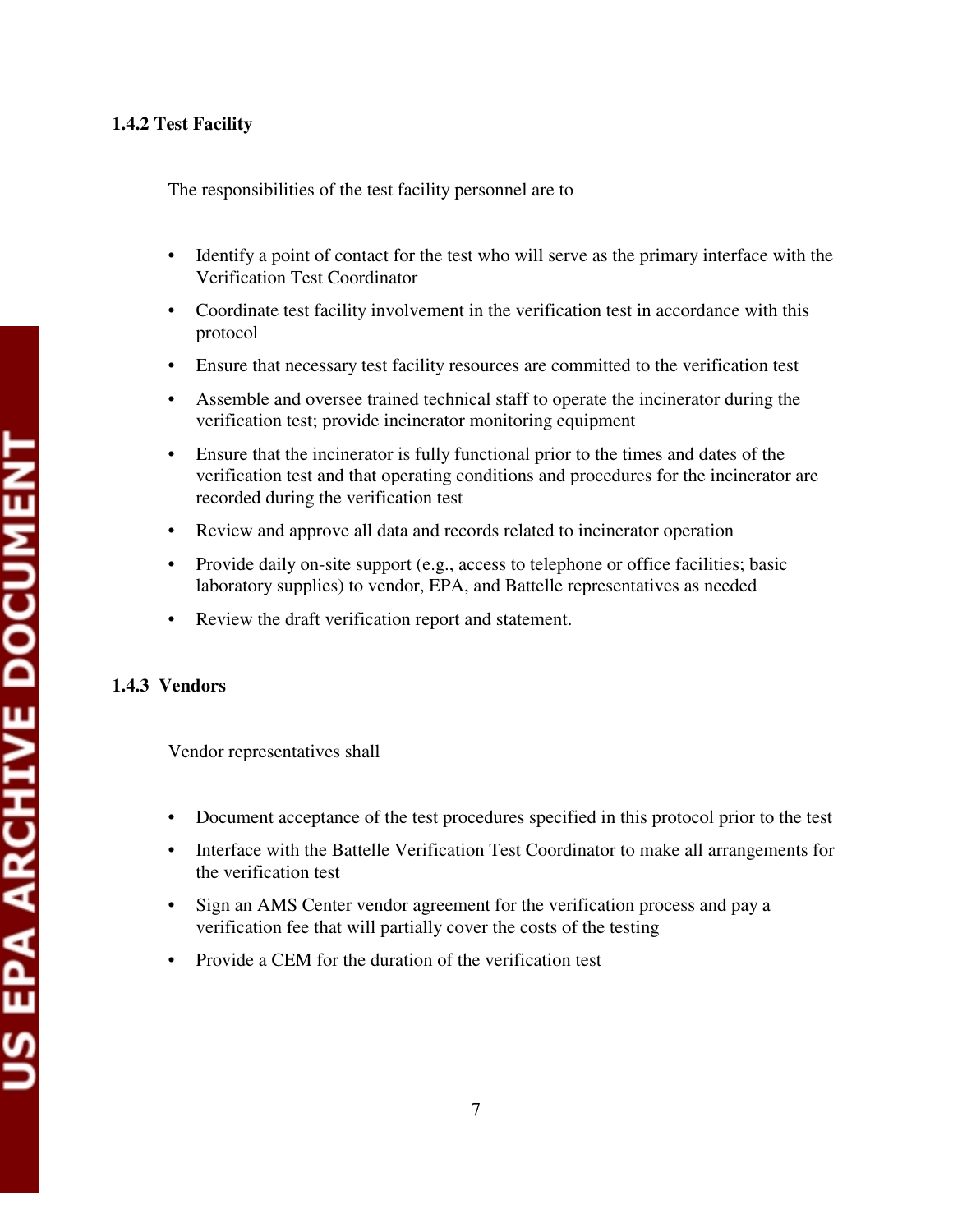- Commit a trained technical representative to operate, maintain, and repair the CEMs throughout the verification test or train testing staff to perform these tasks and sign a consent form indicating training occurred
- Review their respective draft ETV verification report and statement.

### **1.4.4 EPA**

EPA's AMS Center Quality Manager shall

- Perform, at EPA's option, one external TSA during the verification test
- Notify the EPA AMS Center Manager to facilitate a stop work order if the external audit indicates that data quality is being compromised
- Prepare and distribute an assessment report summarizing results of any external audit
- Review the draft verification reports and statements.

EPA's AMS Center Manager shall

- Notify Battelle's AMS Center Manager if a stop work order is warranted, based on data quality issues identified by the EPA AMS Center Quality Manager
- Review the draft ETV verification reports and statements
- Oversee the EPA review process on the draft test/QA plan, reports, and verification statements
- Coordinate the submission of ETV verification reports and statements for final EPA approval.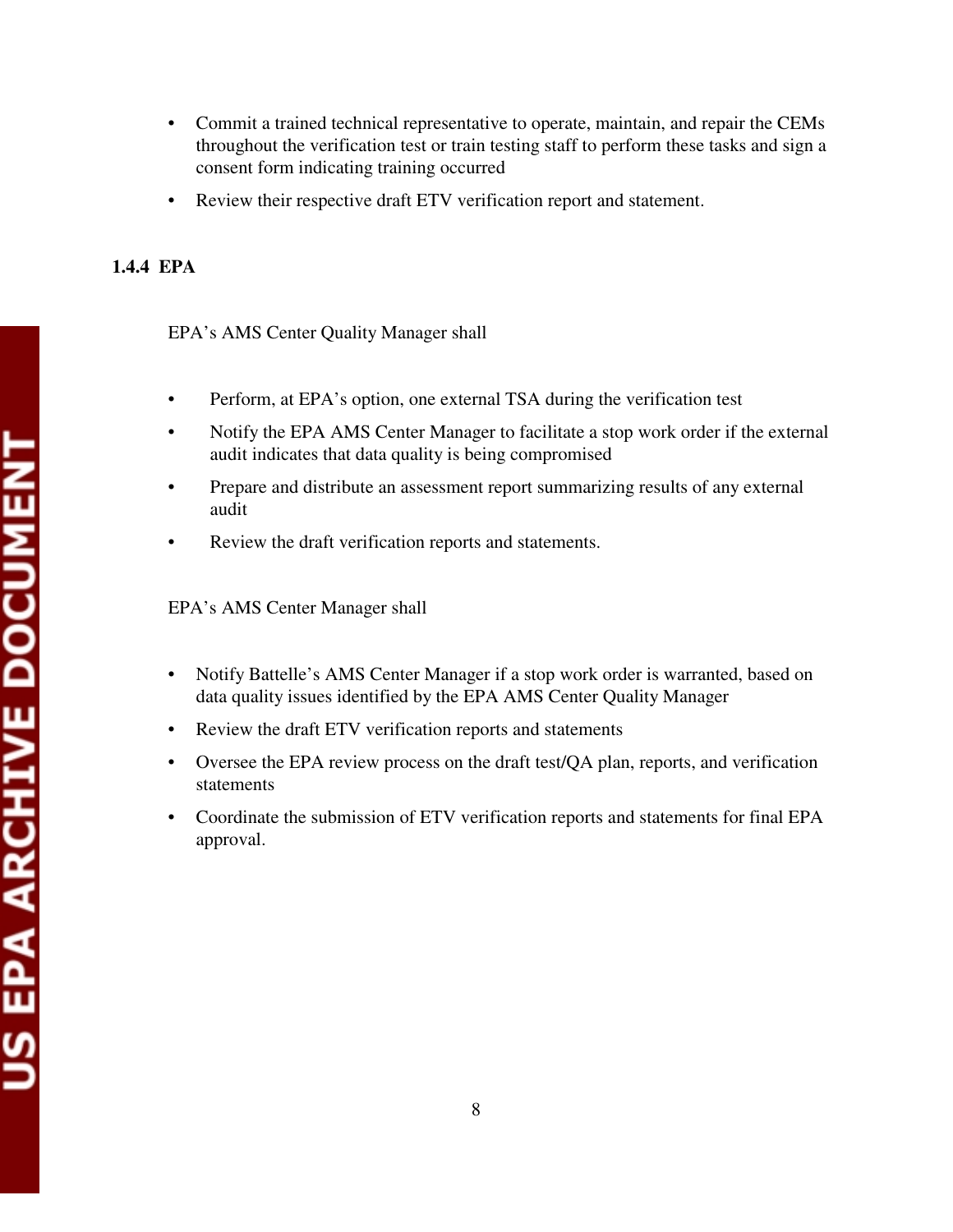### **1.4.5 Testing Staff**

Testing staff will be provided by Battelle, the test facility, and/or a qualified subcontractor. Responsibilities of testing staff may include

- Observe and document, as necessary, operation of the CEMs during unattended operation
- Conduct all experimental procedures specified in this protocol, including reference method sampling and analysis
- Document any repairs and maintenance conducted on the CEMs, including description of repair and maintenance performed, vendor time required to perform repair or maintenance, and amount of CEM down time.
- Convert CEM and reference data from electronic spreadsheet format into appropriate file format for statistical evaluation
- Assist in the performance of TSAs, performance audits, and pre-test facility reviews by the Battelle and EPA Quality Managers
- Perform such audits and data reviews as are necessary to assure data quality in all verification testing
- Assist the Verification Test Coordinator in responding to any issues raised in assessment reports and audits, including instituting corrective action as necessary
- Assist vendors or trained operator in setting up the CEMs for verification tests.

### **2 TEST FACILITY**

The test facility shall be designed and permitted for receiving, sorting, storing, preparing, and thermally destroying waste. A schematic of the TSCAI is shown in Figure 2 as an example of a type of facility that may be used to perform verification tests of mercury CEMS. At the TSCAI, these wastes are treated in a rotary kiln incinerator with a secondary combustion chamber and off-gas treatment system for cleaning combustion effluent gases.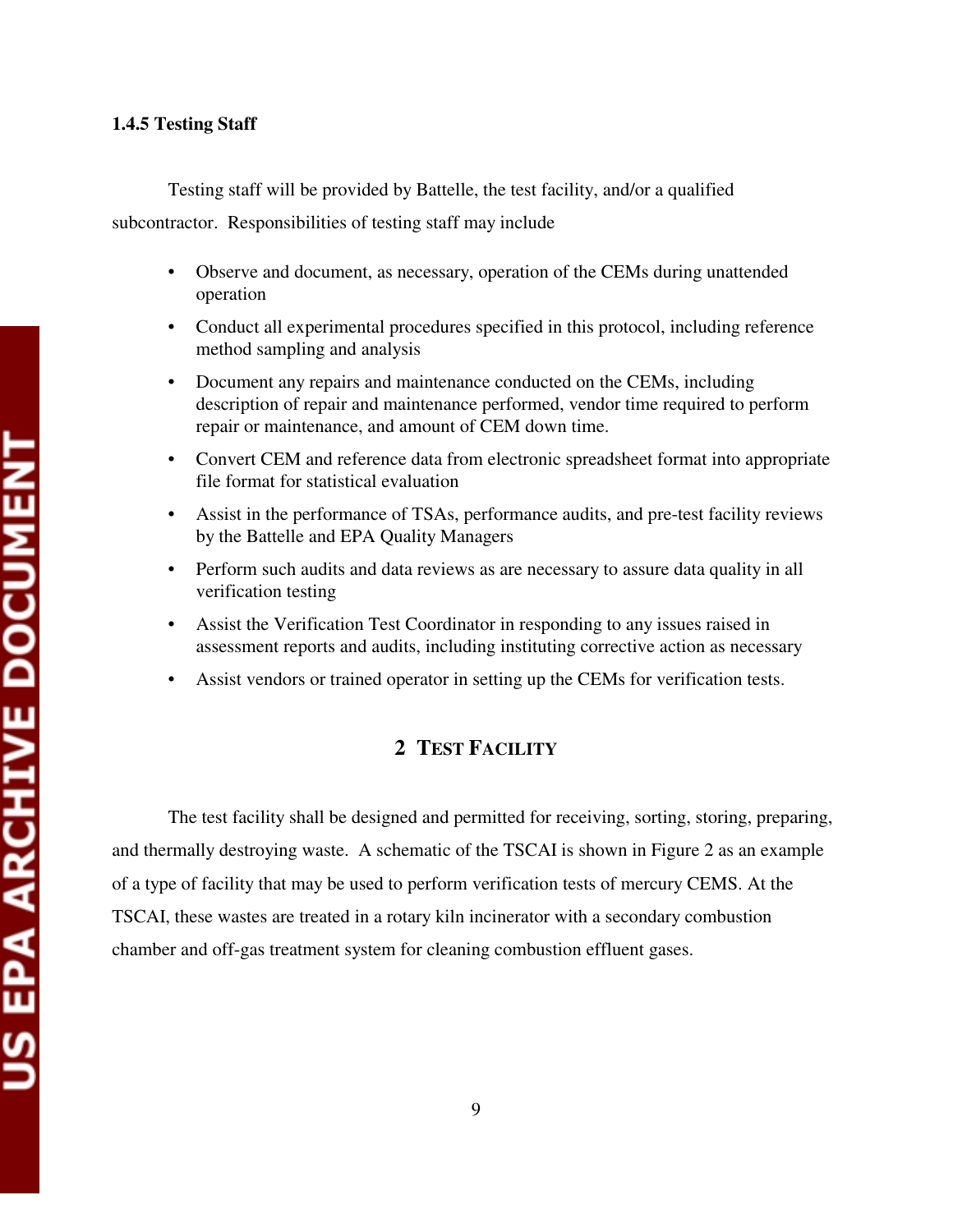## US EPA ARCHIVE DOCUMENT



**Figure 2. Schematic of Example Test Facility Incinerator and Off-Gas Cleaning System**  Figure 2. Schematic of Example Test Facility Incinerator and Off-Gas Cleaning System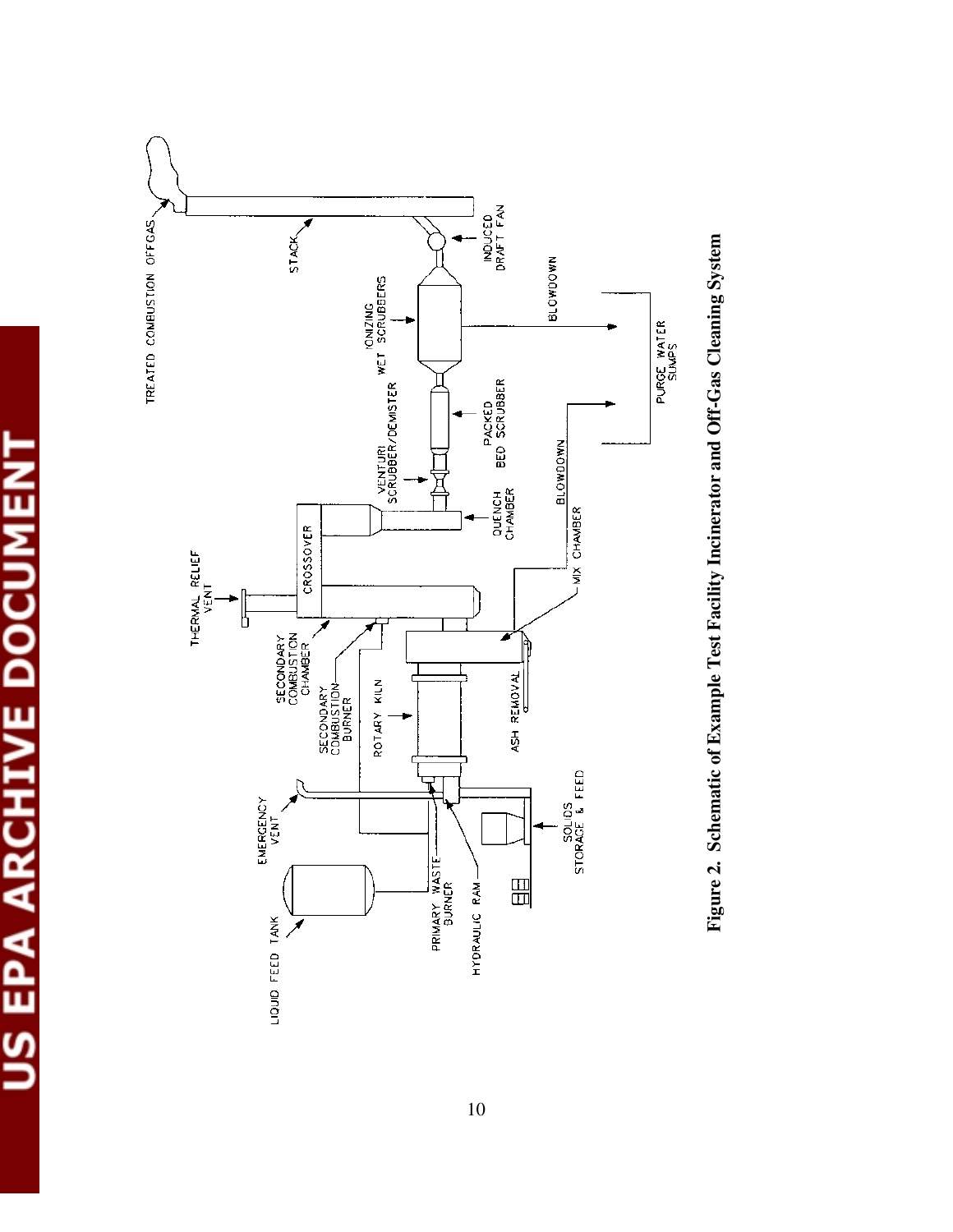### **2.1 Incineration Process**

Although not the only type, one type of incineration process uses a rotary kiln as at the TSCAI. This kiln receives and thermally processes solid and non-pumpable sludge wastes. The kiln is fired by an auxiliary natural gas burner to maintain a minimum combustion temperature and ensure stable combustion of liquids. Steam atomizes the waste fed through the burners. A mixing chamber separates the primary combustion chamber (rotary kiln) and the secondary combustion chamber, collects the flue gases and ash discharged from the rotary kiln, and passes the hot flue gases into the secondary combustion system. An ash handling system conveys ash and residue from a water-filled trough beneath the mixing chamber to an ash hopper for subsequent disposal. The secondary combustion system receives hot process gases from the mixing chamber. The secondary combustion chamber also can accept wastes pumped from primary liquid waste feed tanks, from a fuel oil tank, or directly from a tanker. After secondary combustion, the off-gases pass through a refractory-lined duct into an off-gas cleaning system.

### **2.2 Off-Gas Cleaning System**

In the example TSCAI test facility, a quench chamber receives and cools the hot flue gas from the secondary combustion chamber. A venturi scrubber receives the cooled and water-saturated flue gas and removes particulates. A mist eliminator between the venturi scrubber and a packed-bed scrubber removes the entrained water from the saturated flue gas and minimizes interference with the cross-flow liquid/gas flow in the packed-bed scrubber. From the mist eliminator, effluents flow by gravity to a quench tank. The packed-bed scrubber removes additional soluble and reactive acid gases. Recirculated scrubber water irrigates the packing. A water recycle system serving ionizing wet scrubbers provides the recycle water. The ionizing wet scrubbers remove fine particulates of less than  $1 \mu m$  from the flue gas stream. From the flow control damper section at the outlet of the ionizing wet scrubber, the flue gas stream passes to an induced-draft fan. The induced-draft fan pulls the combustion and flue gases through the incineration and process gas cleaning systems at subatmospheric pressure. A stack receives the water-saturated flue gas and vents it to the atmosphere.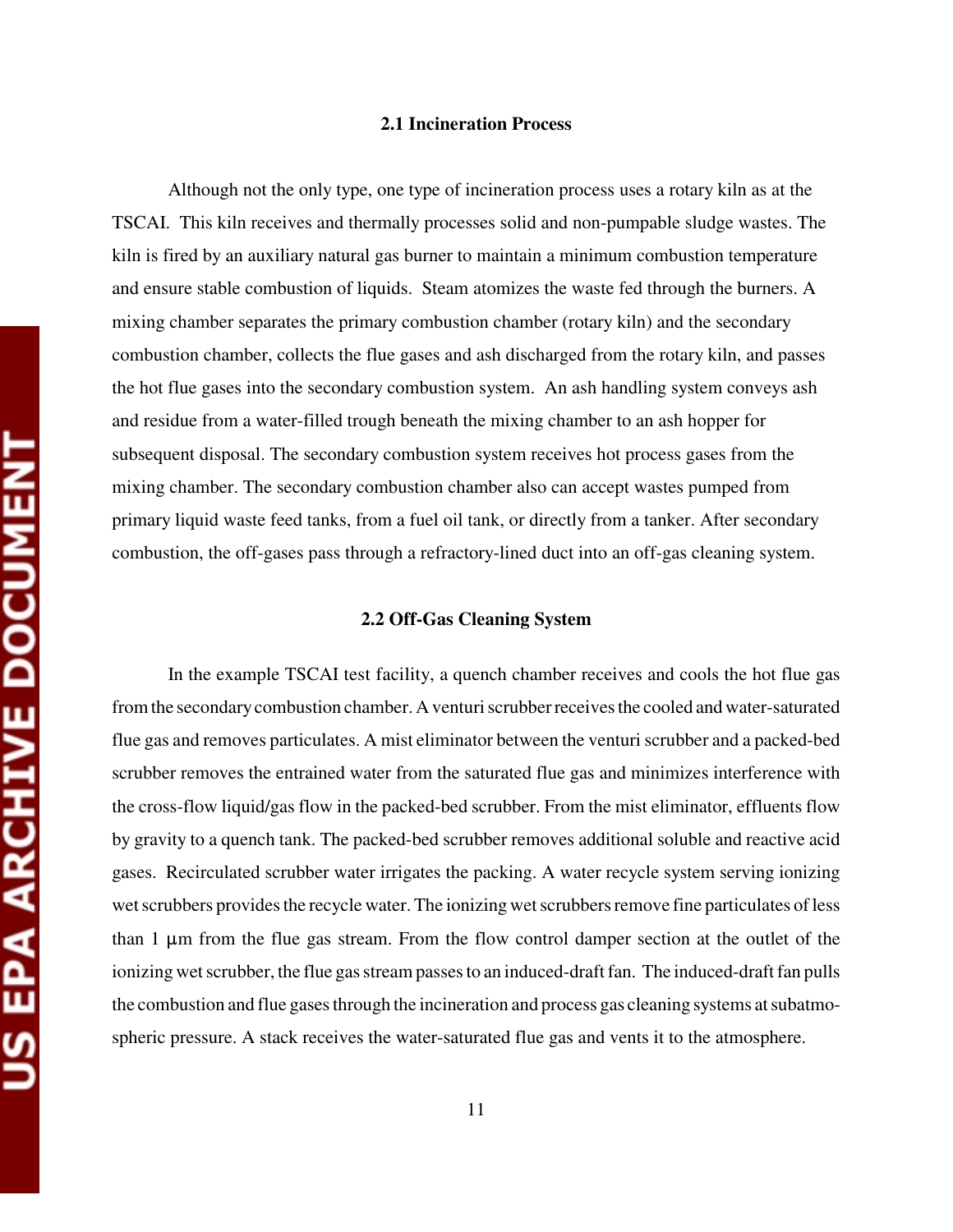### **3 EXPERIMENTAL DESIGN**

A mercury CEM verification test generated from this protocol will take between six to nine months, as seen in Table 1. Test planning and site preparation shall take place over a period of three to four months. Field testing, involving the installation and testing of the mercury CEMs, shall be conducted over about a three-month period at the test facility. The CEMs go through a start-up and shakedown period, followed by the initial performance monitoring during the first month of field activities. The CEMs then operate for six to nine weeks with minimal attention. The final performance monitoring takes place during the last week of the field test. Field activities are concluded with removal of the CEMs from the facility. The final phase of the test consists of reduction of the data and report preparation. The primary activities are described in further detail in the following sections.

### **3.1 Mercury CEMs**

CEMs for mercury are typically designed to determine  $Hg_T$  and/or chemically speciated mercury in combustion source emissions. Strictly speaking,  $Hg_T$  is the sum of mercury in all phases and chemical forms in the combustion gas, including  $Hg^{\circ}$ ,  $Hg_{\text{ox}}$  (primarily mercuric chloride) vapors, and particulate-phase mercury. However, most commercial mercury CEMs do not measure particulate-phase mercury; instead, they filter out particulate matter and measure the total of the vapor-phase mercury species. As a result, in this protocol  $Hg_T$  represents the total of all vapor-phase mercury species. (Should verification be conducted on a CEM that determines particulate-phase mercury, then the strict definition of  $Hg_T$  must be employed.) Commercial CEMs may also provide chemical speciation data, i.e., the  $Hg_T$  and  $Hg<sup>o</sup>$  (or  $Hg_{ox}$  and  $Hg<sup>o</sup>$ ) fractions of the mercury vapor species may be determined separately. This separation is commonly accomplished by a difference measurement, in which  $Hg_{ox}$  is intermittently or continuously chemically or thermally reduced to Hg° for detection.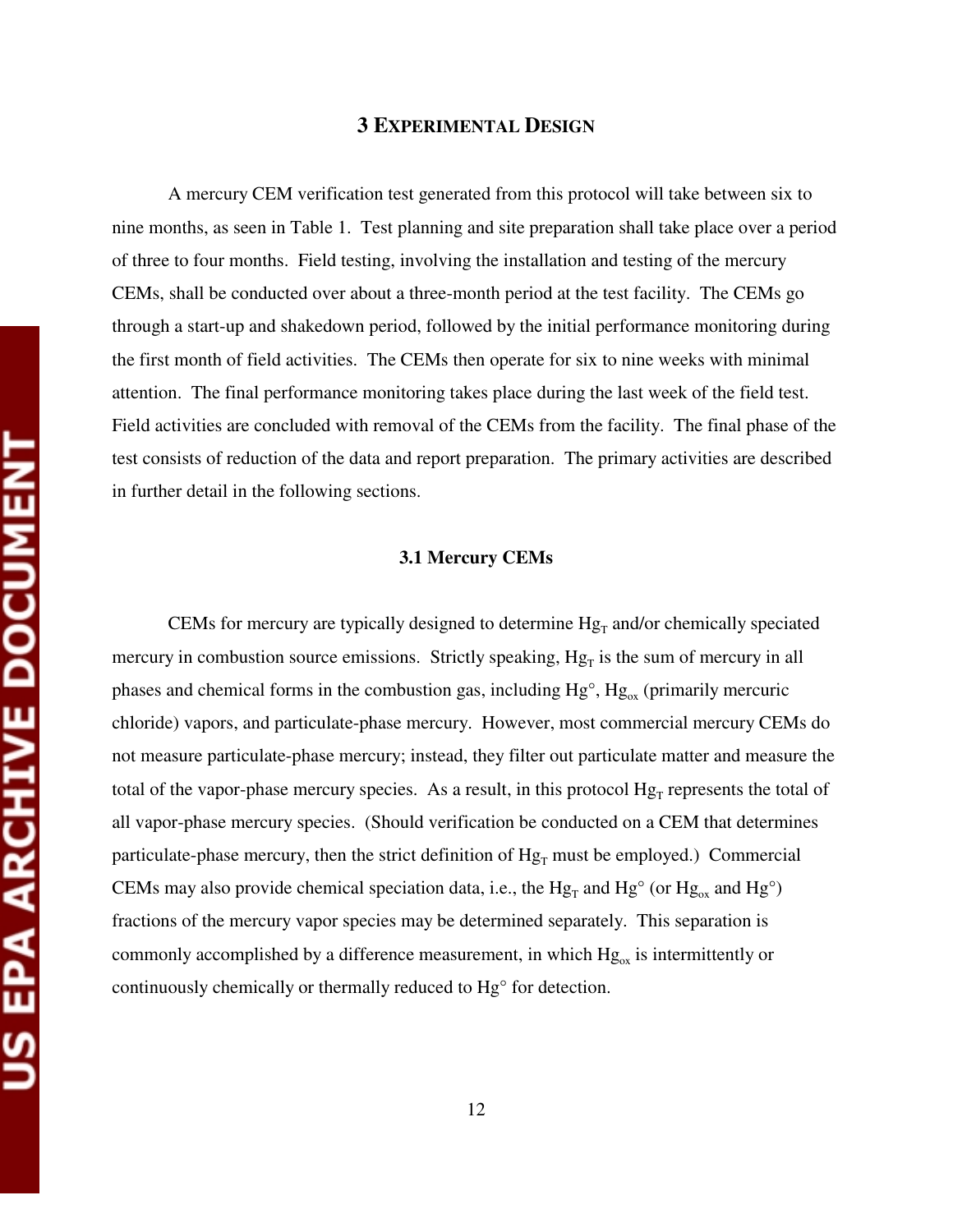|                  | <b>Verification Test Activity</b><br><b>Test Planning and Site Preparation</b><br>Identify test facility<br>Sign up vendors<br>Procure mercury calibration gases<br>Prepare specification for data acquisition system and procure the system<br>Establish facility interfaces with mercury CEMs<br>Set up data acquisition system |                                                                                                                                                                                |  |
|------------------|-----------------------------------------------------------------------------------------------------------------------------------------------------------------------------------------------------------------------------------------------------------------------------------------------------------------------------------|--------------------------------------------------------------------------------------------------------------------------------------------------------------------------------|--|
| <b>Month</b>     |                                                                                                                                                                                                                                                                                                                                   |                                                                                                                                                                                |  |
| NA               |                                                                                                                                                                                                                                                                                                                                   |                                                                                                                                                                                |  |
|                  | <b>CEM Field Activities</b>                                                                                                                                                                                                                                                                                                       | <b>Data Analysis and Reporting</b>                                                                                                                                             |  |
| 1                | Set up/install mercury CEMs<br>CEMs startup/shakedown<br>Initial performance monitoring<br>Unattended CEMs operation                                                                                                                                                                                                              | Sample analysis - Initial performance<br>monitoring                                                                                                                            |  |
| $\overline{2}$   | Unattended CEMs operation                                                                                                                                                                                                                                                                                                         | Data reduction - Initial performance<br>monitoring<br>Evaluate initial performance monitoring<br>results<br>Adjust procedures if necessary for final<br>performance monitoring |  |
| 3                | Unattended CEMs operation<br>Final performance monitoring<br><b>Demobilize CEMs</b>                                                                                                                                                                                                                                               | <b>NA</b>                                                                                                                                                                      |  |
| $\overline{4}$   | NA                                                                                                                                                                                                                                                                                                                                | Sample analysis - Final performance<br>monitoring<br>Evaluate final performance monitoring<br>results                                                                          |  |
| $\overline{5,6}$ | <b>NA</b>                                                                                                                                                                                                                                                                                                                         | Prepare and issue draft report and<br>verification statement                                                                                                                   |  |
| 7,8              | <b>NA</b>                                                                                                                                                                                                                                                                                                                         | Distribute ETV verification reports for<br>vendor, EPA, and peer review                                                                                                        |  |
| 9                | <b>NA</b>                                                                                                                                                                                                                                                                                                                         | Finalize and issue ETV verification reports                                                                                                                                    |  |

### **Table 1. Schedule for Mercury CEM Verification Test**

The commercial mercury CEMs also use a variety of final analytical approaches to detect mercury. Cold vapor atomic absorption spectroscopy, cold vapor atomic fluorescence spectroscopy, and differential optical absorption spectroscopy are all used, but can detect only  $Hg^{\circ}$ , and so require the speciation approaches outlined above to determine  $Hg_{\text{ox}}$ . Atomic emission spectroscopy can also be used. In this technique, all forms of mercury, including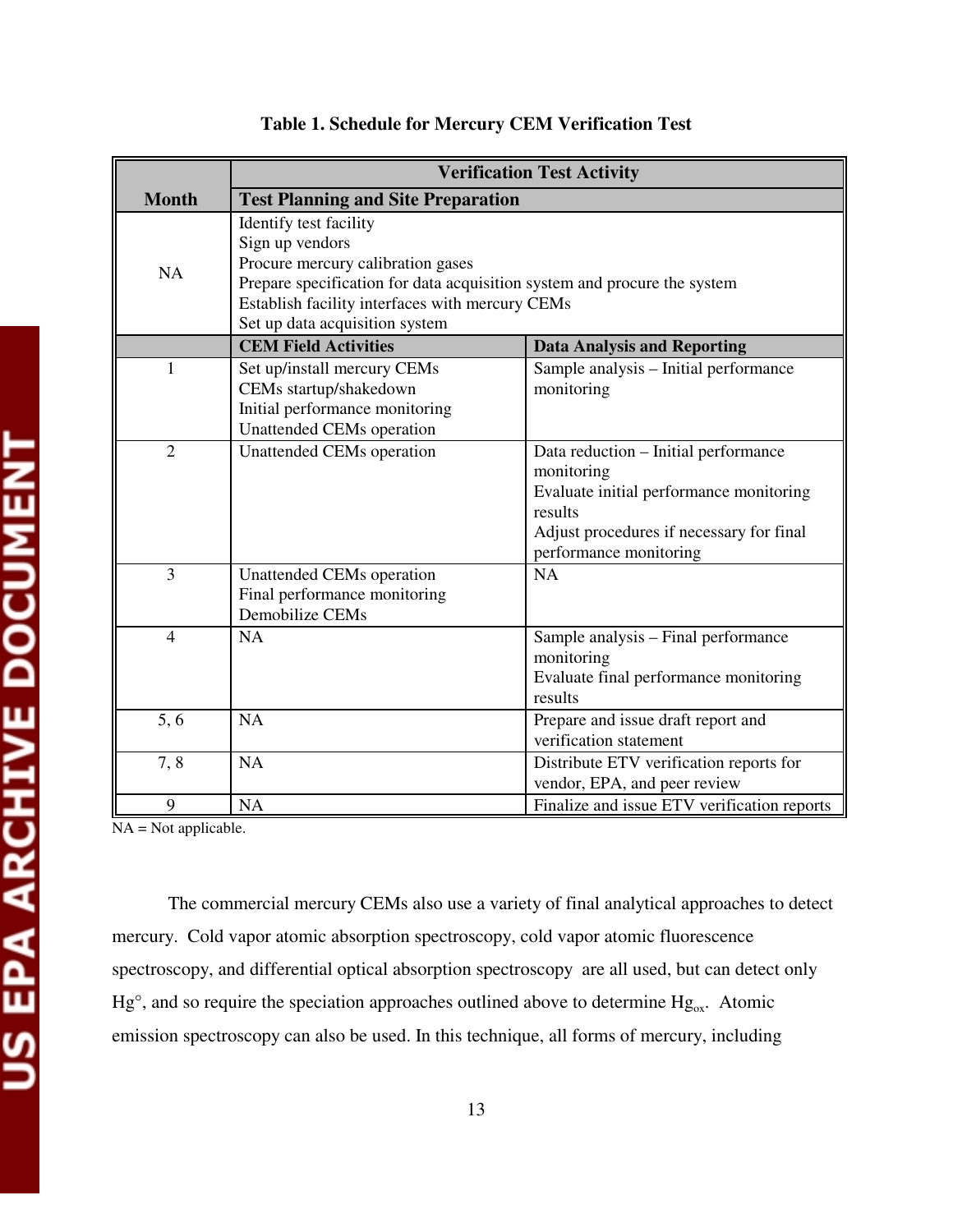particulate mercury, are converted to Hg° and detected equally. This approach provides a true  $Hg_T$  measurement, but does not provide any information on speciation.

The CEMs tested according to this protocol may be verified for their measurement of any and all of the applicable mercury components listed above. For example, a CEM that determines total vapor phase mercury and  $Hg^{\circ}$ , and by difference determines  $Hg_{\alpha}$ , may be evaluated for measurements of all three components. In the United States, emission regulations on combustion sources are expected to address only  $Hg_T$ . However, there are valuable non-regulatory uses of mercury speciation data; therefore, speciation capabilities of the CEMs shall be evaluated if the degree of speciation is great enough to produce quantifiable measurements of various forms of mercury.

### **3.2 Reference Method**

The performance of the mercury CEMs shall be evaluated by comparison against mercury measurements made using the OH reference method. The OH reference method is designed for determination of Hg $\textdegree$ , Hg<sub>ox</sub>, particle-bound mercury, and Hg<sub>T</sub> emissions from coal-fired and other stationary sources. This method is applicable to  $Hg^{\circ}$ ,  $Hg_{\text{ox}}$ , particle-bound mercury, and  $Hg_T$  concentrations ranging from approximately 0.5 to 100 micrograms per dry standard cubic meter ( $\mu$ g/dscm). The method involves withdrawing a gas sample from the flue gas stream isokinetically through a probe/filter system, followed by a series of impingers. Particle-bound mercury is collected in the front half of the sampling train.  $Hg_{\alpha x}$  is collected in the first impingers, which contain a chilled aqueous potassium chloride solution. Hg° is collected in subsequent impingers, which contain hydrogen peroxide solution and potassium permanganate solution. Samples are recovered, digested, and then analyzed for mercury using cold-vapor atomic absorption or fluorescent spectroscopy.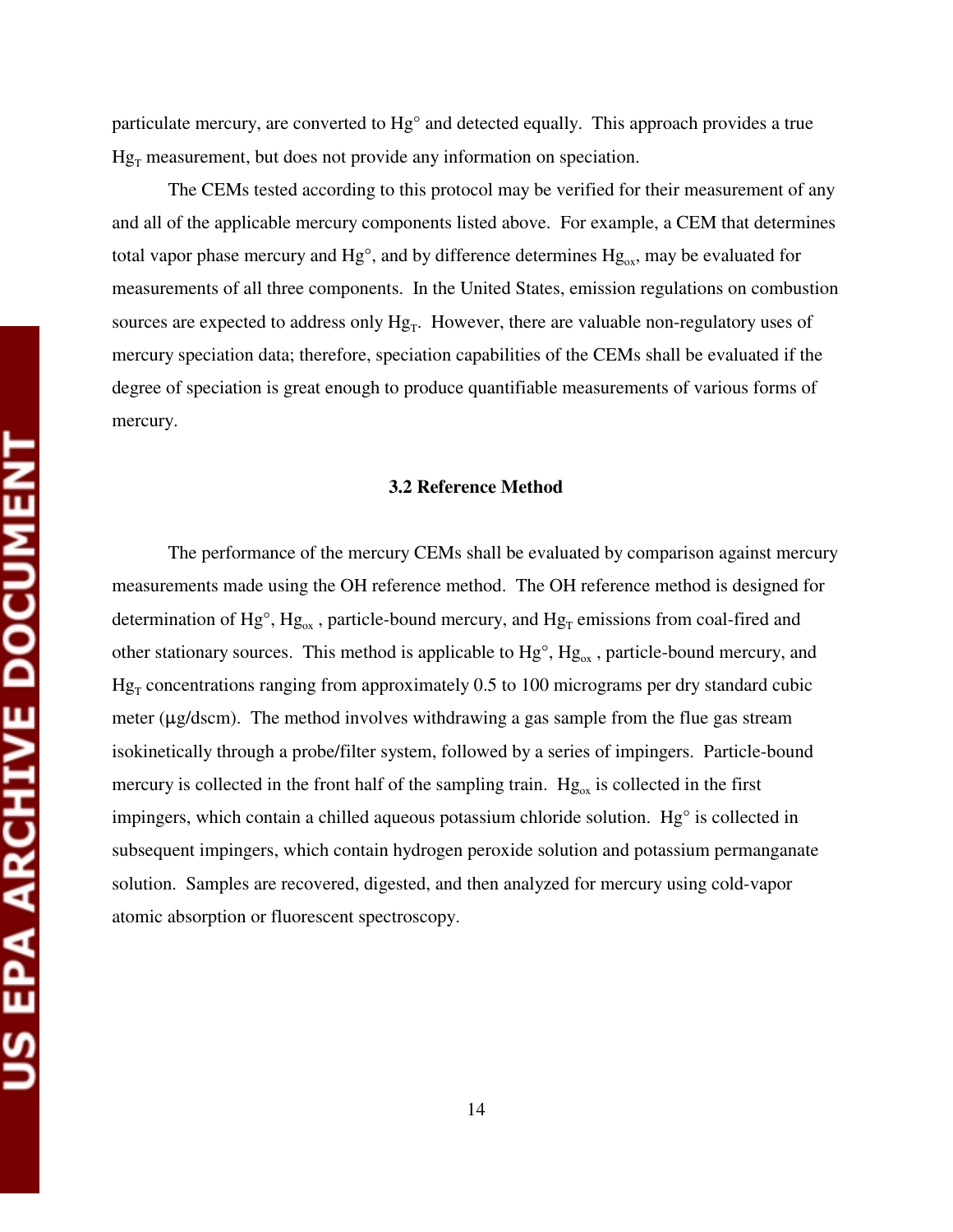### **3.3 Equipment Setup and CEM Installation**

Each of the mercury CEMs shall have a dedicated sampling port on the stack. Vendorsupplied extractive sampling probes shall be connected to the CEMS by means of heated Teflon sample lines. Trained and experienced site personnel shall install the vendor-supplied extractive probes and run the heated Teflon sample lines to the CEM cabinets. If they so choose, the vendors may provide their own heated sample line if they have special requirements or use a patented system.

Vendor representatives shall be present to oversee the installation of the mercury CEMs; field technicians shall install the probes in the stack. Test facility maintenance staff shall support setup and installation of the field hardware.

### **3.4 Start-up/Shakedown**

Vendors have the option of being on site for the entire test or to train an operator. At a minimum, vendor representatives shall be on hand to start up the CEMs. The vendor representatives should plan to spend about one week in shaking down the CEMs and training a dedicated field technician in operating, calibrating, and servicing the units. Mercury calibration gas standards shall be introduced during the shakedown period, and a baseline response from the CEMs using the mercury standards shall be obtained while the vendors are present. Routine calibrations shall be performed to ensure proper setup and operation of the CEMs and to train the dedicated field technicians in calibration procedures. Adequate time shall be provided to the vendors during the shakedown period to troubleshoot any problems that occur before proceeding to performance monitoring.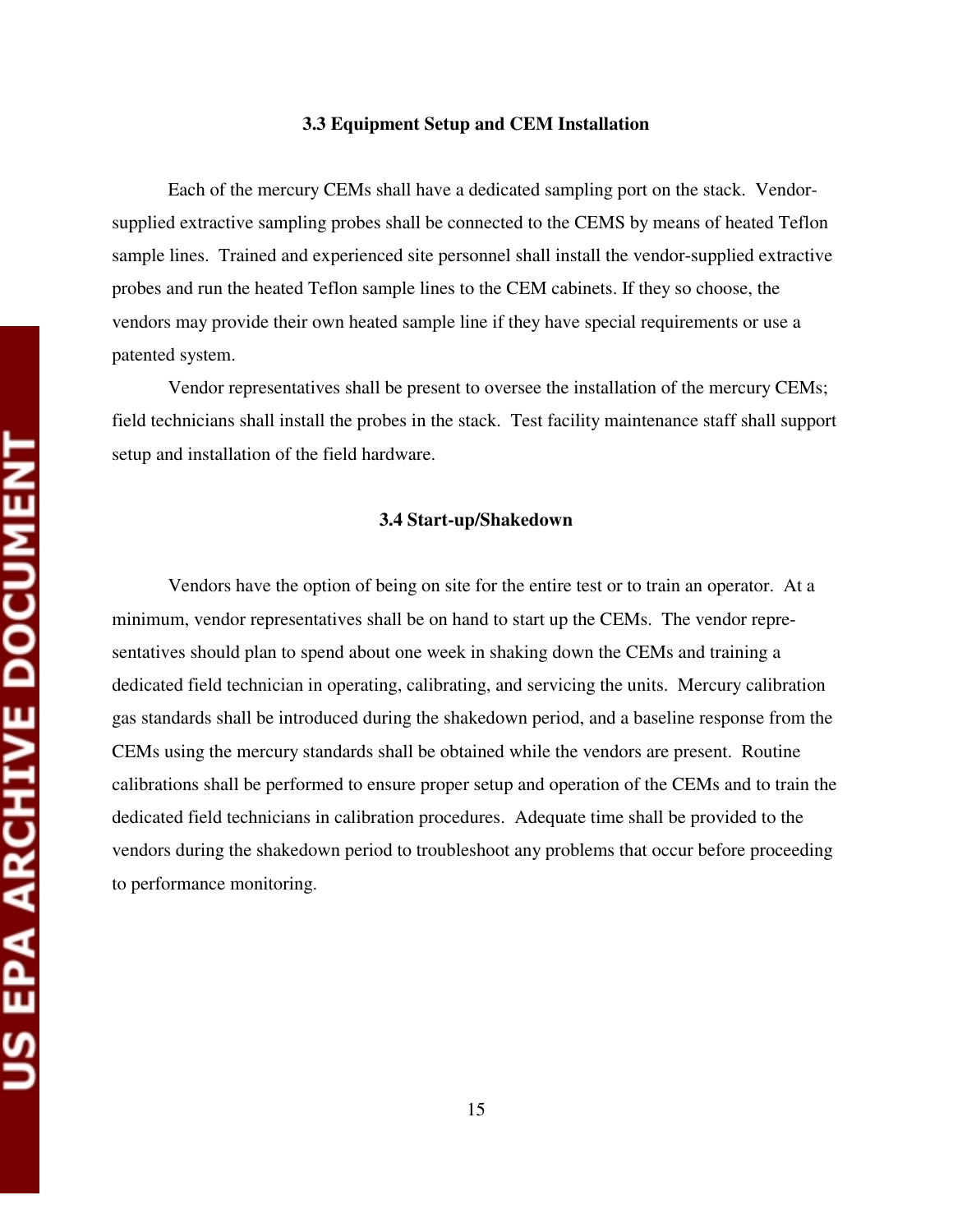### **3.5 CEM Performance Monitoring Schedule**

Performance monitoring using mercury calibration gas standards and OH reference method measurements shall be conducted immediately following the shakedown period and at the end of the field test, respectively. As shown previously in Table 1, performance monitoring would be expected to occur in the first month of testing, followed by one month of unattended CEM operation, then a final performance monitoring. The concentrations and purities of these standards will be chosen based upon the expected range and accuracy of the CEMs being tested. The schedule for performance monitoring is shown in Table 2. The initial and final weeks of performance monitoring shall follow this same testing format. An additional factor for evaluation in the final week of the test shall be determining whether the CEM response has changed, drifted, or shifted between the initial and final test periods. It is recommended that the vendor representatives be present to oversee operation of their CEMs and to validate their CEMs' responses during the two weeks of performance monitoring.

**Table 2. Weekly Schedule for Performance Monitoring** 

| Day            | <b>CEM Performance Monitoring Parameter</b>                                                                                                |  |  |  |
|----------------|--------------------------------------------------------------------------------------------------------------------------------------------|--|--|--|
| 1              | Challenge with Hg <sup>o</sup> standard/zero gas (Calibration/Zero Drift)                                                                  |  |  |  |
|                | Flue gas sampling (Relative Accuracy, Correlation, Precision)                                                                              |  |  |  |
| $\overline{2}$ | Challenge with Hg <sup>o</sup> standard/zero gas (Calibration/Zero Drift)                                                                  |  |  |  |
|                | Flue gas sampling (Relative Accuracy, Correlation, Precision)                                                                              |  |  |  |
| 3              | Challenge with Hg <sup>o</sup> standard/zero gas (Calibration/Zero Drift)                                                                  |  |  |  |
|                | Flue gas sampling (Relative Accuracy, Correlation, Precision)                                                                              |  |  |  |
| $\overline{4}$ | Challenge with Hg <sup>o</sup> standard/zero gas (Calibration/Zero Drift)<br>Flue gas sampling (Relative Accuracy, Correlation, Precision) |  |  |  |
| 5              | Challenge with Hg <sup>o</sup> standard/zero gas (Calibration/Zero Drift, Response Time,<br>Sampling System Bias, Calibration Error)       |  |  |  |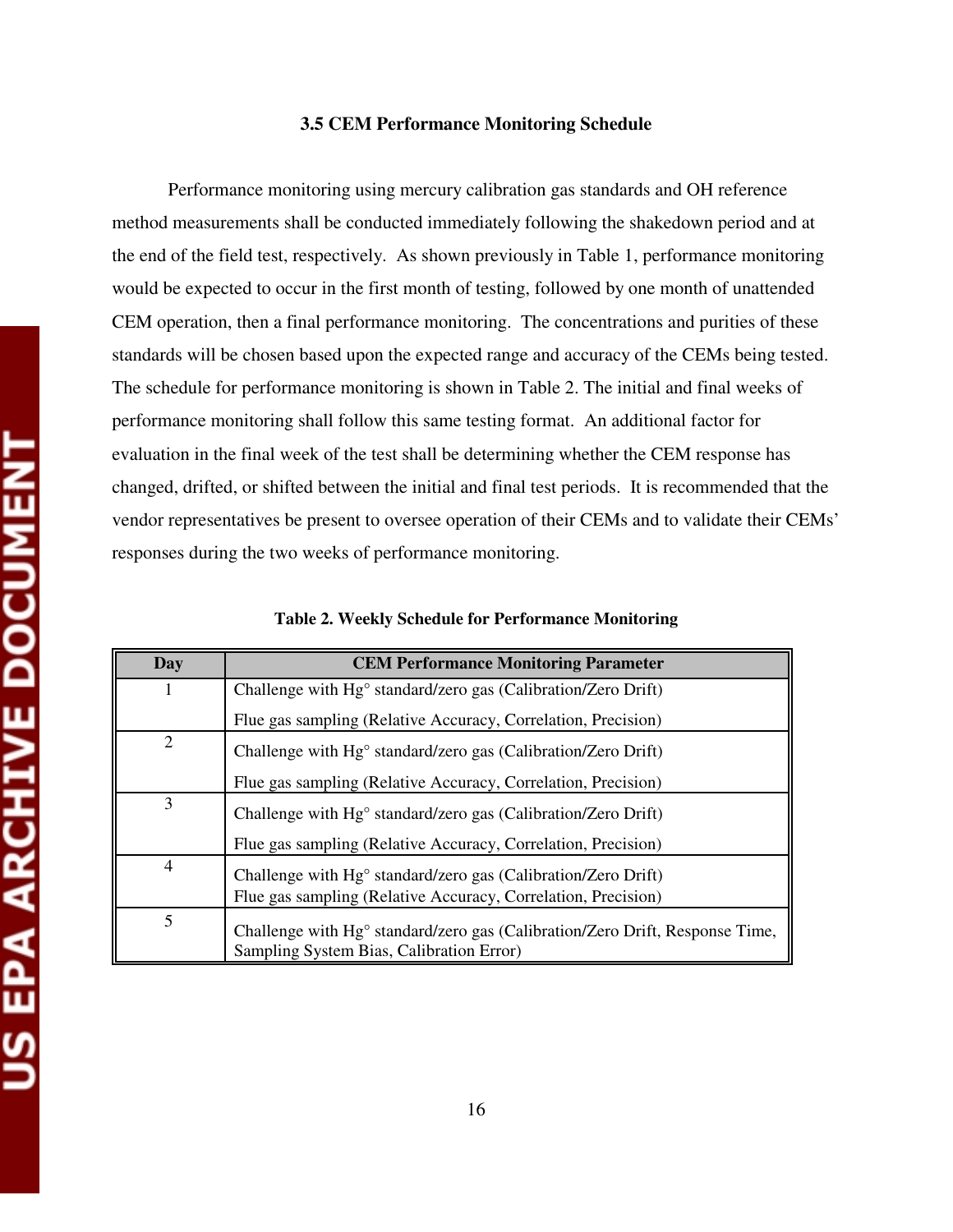### **3.6 CEM Performance Monitoring Procedures**

The test facility shall be operated continuously during the entire period of performance monitoring and shall not be shut down overnight. At the beginning of each test day, the CEMs undergoing testing shall be supplied with zero gas and then with a commercial compressed gas standard containing Hg°. The response to each gas shall be recorded on each test day to assess the zero and calibration drift of the CEMs. On one test day in each week of testing, the rise and fall times of the CEMs shall be determined to assess response time by recording their readings as the mercury calibration gas is first turned on, and later turned off. Also on one day in each week of testing, the mercury calibration gas standards shall be delivered first directly to the CEM mercury analyzer, and then through the CEM sample interface, to assess sampling system bias and calibration error introduced by the interface itself.

After the CEMs have been challenged with the calibration gas standards, they shall extract flue gas from the stack in preparation for conducting reference method measurements. Waste feeds shall be fed to the test facility incinerator for at least 30 minutes before initiating reference method sampling. The CEMs shall begin recording data as soon as they are brought on-line. However, the reference method sampling will start no sooner than a time previously agreed upon with the CEM vendors. The CEM vendors shall be given at least 15 minutes notice prior to initiation of reference method sampling.

OH method sampling shall be performed while burning liquid, solid, and/or a combination of liquid and solid waste. Testing shall be done at a low and high mercury stack concentration, approximately 10  $\mu$ g/dscm and 60  $\mu$ g/dscm, respectively. Mercury stack concentrations shall be varied by varying the waste feed rate, by injecting mercury solutions into the waste feeds, or by a combination of both. Injection of mercury is an alternative that shall be used as necessary depending on the levels of mercury in the wastes. The waste feeds to be used for the test shall be selected based on realism and availability and will not be determined until the time of testing draws near. An attempt shall be made to select liquid waste that generates a steady, constant level of mercury in the stack and solid waste that produces intermittent spikes of mercury due to the batch-wise nature of solid waste feeds.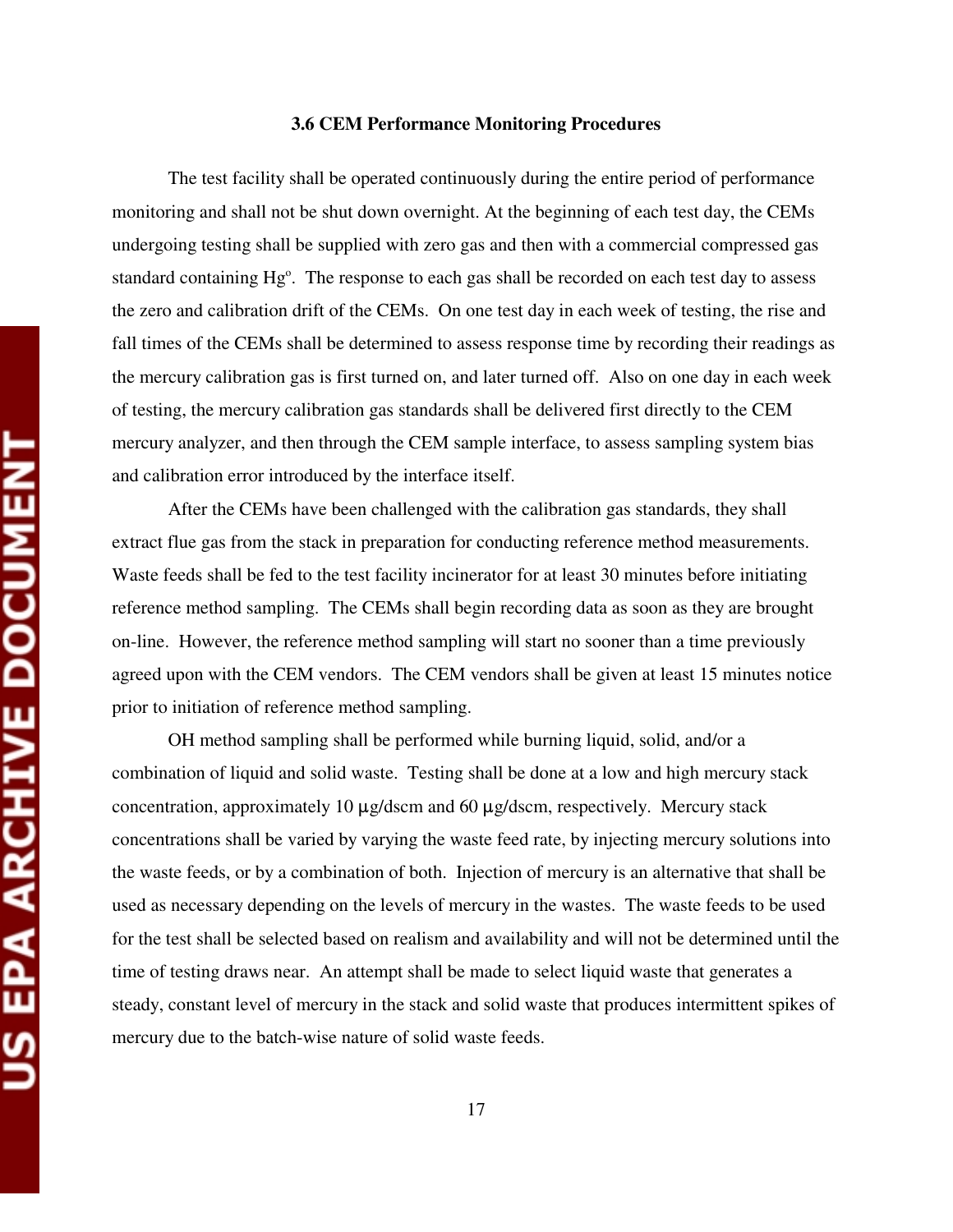Reference method measurements shall be made using paired sampling trains located at a point in the stack near the CEM probes that would be expected to have the same mercury concentrations as the point at which the CEM probes are placed. The reference method sampling time shall be at least three hours with the low mercury levels and at least two hours with the higher mercury levels or of a duration that will ensure detectable levels of mercury. A total of 10 test runs using paired sampling trains shall be conducted during each week of performance monitoring. A summary of the reference method sampling events planned is provided in Table 3. To ensure that the reference method and CEM data sets are parallel and comparable for each performance monitoring period, the CEM vendors shall be notified of the start and stop times of each reference method period so that average analyte concentrations corresponding directly to the reference method measurement period can be reported.

|     | <b>Stack Mercury</b> |                    | <b>Sample</b><br>Time |
|-----|----------------------|--------------------|-----------------------|
|     | <b>Concentration</b> | <b>No. of Test</b> |                       |
| Day | $(\mu$ g/dscm $)$    | <b>Runs</b>        | $(\mathbf{hr})$       |
|     |                      |                    |                       |
|     |                      |                    |                       |
|     |                      |                    |                       |
|     |                      |                    |                       |

**Table 3. Requirements for Paired Train Ontario Hydro Sampling** 

The OH sampling trains shall sample isokinetically and traverse the stack at points determined by EPA Method 1. The CEMs undergoing testing will sample at a single (fixed) point in the stack. Each CEM will operate with an extraction probe provided by the vendor. As necessary, the CEM probes shall be connected to their respective analyzers by means of a heated sample line maintained at a temperature specified by the vendor.

### **3.7 Unattended Operation**

Between the initial and final week of performance monitoring, the vendor representatives shall leave the site and a trained field technician shall assume routine operation, calibration, and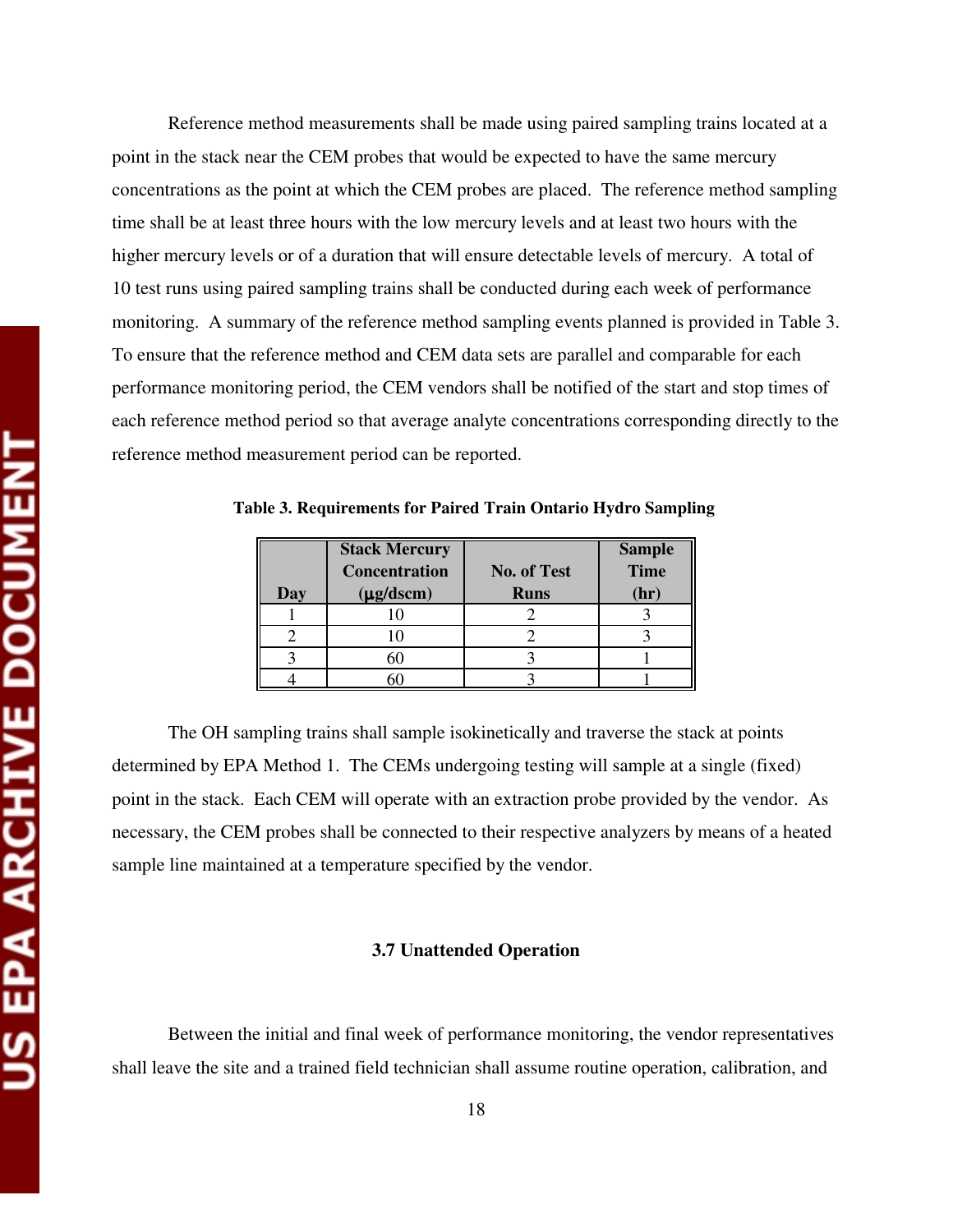maintenance of the CEMs. The CEMs will be challenged with the mercury calibration gas standards during this period to confirm that the CEMs are continuing to respond properly. Calibration and zero drift checks will be made as often as possible, while assuring that sufficient calibration gas is available to complete the final week of testing. Routine maintenance checks will be made according to a documented schedule and checklist determined by each CEM vendor.

Should problems arise with the CEMs, the field technician shall first attempt to troubleshoot the problem either alone or with instructions from the vendor by telephone, fax, or e-mail. If the field technician is unsuccessful in resolving the problem, then the vendor representative shall be requested to visit the site to investigate and resolve the problem.

Information shall be recorded to document the reliability and performance of the CEMs during the unattended operational period. The information recorded may include the extent of operational down time; the support and maintenance requirements, including labor hours and costs; the expendable supplies required; the extent of CEM drift or adjustments needed; and the effort required from the manufacturer to resolve any problems.

### **4 DATA GENERATION AND CALCULATIONS**

Measurement results from both the reference method and the mercury CEMs to be evaluated shall be reported in units of  $\mu$ g/dscm at 7% O<sub>2</sub> (i.e.,  $\mu$ g/m<sup>3</sup> on a dry basis, corrected to  $20^{\circ}$ C and 7% O<sub>2</sub>). The following paragraphs describe how the data shall be generated and what calculations shall be made to assess the performance of the CEMs. A summary of the data requirements is provided in Table 4.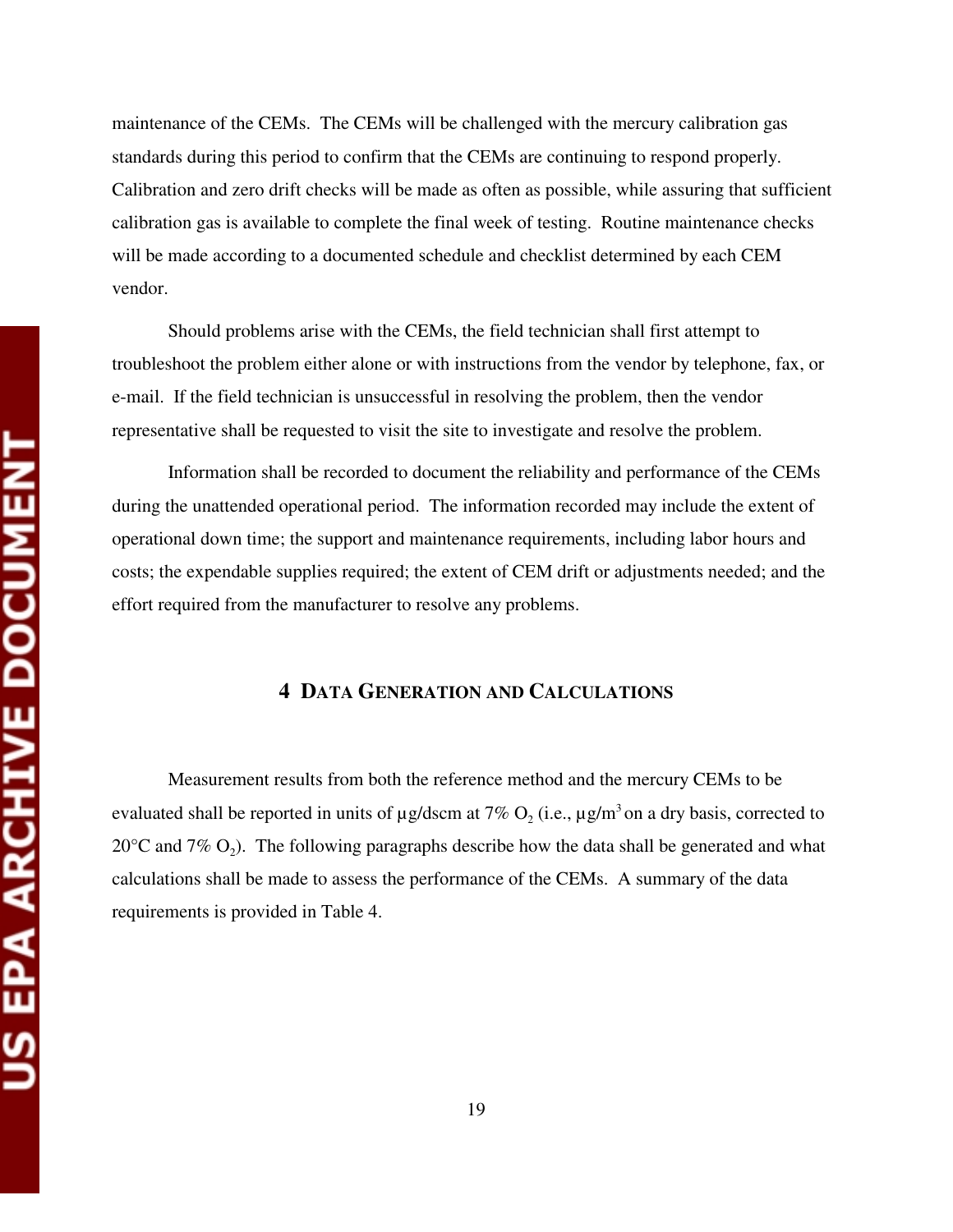| <b>Performance Parameter</b>       | Objective                                                                                     | <b>Comparison Based On</b>                                                                               |  |
|------------------------------------|-----------------------------------------------------------------------------------------------|----------------------------------------------------------------------------------------------------------|--|
| Relative Accuracy                  | Determine degree of quantitative<br>agreement with reference method                           | Reference method results                                                                                 |  |
| Correlation                        | Determine degree of correlation<br>with reference method                                      | Reference method results                                                                                 |  |
| Precision                          | Determine repeatability of<br>successive measurements at fixed<br>mercury levels              | Repetitive measurements under<br>constant facility conditions<br>Repetitive mercury standard<br>sampling |  |
| Calibration/Zero Drift             | Determine stability of zero gas<br>and span gas response                                      | Zero gas and Hg <sup>o</sup> standards                                                                   |  |
| Relative Calibration/Zero<br>Drift | Determine relative response to<br>zero gas and span gas over<br>successive days               | Zero gas and Hg <sup>o</sup> standards                                                                   |  |
| <b>Sampling System Bias</b>        | Determine effect of the CEM's<br>sample interface on response to<br>zero gas and Hg° standard | Response to zero gas and Hg <sup>o</sup><br>standards at analyzer vs. through<br>sample interface        |  |
| <b>Calibration Error</b>           | Determine effect of the CEM's<br>sample interface on response to<br>zero gas and Hg° standard | Response to zero gas and Hg <sup>o</sup><br>standards through sample<br>interface                        |  |
| Response Time                      | Estimate rise and fall times of the<br><b>CEMs</b>                                            | CEM results at start/stop of Hg<br>addition                                                              |  |

**Table 4. Data Requirements for Mercury CEM Performance Evaluation** 

### **4.1 Relative Accuracy**

Relative accuracy (RA) shall be verified by comparing the CEM results against the reference results for each parameter that the CEM measures. The OH method results shall be reviewed before performing statistical calculations to identify individual outliers from the full set of reference method results. The OH results shall be screened for precision of results from colocated sampling trains. OH test results identified as outliers shall be reported, but may not be used for performance evaluation. The intent of this approach is to provide a valid set of reference data for evaluation purposes, while also illustrating the degree of variability of the reference method. Identification of outliers shall be based on statistical tests such as a t-test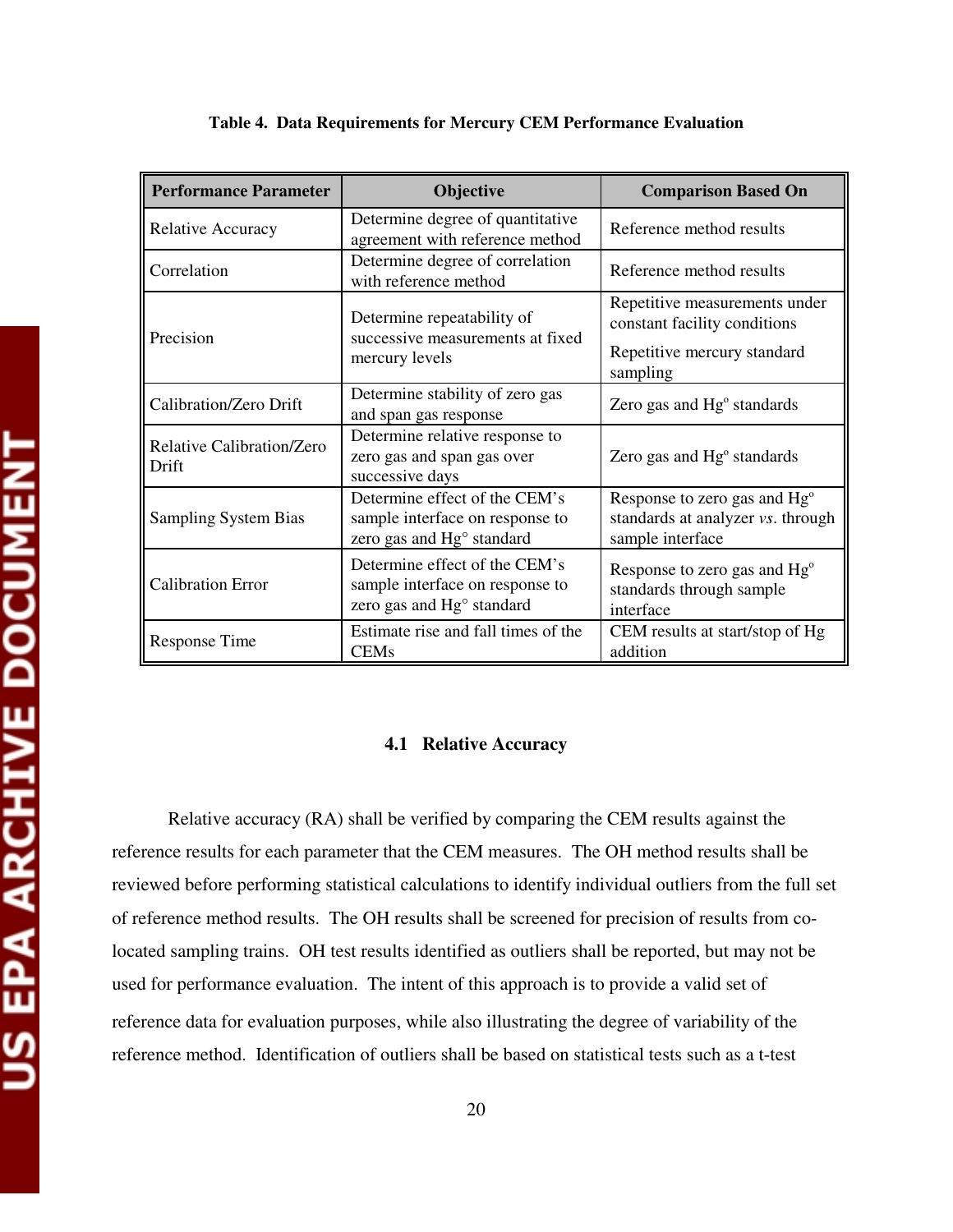comparison of means or a Q-test evaluation of divergent results. In any case where rejection of a reference result is suggested, effort shall be made to find a cause for the divergent result.

The RA of the CEMs with respect to the reference method shall be calculated using

### where

|  | $=$ arithmetic mean of the differences, d, of the paired CEM and reference method |
|--|-----------------------------------------------------------------------------------|
|  | results                                                                           |

 $\overline{R}_{RM}$  = arithmetic mean of the reference method result

n = number of data points

 $t_{0.975}$  = the t-value at the 97.5% confidence with n-1 degrees of freedom

SD = standard deviation of the paired CEMs and the reference results.

RA shall be calculated separately for each parameter measured by each CEM. Depending on the number of OH reference method samples that are available for determining RA, the RA procedure specified in PS-12 may be used to exclude up to three of the results from the RA calculation. The impact of the number of data points (n) on the RA value shall be discussed in the data report.

### **4.2 Correlation with Reference Method Results**

Correlation of the CEM with the OH method results shall be calculated using the same data used to assess RA. Correlation shall be calculated for each parameter measured by the CEM. The coefficient of determination  $(r^2)$  shall be calculated to determine the degree of correlation of each CEM with the reference method results. Coefficient of determination is the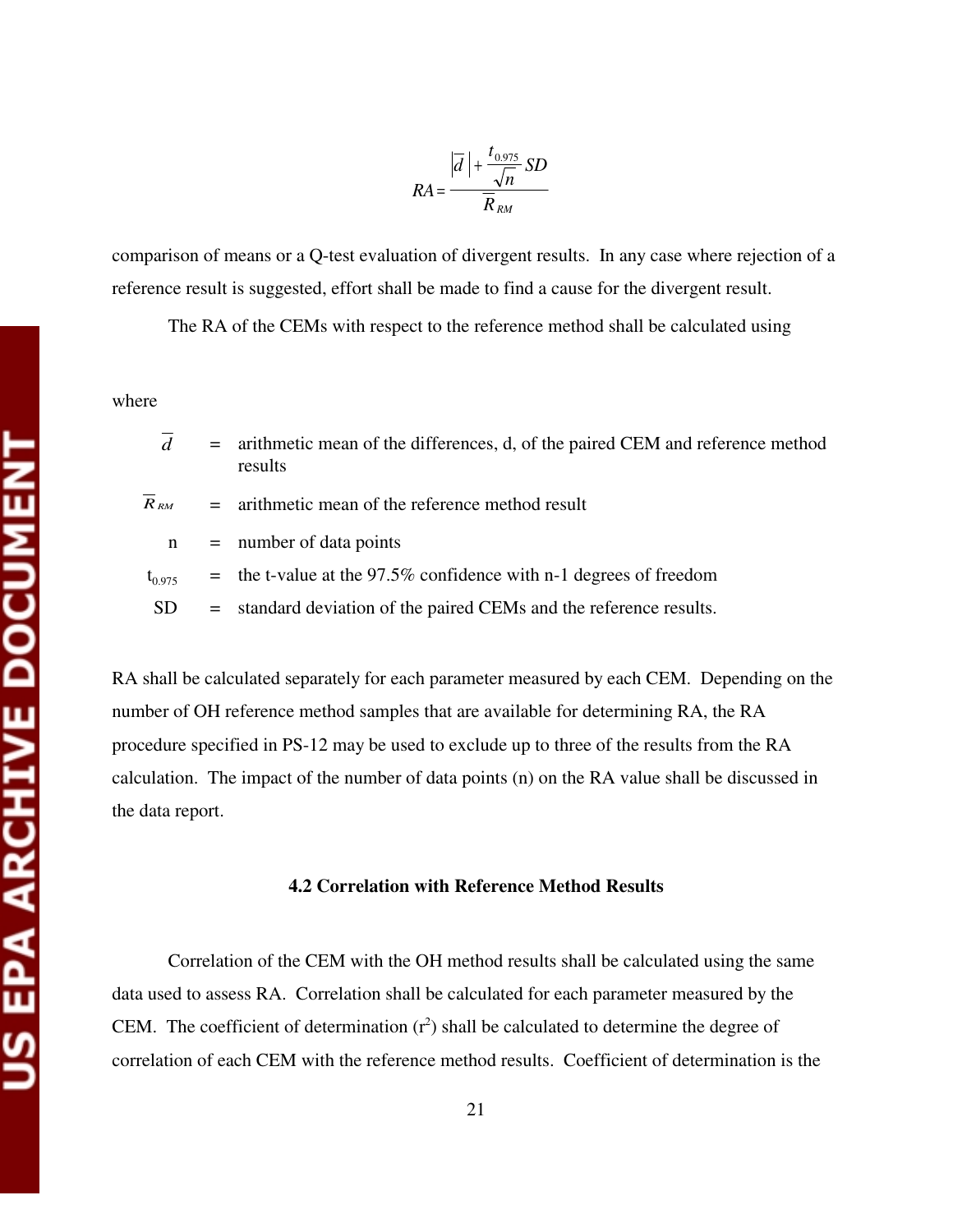square of the correlation coefficient (r). The coefficient of determination shall be calculated for each parameter measured by each CEM to be evaluated.

### **4.3 Precision**

Precision of the CEMs shall be assessed based on the individual measurements performed by each CEM over the duration of applicable OH method sampling runs. For example, if a CEM provides an updated measurement every five minutes, then a total of 12 readings would be obtained over a one-hour sampling run. The average and standard deviation of those readings shall be calculated to assess precision. This procedure shall be applied to all applicable OH method sampling intervals during times of stable incinerator operation.

Precision (P) of the CEMs to be evaluated shall be determined by calculating the percent relative standard deviation (RSD) of a series of CEM measurements made during stable operation of the test facility incinerator, with mercury injected at a constant level into the combustion zone. During each reference method sampling run, all readings from each CEM shall be recorded. RSD is the ratio of standard deviation of those readings over the mean of the readings,

where

$$
P = RSD = \frac{SD}{\overline{X}} \times 100
$$

*SD* = standard deviation of the readings from the CEM

 $\overline{X}$  = mean of the CEM readings.

Precision shall be calculated for each CEM using data from every reference method sampling run. The calculated precision values include all sources of variability (e.g., test facility incinerator fluctuations, instability in mercury injection), and not just the CEM variability. Any known variability of the test facility and the CEMs shall be reported with the calculated precision. All CEM data from the periods of precision testing shall be reviewed to determine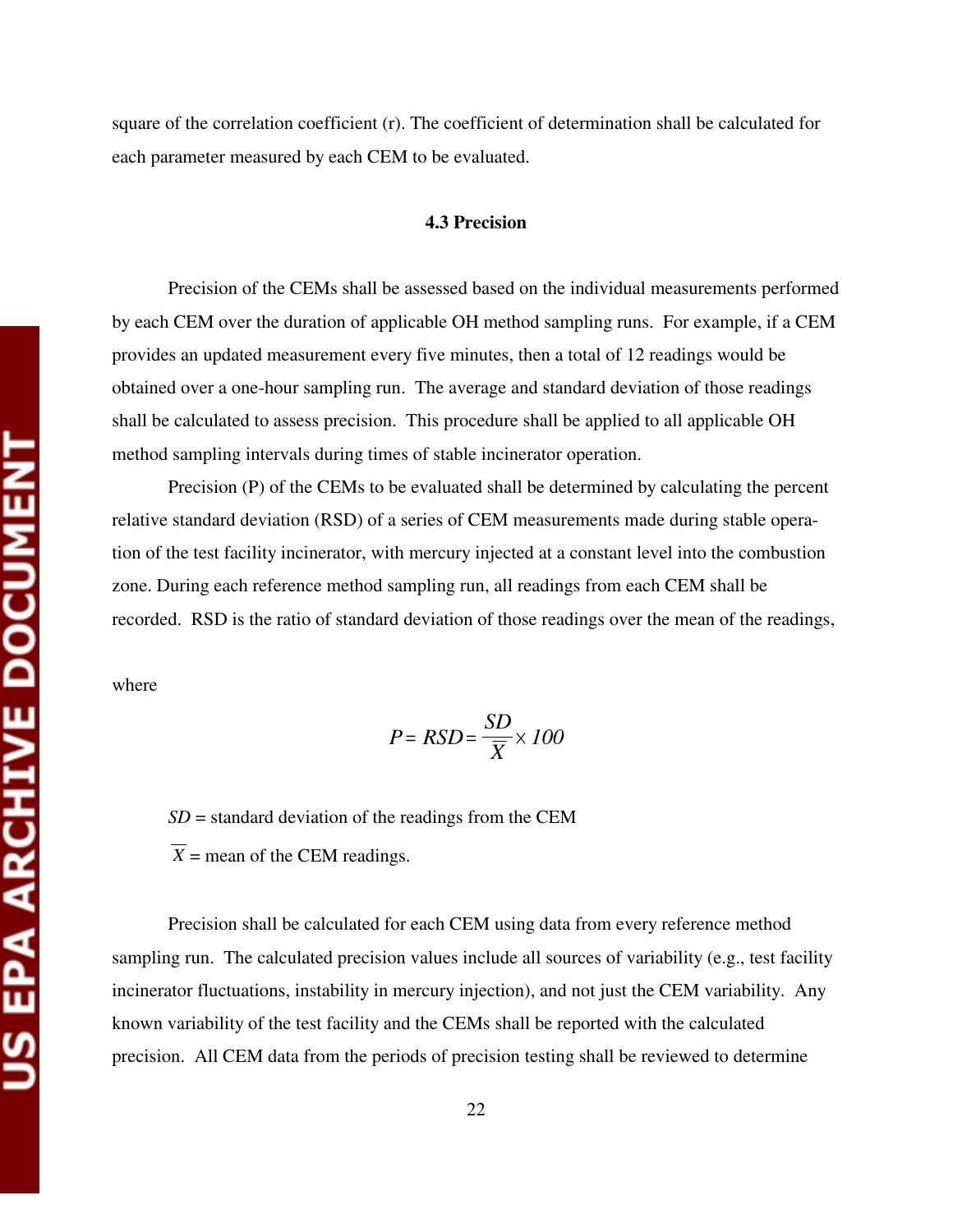whether the consensus of the CEM data indicates a variation in the test facility itself. An additional precision assessment may be made by sampling a mercury standard from the probe inlet for one hour. These repeated measurements may be reported along with the precision assessment made from measuring the flue gases.

### **4.4 Sampling System Bias**

The sampling system bias shall be tested as part of the calibration/zero drift procedure in each week of performance evaluation. Sampling system bias (B) reflects the difference in CEM response when sampling mercurystandard gas through the CEM's entire sample interface, compared with sampling the same gas directly at the CEM's pollutant analyzer, i.e.

$$
B = \frac{R_i - R_d}{R_d} \times 100
$$

where

 $R_i$  = CEM's reading when the standard gas is supplied at the sampling inlet, and  $R_d$  = CEM's reading when the standard is supplied directly to the analyzer.

### **4.5 Calibration and Zero Drift**

If the composition of the mercury standard gas is accurately known and stable, the following procedure should be used to evaluate calibration and zero drift. Calibration and zero drift shall be determined based on challenging the CEMs with zero gas and with a compressed gas standard of Hg° on each test day in each week of the performance evaluation. Calibration and zero drift checks also shall be done periodically during the unattended operational period between the initial and final weeks of performance monitoring. Calibration drift (CD) describes the difference in the mercury CEM's output readings from the established reference value after a stated period of operation during which no unscheduled maintenance, repair, or adjustment took place.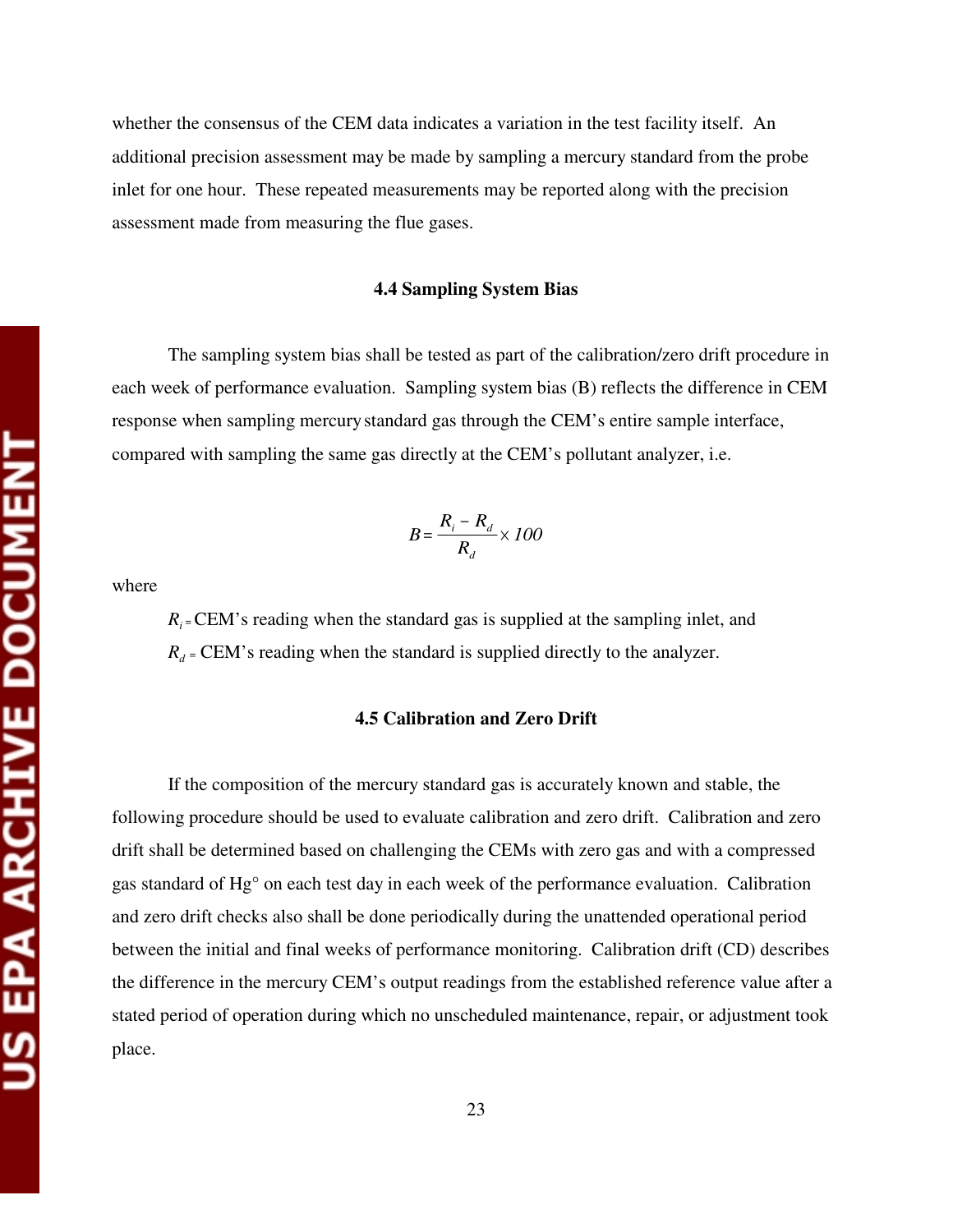where

 $R_{\text{CEM}}$  = CEM response

 $R_V$  = reference value of the calibration standard.

Zero drift (ZD) represents the difference in the mercury CEM's output readings for zero input after a stated period of operation during which no unscheduled maintenance, repair, or adjustment took place.

$$
ZD = \frac{(R_{CEM} - R_V)}{R_{EM}} \times 100
$$

where

 $R_{\text{CEM}}$  = CEM response for zero input

 $R_V$  = reference response for zero input

 $R_{EM}$  = emission limit.

### **4.6 Relative Calibration and Zero Drift**

Since mercury calibration gas standards have not been widely used, their absolute quantitation for assessing accuracy of mercury CEMs has not been universally accepted at this time. Section 5.2 describes the validation procedure to be used to test the stability of the mercury calibration gas standards. Depending on the stability of the mercury standards, it may not be appropriate to use them as absolute calibration standards. With this in mind, an alternative method of evaluating calibration and zero drift in a relative sense also may be used, rather than as deviations from an absolute standard. That is, calibration and zero drift shall be reported in terms of the mean, RSD, and range (maximum and minimum) of the readings obtained from the CEM in the daily sampling of the same Hg° standard gas and of zero gas. The RSD shall be calculated as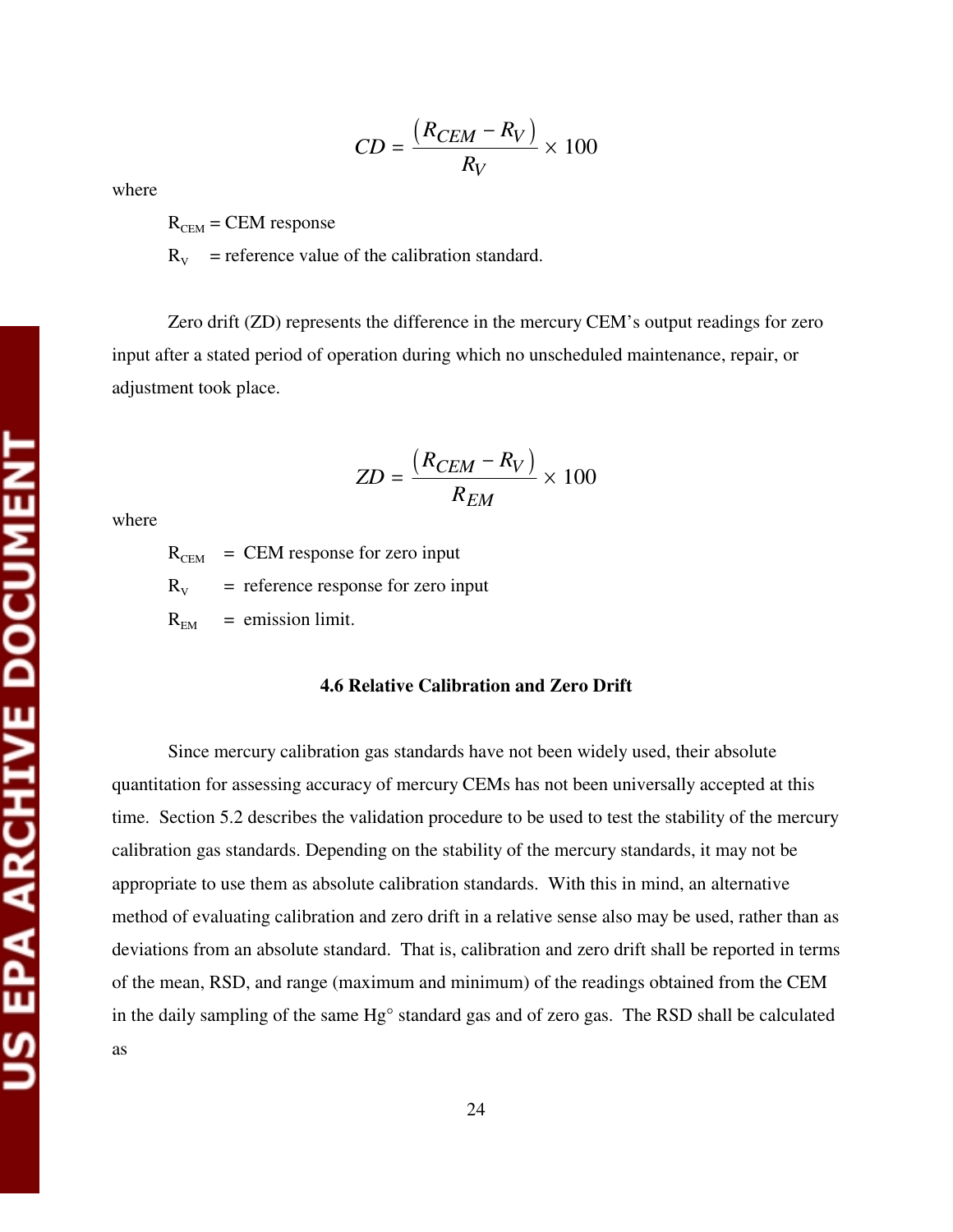where  $\overline{X}$  is the mean and SD the standard deviation of the daily readings on standard or zero gas. This calculation, along with the range of the data, shall indicate the variation in zero and standard readings from day to day, from week to week, and from the start of the verification test to the end.

### **4.7 Calibration Error**

Another way to express sampling system bias is by means of the calibration error. Calibration error (CE) is used to determine the difference between the concentration measured by the CEM and the known concentration generated by a calibration source when the entire CEM (including the sample interface) is challenged, where

$$
CE = \frac{d}{R_v} \times 100
$$

 $d =$  difference of the paired data points from the CEM and the reference method  $R_V$  = reference concentration value.

The above procedure is applicable only if the mercury standard gas is accurately known and stable.

### **4.8 Response Time**

The response time refers to the time interval between the start of a step change in mercury input and the time when the CEM reading has reached 95% of the final value. Both rise and fall times shall be determined. CEM response times shall be obtained, in conjunction with a calibration/zero drift check or sampling system bias check, by starting or stopping delivery of the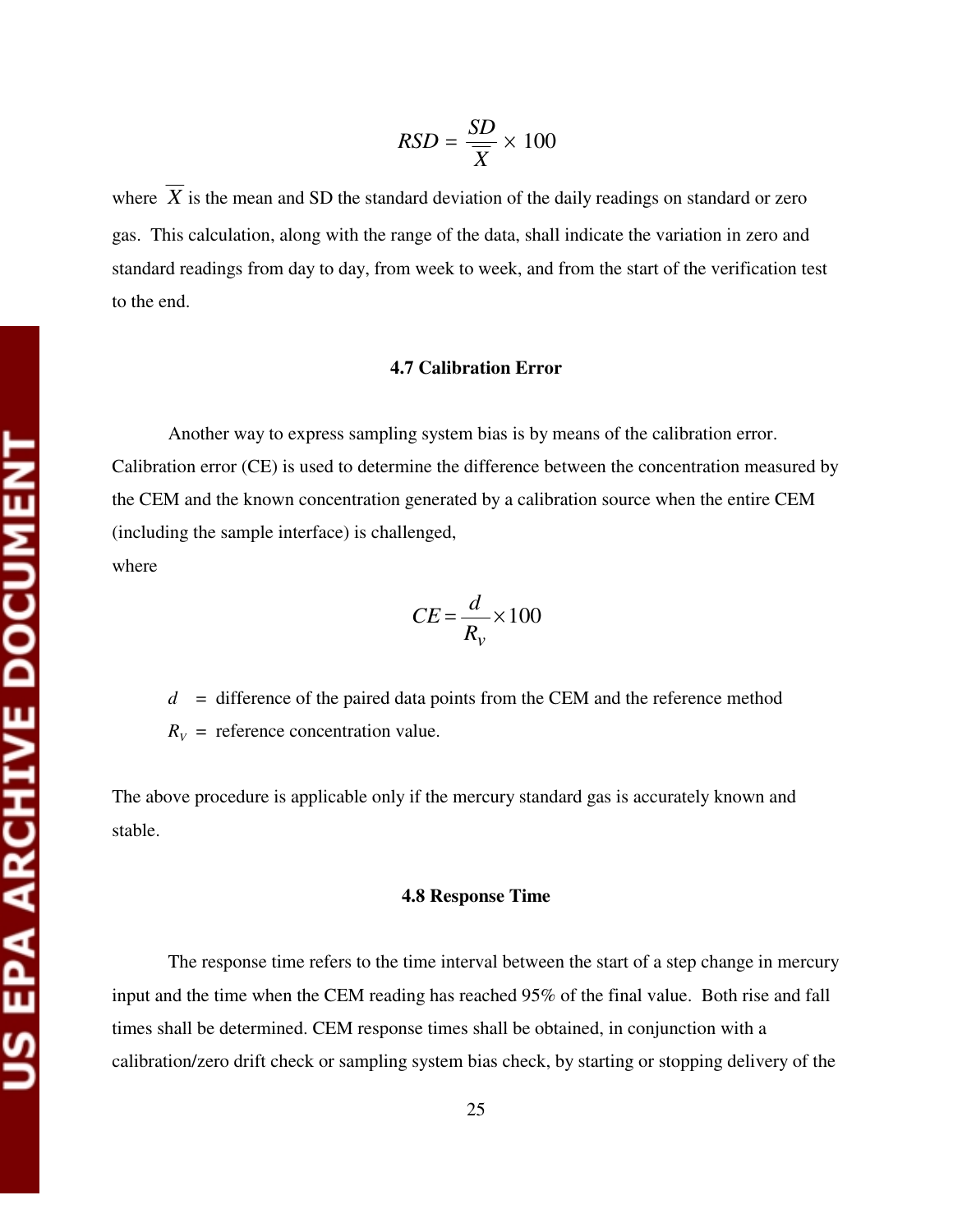mercurystandard gas to the CEM analyzer or sampling interface, recording all readings until stable readings are obtained, and then estimating the 95% response time. For those CEMs whose measurement process is not truly continuous, the estimation process shall require interpolating between successive readings.

### **4.9 Data Completeness**

No additional test activities shall be required to determine the data completeness achieved by the CEMs. Data completeness shall be assessed by comparing the data recovered from each CEM with the amount of data that would be recovered upon completion of all portions of these test procedures.

### **4.10 Operational Factors**

Setup and maintenance needs shall be documented qualitatively, through both observation and communication with the vendors during the test. Factors to be noted include the frequency of scheduled maintenance activities, the down time of the CEM, and the staff time needed for maintaining it during the verification test. Table 5 is an example of a table showing down time and service time for the CEMs being tested.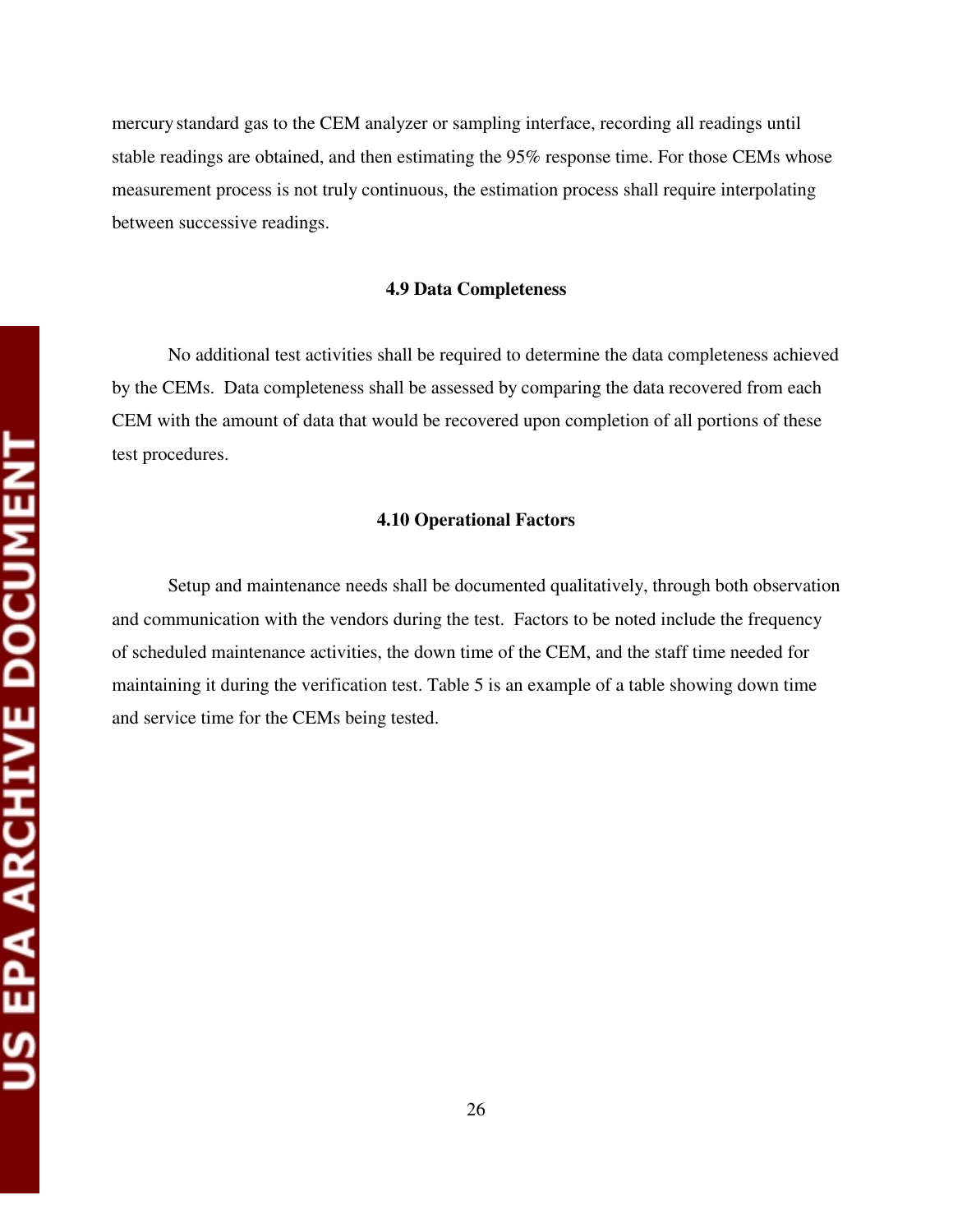**Table 5. Example Table Showing Extent of Down Time and Service Time for CEMs** 

| Date    | <b>Down Time</b> | <b>Service Time</b> | <b>Activity</b>                                                                              |
|---------|------------------|---------------------|----------------------------------------------------------------------------------------------|
| 8/12/03 | 45 minutes (min) | $15 \text{ min}$    | Adjusted the range for measurements.                                                         |
| 8/13/03 | 1 hour $(hr)$    | 1 <sub>hr</sub>     | Prepared reagents. Changed out reagent<br>containers.                                        |
| 8/19/03 | $10 \text{ min}$ | $10 \text{ min}$    | Per vendor's instructions, performed<br>troubleshooting to investigate cause of low<br>flow. |

### **5 MATERIALS AND EQUIPMENT**

### **5.1 High Purity Nitrogen/Air**

The high purity gas used for zeroing the CEMs shall be commercial ultra-high purity (i.e., minimum 99.999% purity) air or nitrogen.

### **5.2 Mercury Standard Gases**

Compressed gas standards containing Hg° shall be obtained from a suitable supplier for use in assessing drift. These shall consist of Hg<sup>o</sup> in a nitrogen matrix, at levels of about 1 ppb (8)  $\mu$ g/m<sup>3</sup>) and 5 ppb (40  $\mu$ g/m<sup>3</sup>). Multiple cylinders of uniform concentration shall be obtained to meet the gas consumption rates of the CEMs during testing. The gas supplier shall determine the concentrations of the gas standards.

As a result of uncertainties with respect to compressed gas standard stability and instrument drift, a procedure has been developed to audit the stability of the compressed gas standards prior to beginning the verification test, during the test, and at the end of the test. The objective of the audit process shall be to identify any drift in the stability of the compressed gas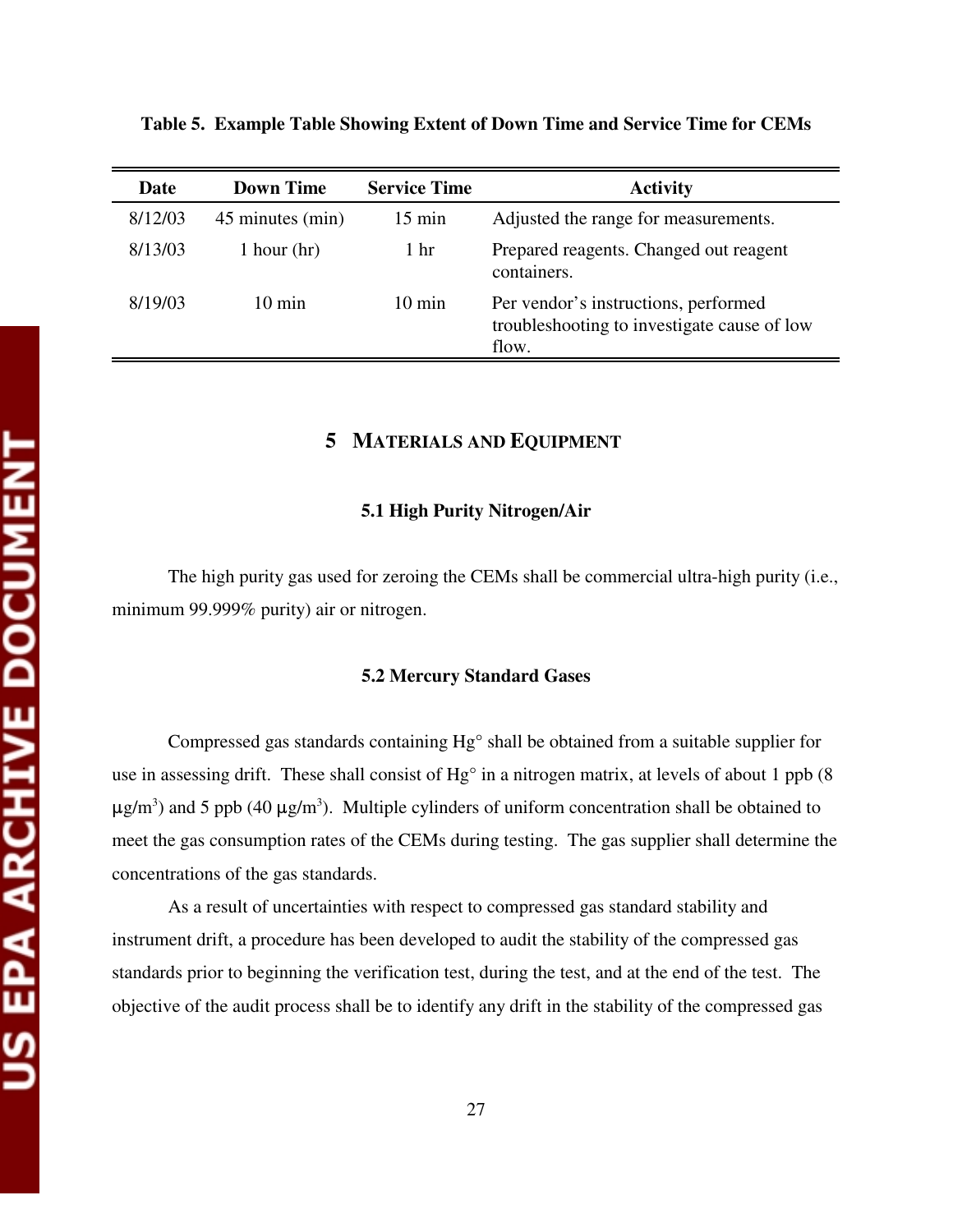standards independently of the drift that also may occur within the actual CEMs. The procedure consists of the following tasks:

- The gas supplier shall provide the cylinders of compressed gas standards. These shall be analyzed at the gas supplier's facility using its standard procedure.
- Upon receipt of all compressed gas cylinders at the test facility site, the response of all cylinders shall be measured by an independent mercury analyzer. The ratio of the response of each cylinder shall be compared with the ratio of the values of the concentrations provided by the gas supplier. The intent of this step is to ensure that all cylinder concentrations are in the same relative proportion as the values provided by the gas supplier. This shall also establish a control that can be repeated periodically to ensure that the standards remain stable or, if they do not, that the rate of degradation has been established.
- Each cylinder shall be taken out of service at a predetermined final cylinder pressure with sufficient gas remaining to conduct the following tests:
	- Analysis of the cylinder by the independent analyzer at the date that the cylinder is taken out of service—this shall determine the cylinder concentration at the end of its service.
	- If a cylinder is taken out of service early in the verification test (i.e., after the initial performance monitoring), it shall remain at the site until a shipment of cylinders is ready to be returned to the gas supplier. Prior to shipment, cylinders stored for extended periods of time will again be analyzed by the independent analyzer.
	- Upon return to the gas supplier, each cylinder's final response and calibration value shall be determined using the gas supplier's mercury analyzer.
- Data analysis shall be conducted on all cylinder response values obtained to determine the stability of the gases and to determine the degradation rate, if any, that has occurred during the test.

This procedure ensures that the degradation rate can be quantified both as a function of time and as a function of quantity of gas remaining in the cylinder. The information shall be used to factor out any effects of calibration gas stability from the analyses associated with CEM response, drift, and other required performance analyses.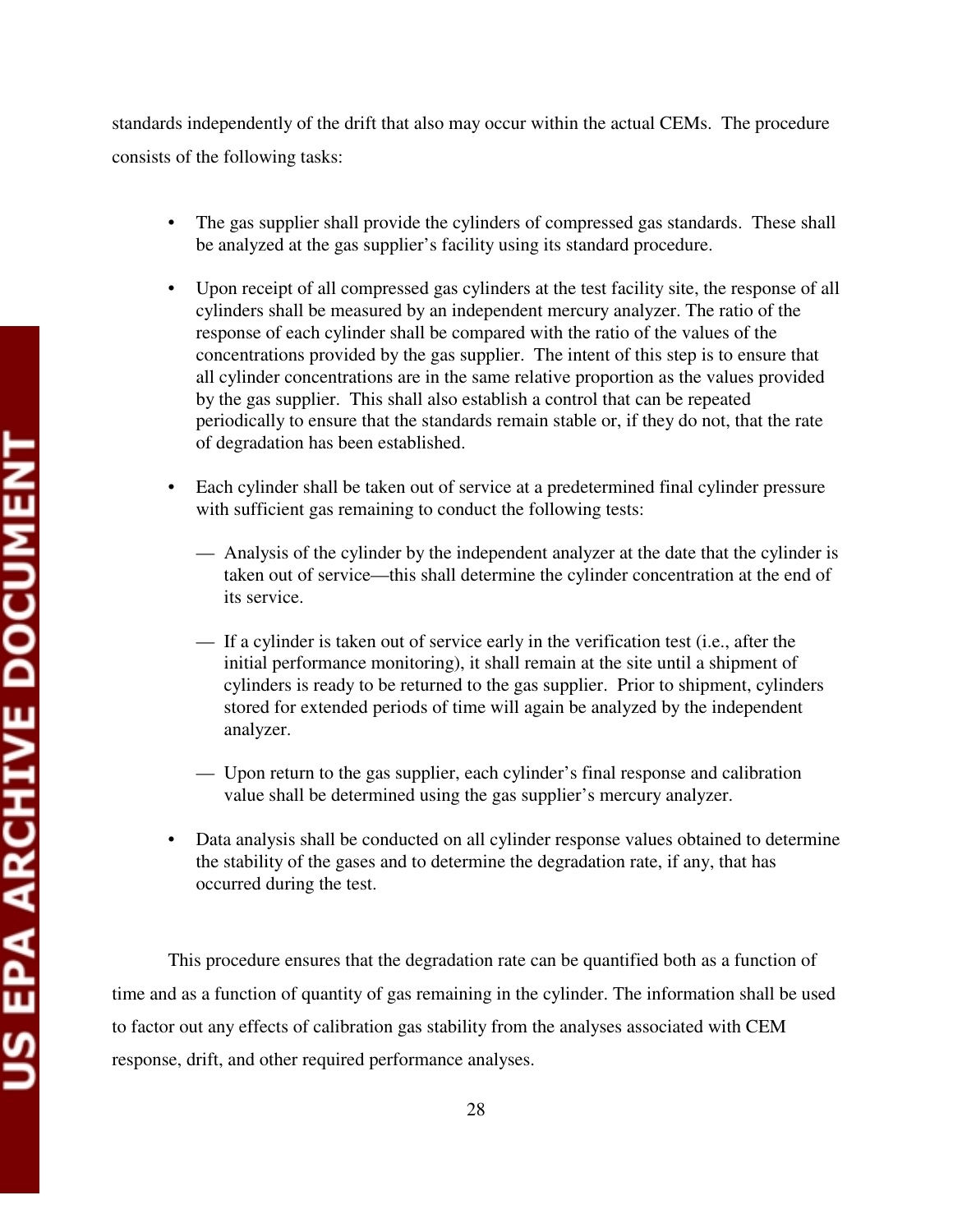The compressed gas cylinders shall be located near the CEM instrument cabinets for ease of access while performing calibrations and kept at room temperature while in use to ensure uniform gas concentration throughout the test. Cylinders may be stored outdoors before testing or while waiting for return shipment to the gas supplier.

### **5.3 Mercury Injection for Adjusting Mercury Levels in Waste Feeds**

The mercury solutions used to inject mercury into the waste feed lines for reaching target concentrations of mercury in the stack shall be aqueous solutions of mercury (II) acetate. The solutions shall be injected into the waste feed lines downstream of the mass flow meters and upstream of the waste feed cut-off valves. A dedicated pumping system shall control and record the injection rate of the solution into the waste feed line. In terms of performance evaluation, while mercury injection solution concentrations and feed rates aid in establishing the appropriate flue gas mercury concentrations, the actual flue gas mercury content shall be determined by OH reference method sampling, and not by calculation of the injected mercury.

### **5.4 Mercury Spiking Standard for Reference Method Performance Evaluation**

A National Institute of Standards and Technology (NIST)-traceable aqueous mercury standard, obtained from a commercial supplier, shall be used as the spiking solution in the performance evaluation of the reference method.

### **5.5 Sampling Trains Handling and Tracking**

Multiple trains shall be prepared each day so that as many as six trains (i.e., three sampling runs with two trains each) may be sampled in a single day, in addition to at least one blank train. Samples from OH method trains shall be recovered in a laboratory facility. Containers for collecting and storing samples shall be purchased and labeled for tracking by an analytical laboratory and subsequently supplied to the field sampling team. Request for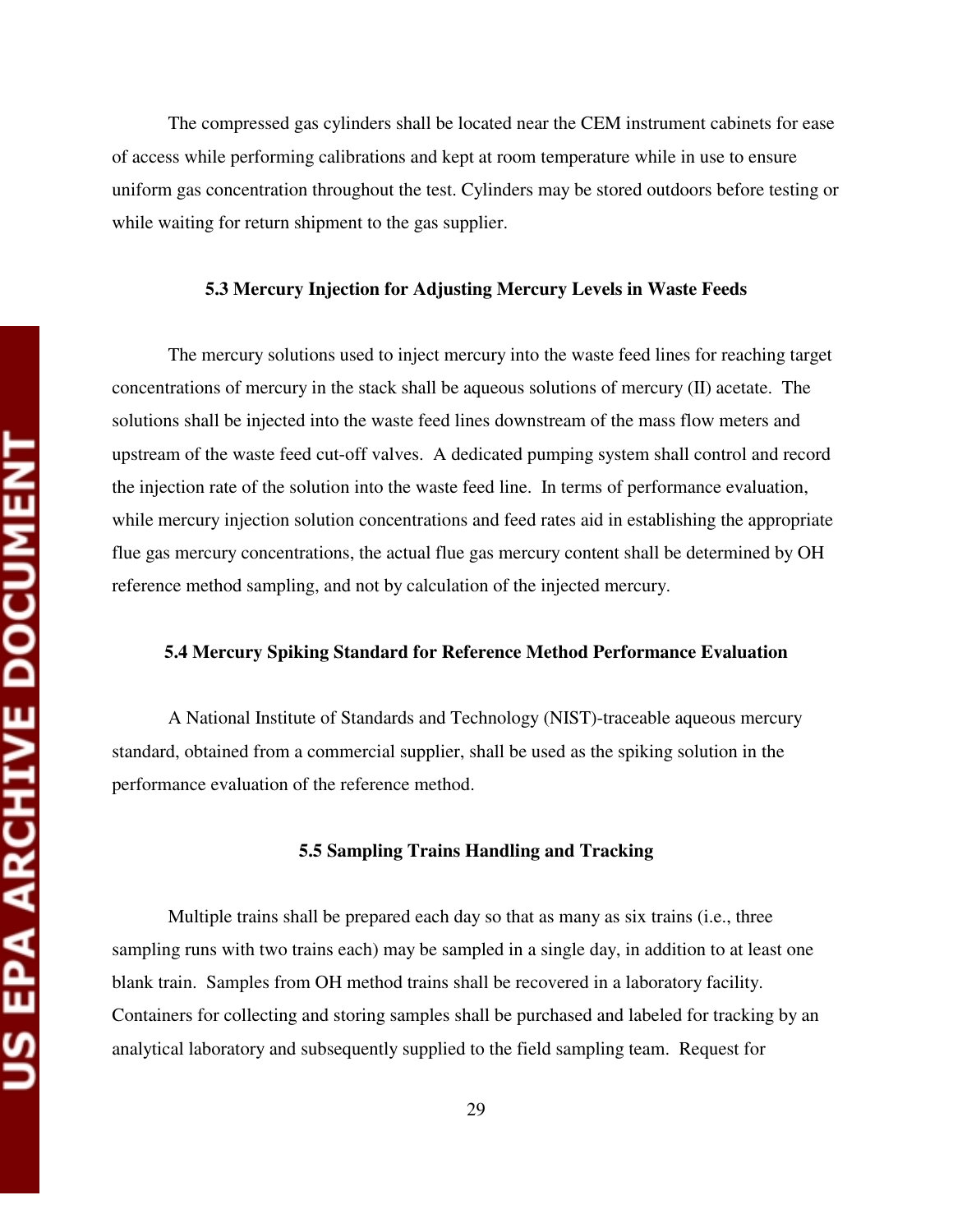analysis/chain of custody (RFA/COC) forms afford the necessary documentation to record sample possession from the time of collection by the testing staff through analysis by the laboratory. Specifications for the analysis of these samples and special instructions to the laboratory also are included on the RFA/COCs. The testing staff shall track the samples using a numbering system provided by the analytical laboratory for numbering and tracking samples. The original RFA/COC form shall remain with the sample at all times.

Samples shall be packaged and delivered by the testing staff from the field to the analytical laboratory. RFA/COC forms and samples shall be directly delivered to laboratory personnel, who shall review and confirm the samples in the presence of field sampling team personnel prior to acceptance by the laboratory.

### **5.6 Analysis Equipment**

Laboratory equipment shall include all chemicals and solutions for rinsing train components and recovering impinger samples, as well as equipment for mercury determination.

### **5.7 Miscellaneous Materials and Equipment**

Other materials, equipment, and support services needed to complete the verification test include calibration gas regulators, heated sample lines, tubing, telephone connection in the laboratory trailer, photography, and report publication services.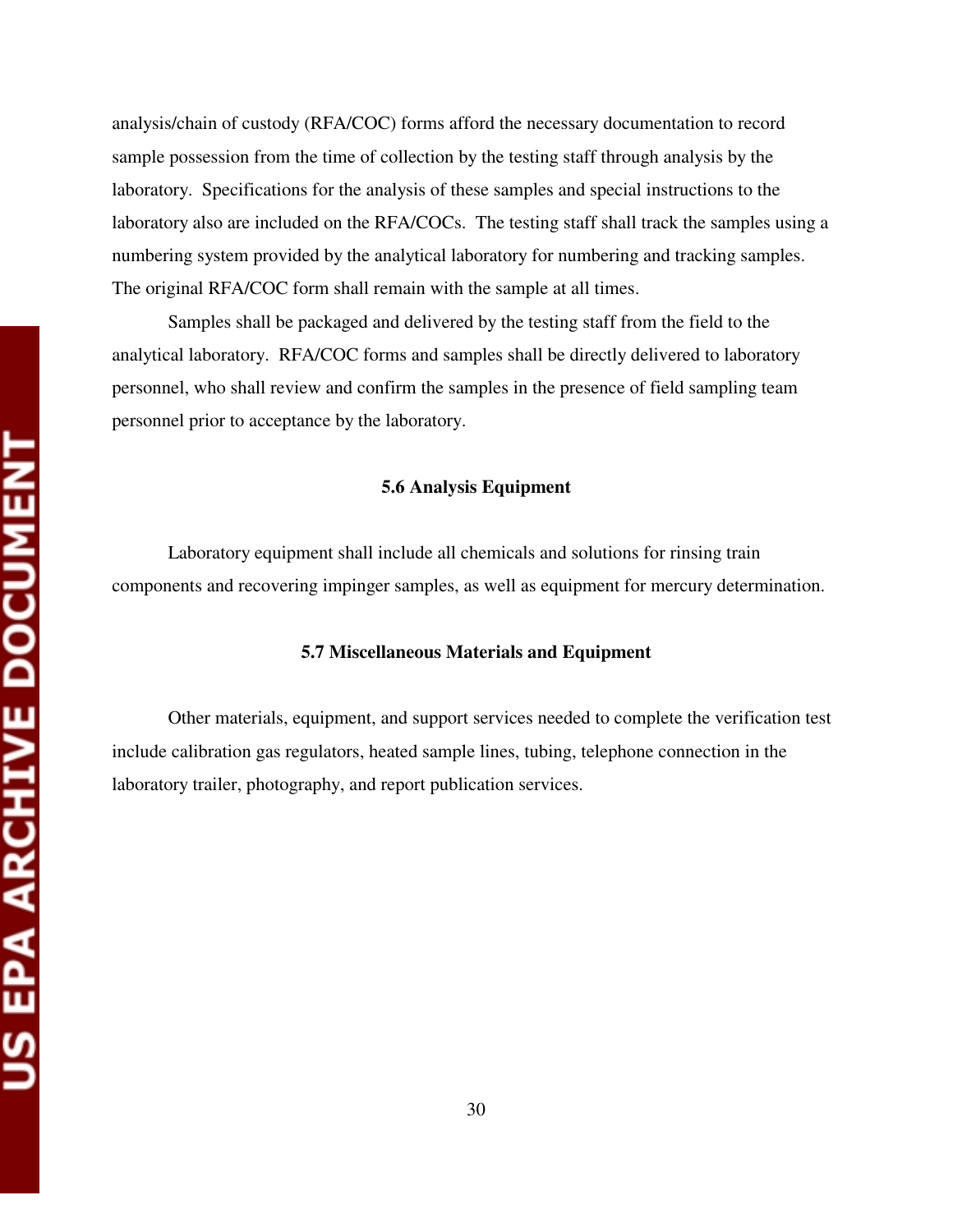### **6 QUALITY ASSURANCE/QUALITY CONTROL**

### **6.1 Equipment Calibrations**

### **6.1.1 Incinerator Monitoring Equipment**

The equipment that provides measurements for operation of the incinerator, verification of permit compliance, and determination of the reference method results requires compliancelevel calibration procedures. Such measurements include waste feed rates, combustion chamber temperatures, off-gas scrubber liquid flows, and stack  $O_2$ , CO, and  $CO_2$  content. Calibration procedures, along with calibration schedules, must be in place and followed during the field test. Calibration results shall be made available if requested for auditing purposes.

### **6.1.2 Reference Method**

Reference method sampling must be performed according to the QA/QC requirements stated in the draft OH standard test method.<sup>(3)</sup> Examples of such requirements include use of blank sampling trains and blank sampling materials, such as filters and reagent solution blanks. QA/QC activities shall be recorded.

### **6.1.3 Analytical Laboratory**

Calibration records for the mercury analysis equipment shall be included with the analytical results. Calibration approaches for the mercury analysis shall be as specified in Sections 8.9 and 12.2 of the OH method, and calibrations shall be documented in the same way as are continuing calibration procedures.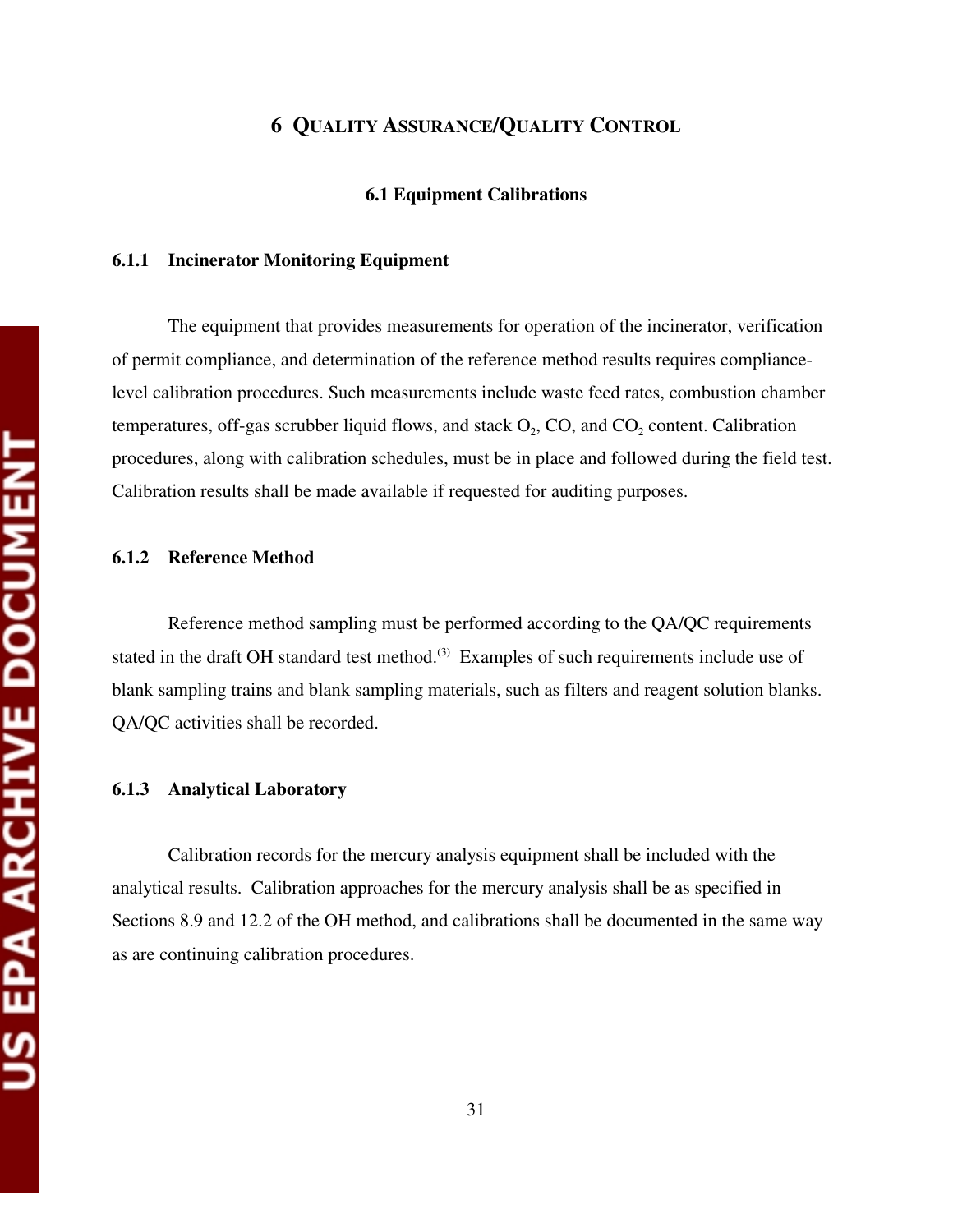### **6.2 Audits**

### **6.2.1 Technical Systems Audits**

Battelle's Quality Manager shall perform a TSA once during the verification test. The purpose of this TSA is to ensure that the verification test is being performed in accordance with this protocol, the test/QA plan, the Battelle AMS Center  $QMP<sub>i</sub><sup>(1)</sup>$  and all associated methods and standard operating procedures. In this audit, the Battelle Quality Manager will review the calibration sources and reference methods used, compare actual test procedures to those specified in this protocol, and review data acquisition and handling procedures.

At EPA's discretion, EPA QA staff also may conduct an independent TSA of the verification test. In any case, EPA QA staff will review Battelle's TSA report and provide comments on the findings and actions presented in that report.

### **6.2.2 Performance Evaluation Audit**

A performance evaluation (PE) audit shall be conducted to ensure that OH reference method sampling equipment and incinerator stack monitoring instrumentation used for producing reference method results provide quality measurements. Table 6 shows the key measurements that may be audited. As can be seen from Table 6, the audit shall be conducted by comparing data from the reference method sampling train or incinerator with that from an independent analyzer or monitor, operated simultaneously and sampled at the same point in the duct.

This audit shall be the responsibility of Battelle staff. Battelle will supply the staff and equipment needed to make the independent audit measurements. If agreement outside the indicated tolerance is found, the test shall be repeated. Further failure to achieve agreement will result in use of a different independent measurement device. If adequate agreement between independent measurements cannot be reached, the affected reference data shall be flagged in the data analysis and reports.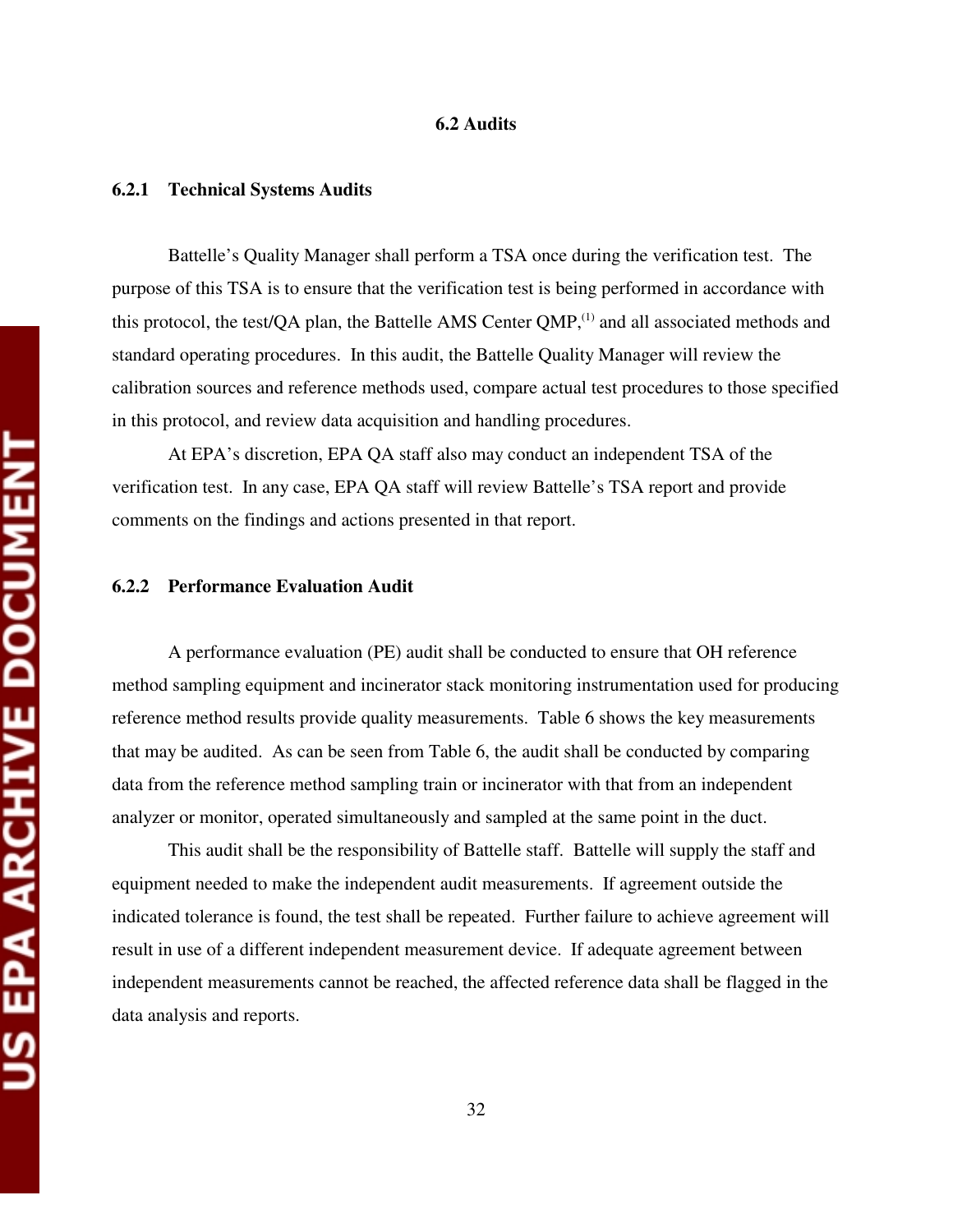| l                             |  |
|-------------------------------|--|
| I<br>I                        |  |
| I                             |  |
| I<br>I<br>I<br>I              |  |
| ۱<br>I<br>۱                   |  |
| l                             |  |
| η<br>I<br>H                   |  |
| ı                             |  |
| $\overline{\phantom{a}}$<br>ı |  |
| I<br>I                        |  |
| l                             |  |
| C                             |  |
| I                             |  |
| l<br>I                        |  |
|                               |  |
| <u>ן</u>                      |  |
|                               |  |

| <b>Parameter</b>                     | <b>Audit Method</b>                                                                                                       | <b>Expected Tolerance</b>                  |
|--------------------------------------|---------------------------------------------------------------------------------------------------------------------------|--------------------------------------------|
| O <sub>2</sub>                       | Compare with independent $O_2$ measurement, operated<br>simultaneously and sampled at the same point of the<br>duct       | $\pm 1\%$ O <sub>2</sub>                   |
| CO <sub>2</sub>                      | Compare with independent $CO2$ measurement, operated<br>simultaneously and sampled at the same point of the<br>duct       | $\pm 10\%$ of CO <sub>2</sub> reading      |
| Temperature                          | Compare with independent temperature measurement,<br>operated simultaneously and sampled at the same point<br>in the duct | $\pm 2\%$ absolute<br>temperature          |
| Barometric<br>Pressure               | Compare with independent pressure measurement,<br>operated simultaneously and sampled at the same point<br>in the duct    | $\pm 0.5$ inch of H <sub>2</sub> O         |
| Flue Gas<br>Differential<br>Pressure | Compare with independent pressure measurement,<br>operated simultaneously and sampled at the same point<br>in the duct    | $\pm 0.5$ inch of H <sub>2</sub> O         |
| <b>OH</b> Gas Flow<br>Rate           | Compare with independent flow measurement, operated<br>simultaneously on the same flow                                    | 5%                                         |
| Mass $(H2O)$                         | Check balance with calibrated weights                                                                                     | $\pm 1\%$ or 0.5 g,<br>whichever is larger |
| <b>OH</b> Method                     | Spike one sampling train in each week of OH sampling<br>using an NIST-traceable mercury solution                          | $\pm 10\%$                                 |

### **Table 6. Summary of Performance Evaluation Audits**

### **6.2.3 Data Quality Audit**

The Battelle Quality Manager shall audit at least 10% of the verification data acquired in the verification test. The Battelle Quality Manager shall trace the data from initial acquisition, through reduction and statistical comparisons, to final reporting. The data quality audit will determine that data are in conformance with all aspects of the protocol, applicable Quality Management Plan, reference method, and any applicable standard operating procedures. The audit shall include recalculation of representative reported data values, comparison of the QC data to the data quality criteria specified in the protocol, and verification that instrumentation and equipment were calibrated and operated as appropriate. The data shall then be compared to the results in the report to ensure exactitude of data reporting. The audit shall examine how the data were handled, what judgments were made, and whether uncorrected mistakes were made.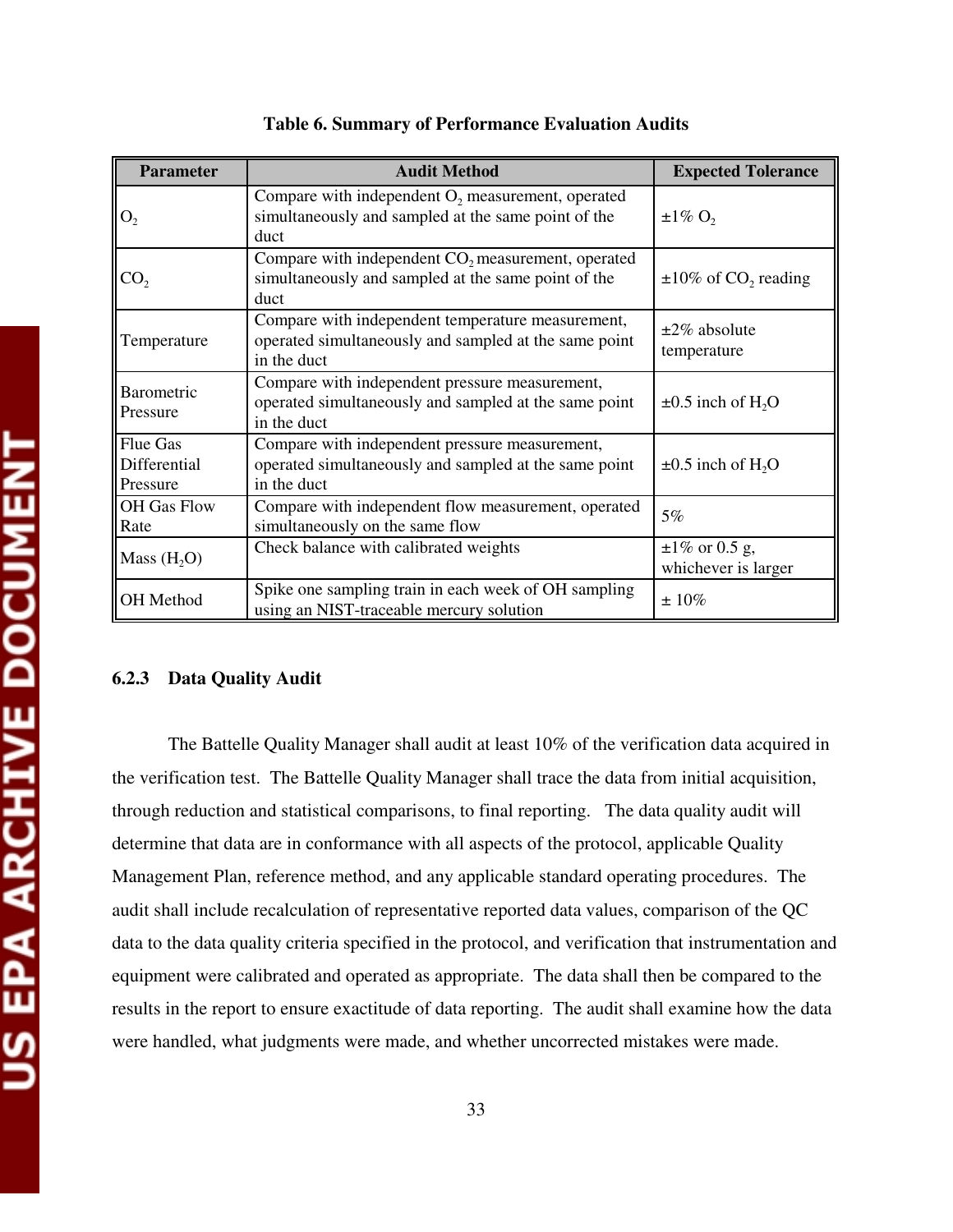### **6.2.4 Audit Reports**

All Battelle audits shall be documented in accordance with Section 3.3.4 of the Quality Management Plan for the AMS Center.<sup>(1)</sup> An audit report shall include the following sections:

- Identification of any adverse findings or potential problems
- Space for response to adverse findings or potential problems
- Possible recommendations for resolving problems
- Citation of any noteworthy practices that may be of use to others
- Confirmation that corrective actions (if necessary) have been implemented and are effective.

### **6.2.5 Corrective Action**

The Battelle Quality Manager, during the course of any assessment or audit, shall identify to the technical staff performing experimental activities any immediate corrective action that should be taken. If serious quality problems exist, the Battelle Quality Manager is authorized to stop work. Once the assessment report has been prepared, the Battelle Verification Test Coordinator, working with the test facility as necessary, shall ensure that a response is provided for each adverse finding or potential problem and implement any necessary follow-up corrective action. The Battelle Quality Manager shall ensure that follow-up corrective action has been taken.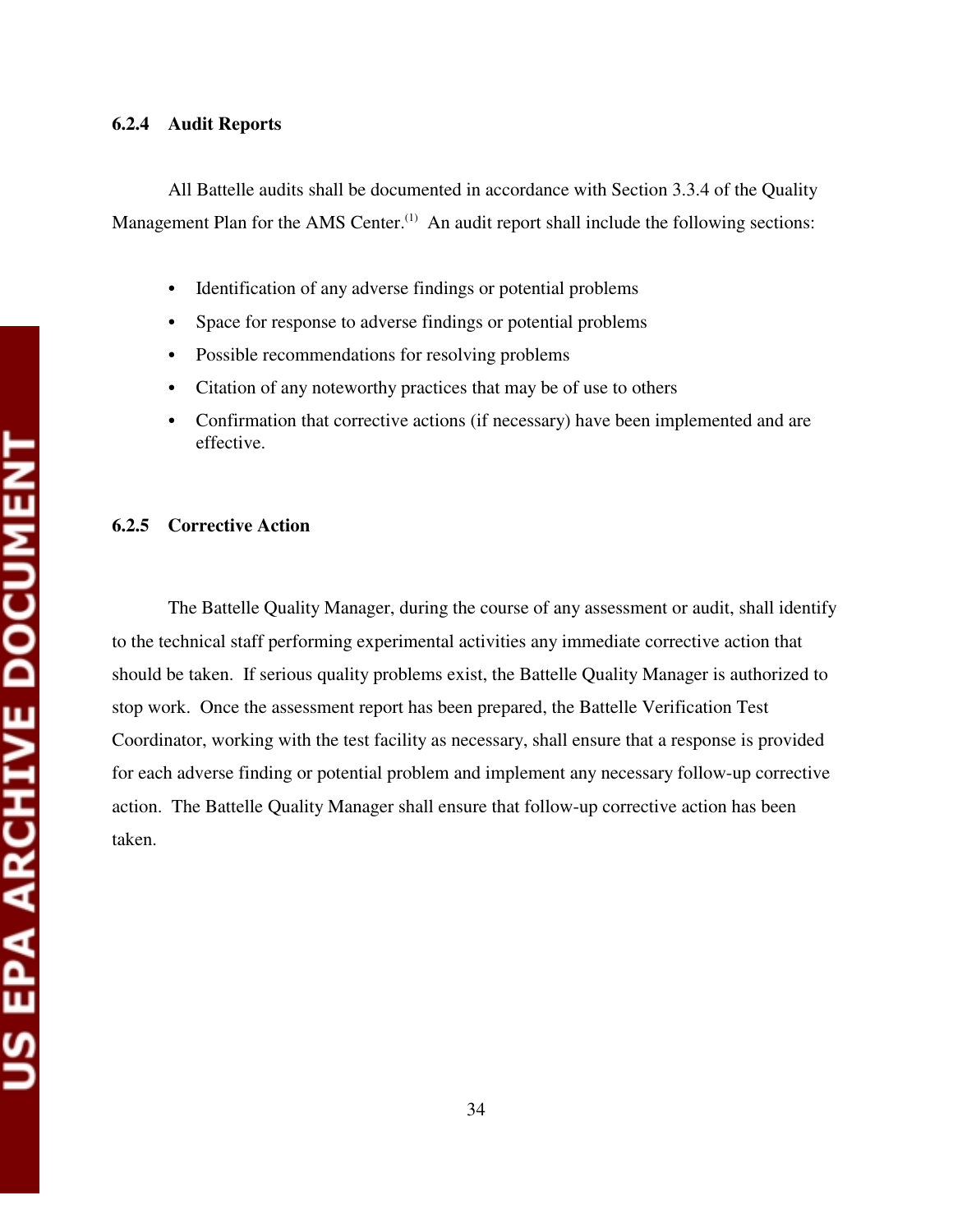### **7 DATA ANALYSIS AND REPORTING**

### **7.1 Data Acquisition**

Data gathered during the field evaluation can be divided into three categories: reference method data, mercury CEM data, and process operational data, such as combustion source conditions, test temperatures, the times of test activities, etc. Table 7 lists the types of data to be recorded, recording frequency, and responsible party.

Mercury CEM response data shall be recorded by a dedicated data logger. The CEM vendors shall be responsible for reviewing and validating their respective CEM response data at the end of each RA test day. The vendors must include all individual readings of all tests conducted on that day.

Other data shall be recorded either in laboratory record books or in standard data sheets provided by the analytical laboratory. These records shall be reviewed on a daily basis to determine the validity of the sampling runs and resolve any inconsistencies. All written records must be in ink. Any corrections to notebook entries, or changes in recorded data, must be made with a single line through the original entry. The correction is then to be entered, initialed, and dated by the person making the correction. The majority of the data shall be input to validated computer spreadsheets.

In all cases, strict confidentiality of data from each vendor's CEM, and strict separation of data from different CEMs, shall be maintained. Separate files (including manual records, printouts, and/or electronic data files) shall be kept for each CEM.

### **7.2 Data Validation**

Records generated in this test shall be reviewed within two weeks after generation and before those records are used to calculate, evaluate, or report verification results. Those records may include laboratory record books, operating data from the test facility, data from the CEMs,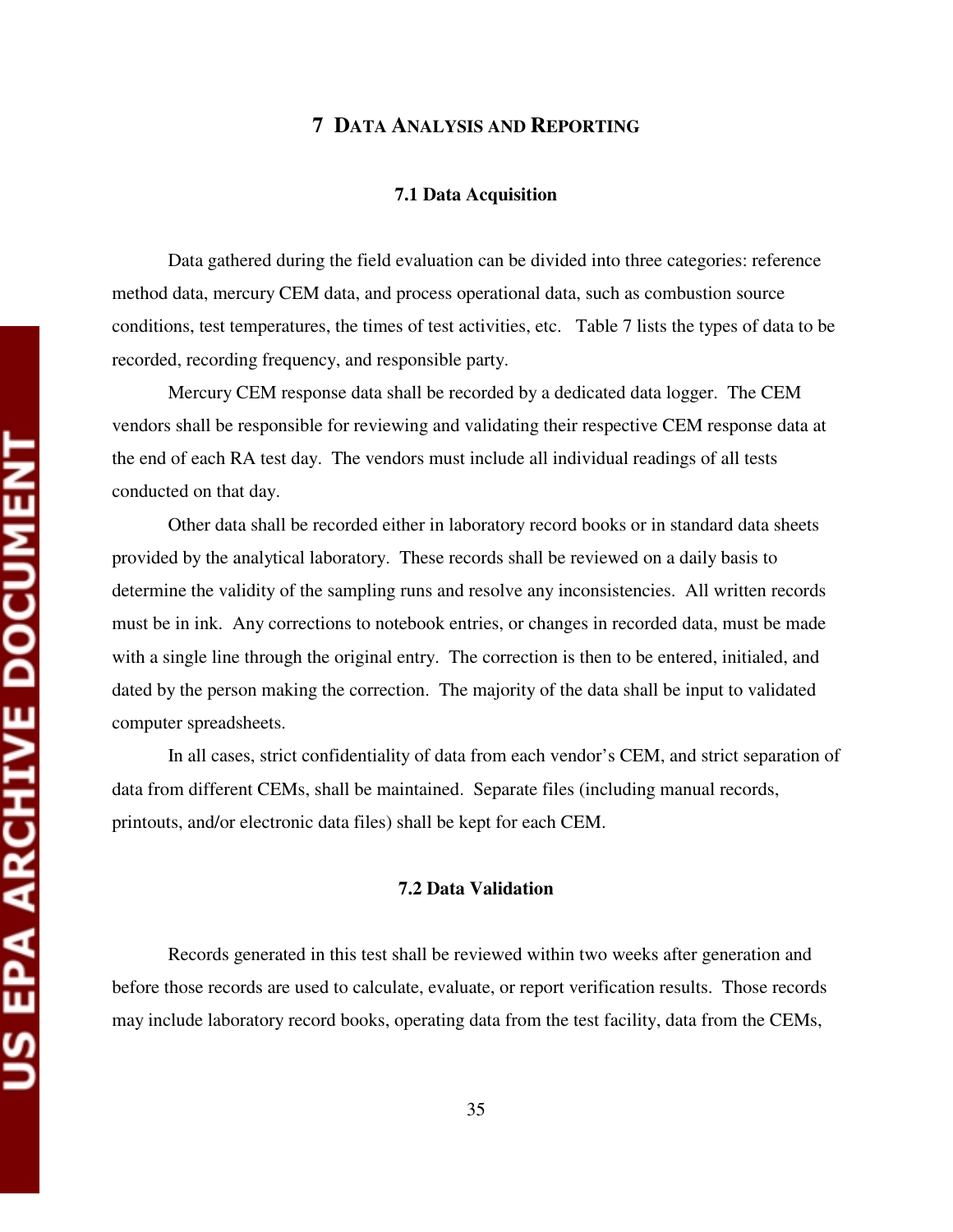# US EPA ARCHIVE DOCUMENT

| Data to be Recorded    | Responsible<br>Party | <b>Where Recorded</b>  | Recording Frequency                             | Disposition of Data                           |
|------------------------|----------------------|------------------------|-------------------------------------------------|-----------------------------------------------|
|                        |                      |                        | Start and end of each                           | Used to organize/check test                   |
| Dates and times of     |                      | Laboratory record      | test, and every time a                          | results:                                      |
| test events            | Testing staff        | books                  | test parameter is                               | Manually incorporated in data                 |
|                        |                      |                        | changed                                         | spread sheets as necessary                    |
| Operating parameters   |                      |                        |                                                 |                                               |
| such as waste feed     |                      |                        |                                                 | Used to organize/check test                   |
| rates, combustion      | Test facility        |                        | Continuous at set                               | results;                                      |
| chamber                |                      | data logger            | acquisition rate                                | Manually incorporated in data                 |
| temperatures, flue gas |                      |                        |                                                 | spreadsheets as necessary                     |
| composition, etc.      |                      |                        |                                                 |                                               |
| Mercury gas            |                      | Laboratory record      | When received from                              | Manually entered into                         |
| standards              | Testing staff        | books                  | manufacturer                                    | spreadsheets                                  |
| Mercury CEM            | Vendor or            |                        |                                                 |                                               |
| readings               | Testing staff        |                        |                                                 |                                               |
| - digital display      |                      | Data sheets            | At specified points                             | Used to validate the electronic               |
| printout               |                      |                        | during each test                                | record                                        |
|                        |                      |                        | Continuously at                                 |                                               |
| - electronic output    |                      | Dedicated data logger  | rate through each test<br>specified acquisition | Electronically transferred to<br>spreadsheets |
|                        |                      | Laboratory record      |                                                 | Used to organize/check test                   |
| Reference method       |                      | books, data sheets, or | Throughout reference                            | results; manually incorporated                |
| sampling data          | Testing staff        | data acquisition       | method sampling                                 | in data spreadsheets as                       |
|                        |                      | system, as appropriate |                                                 | necessary                                     |
| Reference method       |                      | Laboratory record      | Throughout sample                               |                                               |
| sample analysis.       | Testing staff        | books, data sheets, or | handling and analysis                           | Transferred to spreadsheets                   |
| chain of custody and   |                      | data acquisition       | process                                         |                                               |
| results                |                      | system, as appropriate |                                                 |                                               |

Table 7. Summary of Data Recording Process **Table 7. Summary of Data Recording Process**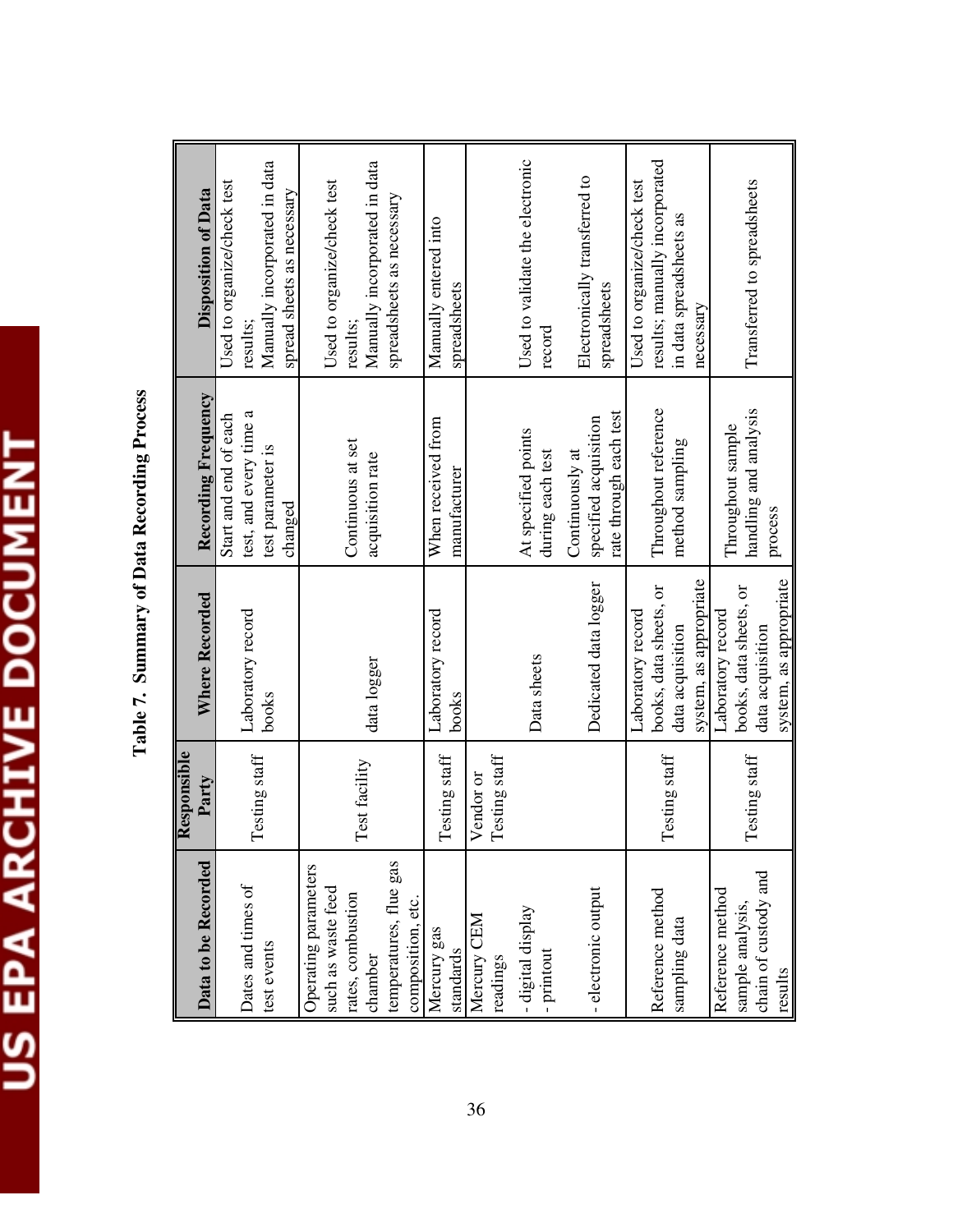or reference analytical results. The person doing this review will document it by adding his or her initials and the date to a hard copy of the record and returning that record to the person who generated or is storing it.

 All data acquired during the verification test shall be reviewed against a set of established criteria to provide a level of assurance of its validity prior to use. All measurement data shall be validated based on process conditions during sampling or testing, adherence to prescribed sampling, testing and QA procedures, consistency with expected and/or reference results, and other test-specific acceptance criteria. The data shall be labeled as valid or invalid based on how well it meets these criteria. The QC criteria for data validation include consistency, duplicate sample calibrations, tests for outliers, transmittal error, and uncertainty analysis.

Data validation shall be conducted by the following means:

- Field checks of raw and reduced data
- Standard analytical laboratory QC checks, including those specifically called for by the OH method
- QA audits on overall testing and sampling procedures
- Comparison of summary tables with raw data
- Comparison of actual results with expected results
- Determination of consistency of results among multiple measurements at the same location
- Review of all input to spreadsheets
- Verification of calculation results
- Review of draft and final reports.

Any data that become invalid through data validation shall be discussed in the data report in conjunction with the reason for disqualifying the data. Examples of such reasons include suspected sample contamination and drift data exceeding acceptance criteria.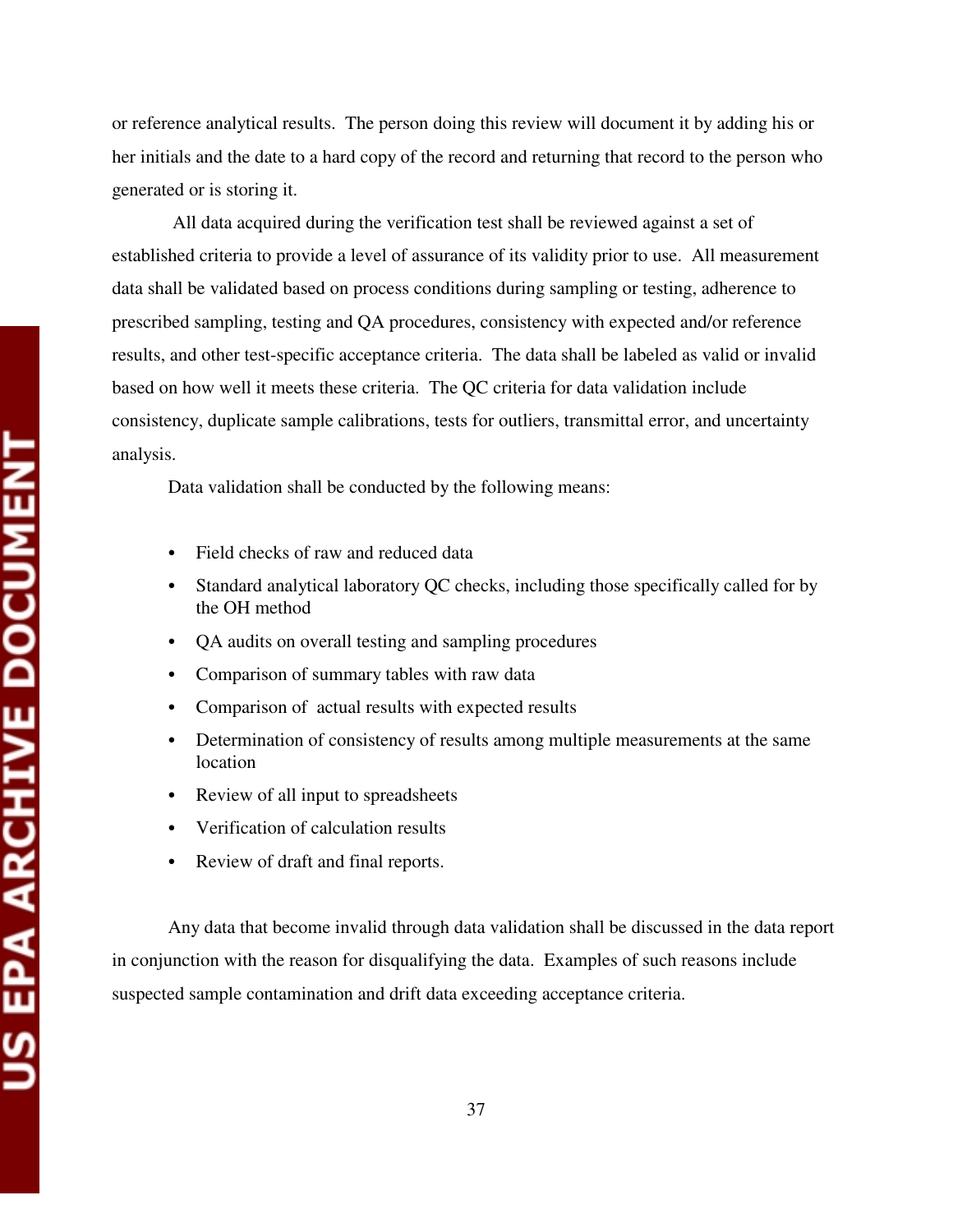### **7.3 Reporting**

Data collected during calibration, comparisons with reference method measurements, and routine unattended operation between performance monitoring shall be evaluated using the parameters in Section 4.0 to assess the performance of each of the monitoring systems. After the data have been assimilated, each of the vendors shall have an opportunity to review and comment on the results of their respective monitor's performance.

Separate verification reports shall be prepared, each addressing a CEM provided by one commercial vendor. Each verification report shall present the test procedures and test data, as well as the results of the statistical evaluation of those data. The draft verification reports shall be submitted to EPA project management, QA staff, and the CEM vendors for review. The verification reports and draft data report shall be revised, based on all review comments received. The ETV verification reports shall then undergo a second round of review by EPA and external peer reviewers. Following revisions based on those reviews, the ETV verification reports and verification statements shall be submitted to EPA for final approval.

### **8 HEALTH AND SAFETY**

All participants in the verification test shall adhere to the health and safety requirements of the test facility.

### **9 REFERENCES**

- 1. Quality Management Plan for the ETV Advanced Monitoring Systems Center, Version 4.0, Battelle, Columbus, Ohio, December 4, 2002.
- 2. Proposed Performance Specification 12 for Total Mercury Emission Monitoring Systems, U.S. EPA, Washington, D.C., April 19, 1996.